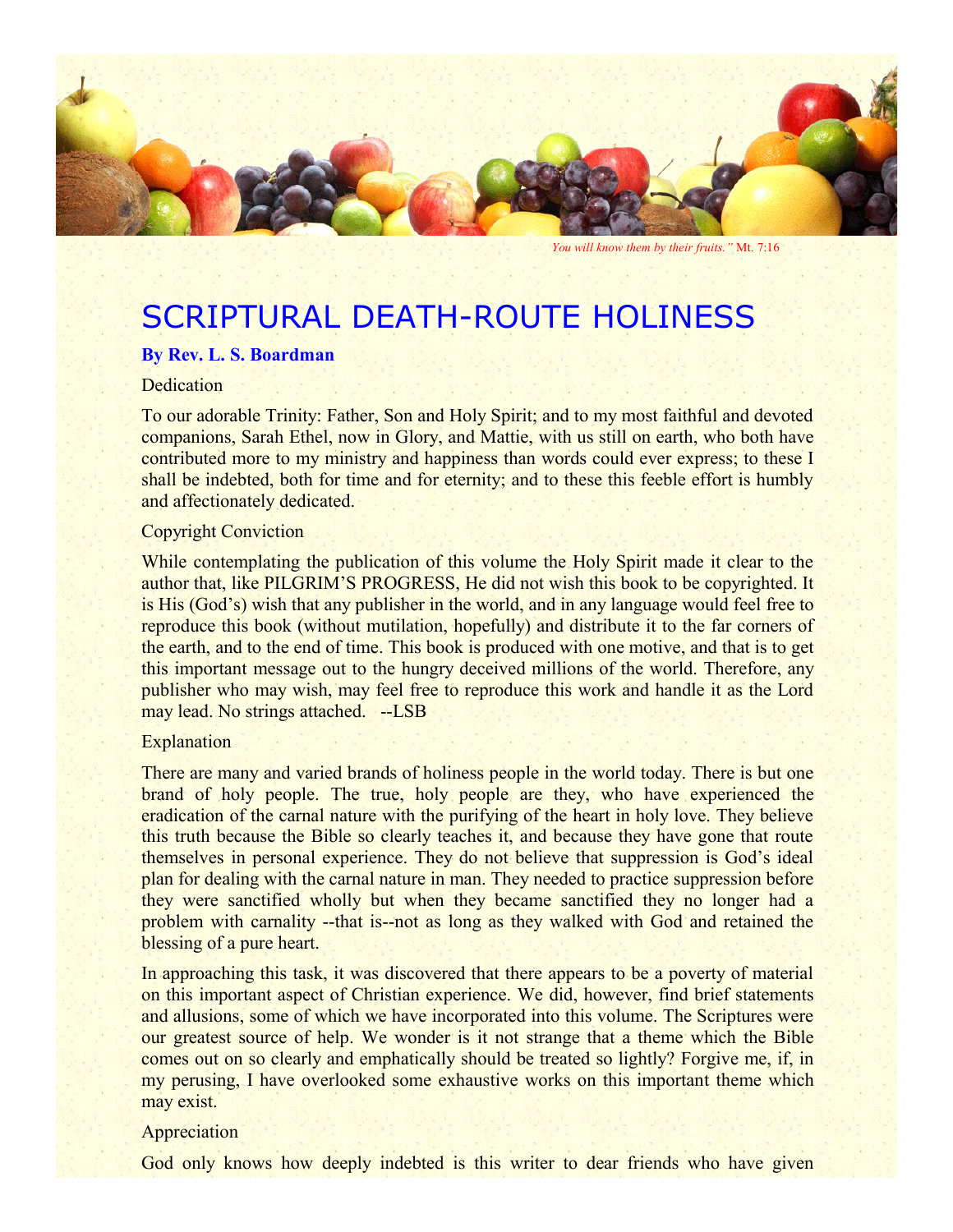constructive criticism, with deep interest and valuable advice in the preparation of this manuscript.

Rev. Parker Maxey, dean of Theology at the BIBLE MISSIONARY INSTITUTE, has broken into a heavy schedule again and again, studying the manuscript and making helpful suggestions.

Rev. Kenneth Fay, with his wife, Eleanor, our lifelong friends and co-laborers, have studied the manuscript with utmost carefulness, and have been most helpful.

Rev. William (Bill) Meek also deserves very special thanks for his assistance.

Our precious children, Charles and Arlene Boardman, have been of inestimable help with hours of painstaking scrutiny, studying, correcting and typing.

Also, our dear friend, M. E. (Wally) Walrath, founder and manager of THE SHEPHERD'S FOLD in Santa Cruz, California, has been of great help in making this book presentable.

Many letters of encouragement which we most highly value, came from pastors, evangelists, and missionary friends around the world.

Our deep, heart-felt gratitude also embraces a host of friends, who at conferences, conventions, revivals, and friendly visits, have showed a profound interest in this project, and whose kind words have been most encouraging. God is keeping records, and will see that all who have helped in any capacity, especially in prayer, shall have their reward.

Last, but not least, my beloved companion, Mattie Boardman, has had a profound influence and controlling hand throughout the composition of the manuscript--to her, for this, and for her influence in general on my life and ministry, I shall forever be indebted.

#### *Kind Words From Our Reviewers*

"This chapter on the 'death-route' was excellent and very necessary. God bless you and your effort."--Rev. L. P. Roberts.

"I say a wholehearted Amen! Believed in the death route all of my sixty-four years of living for God."--Evangelist C. Helen Mooshian.

"Praise God for the Bible Death Route."--Rev. John Spivey.

"How any preacher or layman can read the sixth chapter of Romans and deny the death route, I cannot understand."--Rev. Wendell Dozier.

"Praise the Lord! It worked for me in 1939. All the way! Dead to A. G. and his plans. Jesus only, all the way!"--Rev. A. G. Weiss.

"I appreciate so much your chapter on the death route. It surely was plain enough. I remember going down that same road while a student at BMI. Oh, how I thank God someone had enough God to preach the truth to my unworthy soul. Praise the Lord!"--Rev. Randy Lucas, missionary to Japan.

"I was one of those that was professed through at the altar... I tried, but carnality never was taken out and I had never gone the death route to self. But the faithful God who would not tolerate me to be deceived showed me my carnal heart and helped me to pray the death route prayer and cleansed my heart from all remaining sin. Bless His Holy Name forever! He abides today in the fullness of the blessing of the Gospel of Christ."-- Rev. Paul Pumpelly.

"I think this 'death-route' chapter is absolutely the greatest thing on the subject I've ever read. Oh, how much I appreciate your taking time to compile it... It is a powerful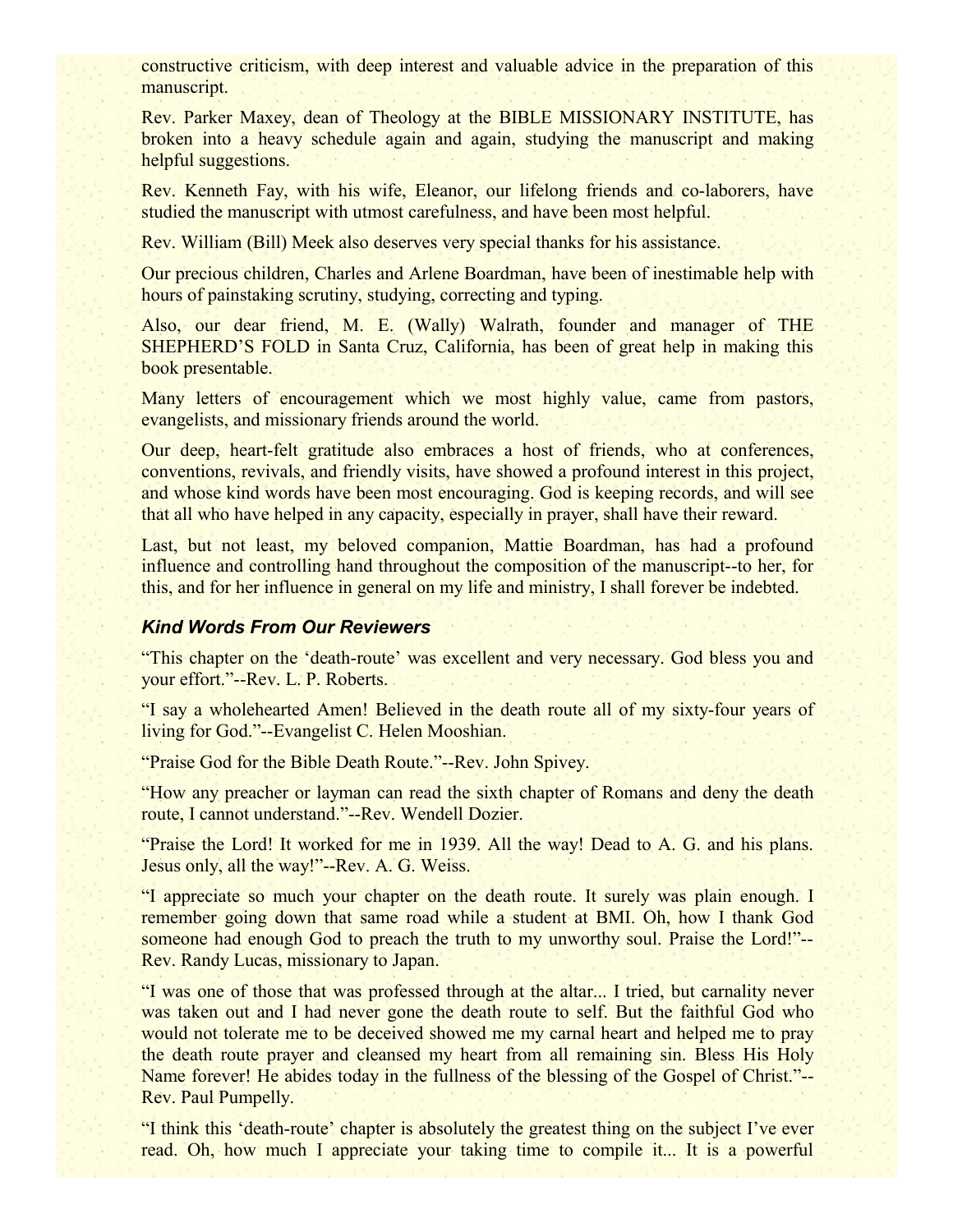message, full of grip and teeth."--Rev. Kenneth Fay.

# *The Author's Acknowledgment*

It is hard to believe that anyone, trying to serve God, could ever have suffered worse under the whiplash of carnality than I did. At times the hateful thing was most distressing, but for years I did not understand the secret of the cure. I did not know how to "die out" to old carnal self and have a sanctified heart. There were times when I thought I was sanctified, but there were other times when I knew I wasn't. I prayed about it secretly many, many times during my sixteen years serving God, half of which were spent pastoring a holiness church. I believed in Scriptural holiness, and preached it; but I had never experienced it. While in a holiness college I studied the doctrine of "entire sanctification," and learned to recite its precepts; but still lacked the experience in my heart. But thank God --two years out of college, a death-route evangelist, in the person of H. B. Huffman, came to the church we were pastoring, in Saratoga Springs, N. Y., and this carnal preacher finally "died out," prayed through and was sanctified. That was the first time that conviction for carnality, and heart-hunger for holiness had ever gone deep enough to make me willing to step out in front of everyone, confess my carnal state, and become a public seeker. After several days of "digging" and "dying," I finally prayed to the end of proud, carnal, stubborn self, and God sanctified my heart. For the first time in my life, I had true soul rest and the peace of the abiding Comforter. A more detailed account of my experience appears in chapter sixteen.

### *Dove Divine*

While driving from Des Moines, Iowa to Conway, Arkansas on May 2, 1985, and talking out loud to myself, I said "Wouldn't it be wonderful if God would give me a poem today." The Holy Spirit must have heard my remark, because almost immediately He put the first verse of this poem into my mind. I jotted down these four lines and then made several attempts to write more, but could not.

Then I prayed, "Holy Spirit, I know there is more to this poem than what you have given me. Would you please be so kind as to give me the rest of this poem?" The words were barely out of my mouth when He started pouring the rest of the verses into my mind. Without stopping my car, the lines came as fast as I could put them on a pad beside me. In closing this brief testimony, I wish to honor the sweet, Holy Ghost by including this poem which He inspired and put into my mind on that occasion.

O Thou Trinity's precious Dove, Advocate of holy love, Comforter, by Grace Divine, And to think that Thou art mine!

Thou who makes our Saviour real, With a Presence we can feel.-Intercessor, so divine-All heaven thrills this heart of mine!

We honor Thee, our blessed Host-Sweet Spirit of God; Sweet Holy Ghost! Above all things of time and earth, Since we've found the Second Birth.

O Thou condescending Dove, From God's throne room, high above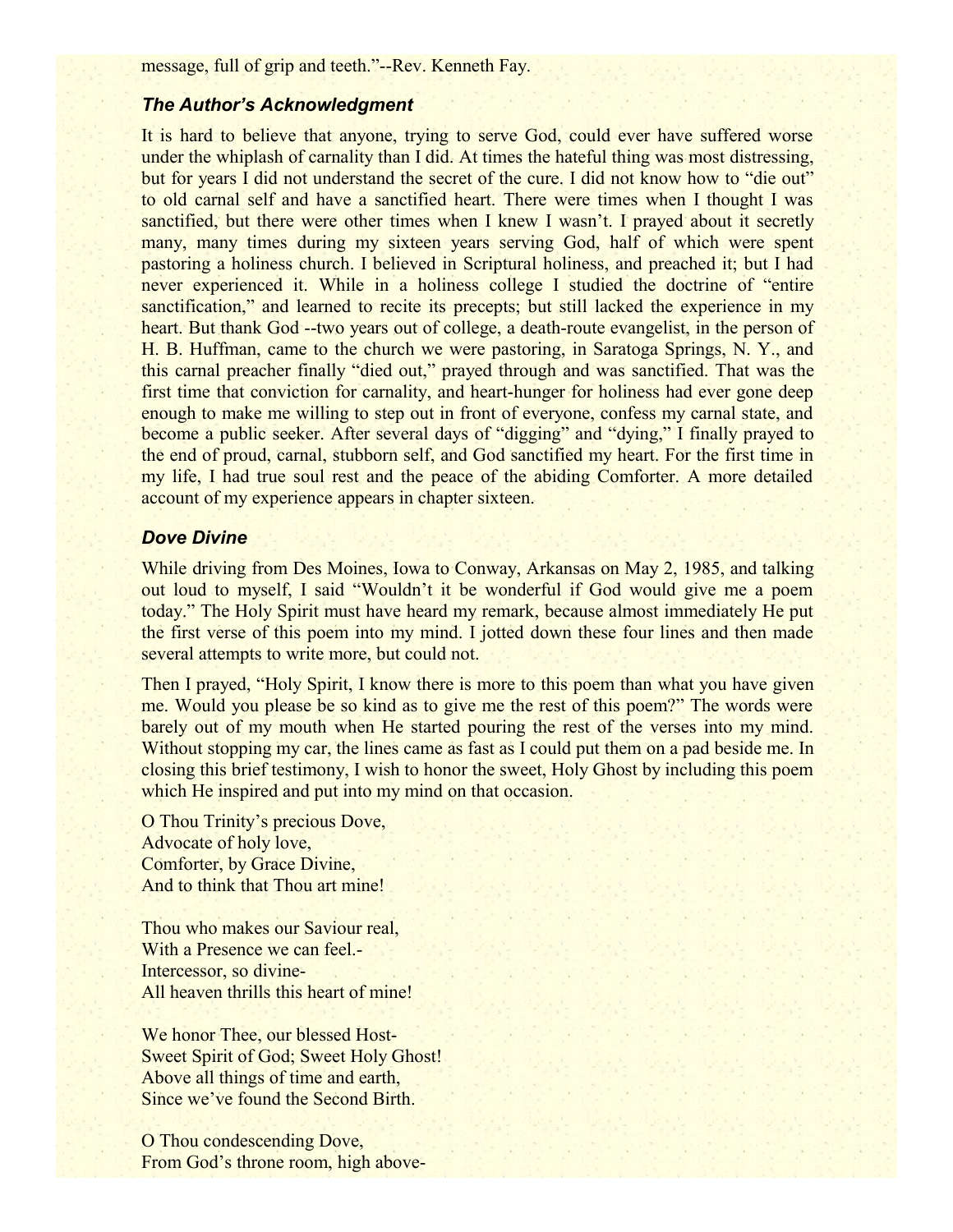To this carnal heart of mine; Making pure and holy Thine.

Takes away my bent to sin-Puts God's holiness within-Starts a fire to burn for aye, Through eternity's endless day.

My allegiance Thou shalt know, As the eons come and go, Holy Spirit, Dove Divine-I'm so glad that Thou art mine. [1]

Throughout these nearly forty wonderful years, enjoying freedom from internal turmoil, and while passing through somber tunnels and satanic onslaughts; the sweet Holy Ghost has been my Intercessor, Comforter, and Guide unto life's late hour. He makes Christ real and vibrant within me, keeping me joyful amid many sorrows, strong amid human weakness, and delivered from persistent vacillations. Without Him I could neither know Jesus, nor have any benefits of the atonement, nor any hope of heaven. But with Him, I have them all.

### *Using "Holy Ghost" and "Holy Spirit" Interchangeably*

The title "Holy Ghost" is an expression which many Evangelicals, as well as Modernists, are shying away from these days. However, either title is perfectly acceptable. Commissioner S. L. Brengle of the early Salvation Army assured us: "I like the term 'Holy Ghost' for the word Ghost in the old Saxon was the same as the word for guest."[2] If you, dear reader, have a problem with the word Ghost, remember that the expression "Holy Ghost" appears ninety-one times in the New Testament; the title, "Holy Spirit," only four times. Furthermore, there are times when the word "Ghost" works out better. For example, how would this sound?

"Praise God, from whom all blessings flow: Praise Him, all creatures here below: Praise Him above ye heavenly host. Praise Father, Son, and Holy Spirit."

Therefore, in this book we feel free to use these terms interchangeably.

# 1. Timely Testimonies to a "Death-Route" Deliverance

One must understand at the outset what is meant by the term "death-route." People will never agree on any subject when they define their terms differently. Some of the strongest hostilities to "death-route" Christianity come from people who misunderstand what we mean by the term.

It certainly is deplorable for one to degrade a Biblical teaching as vital as is "death-route" holiness, and do an untold amount of damage to the cause of true holiness, simply because one does not understand what is meant by the term.

By the term "death-route" we mean, taking our stand against carnality and turning over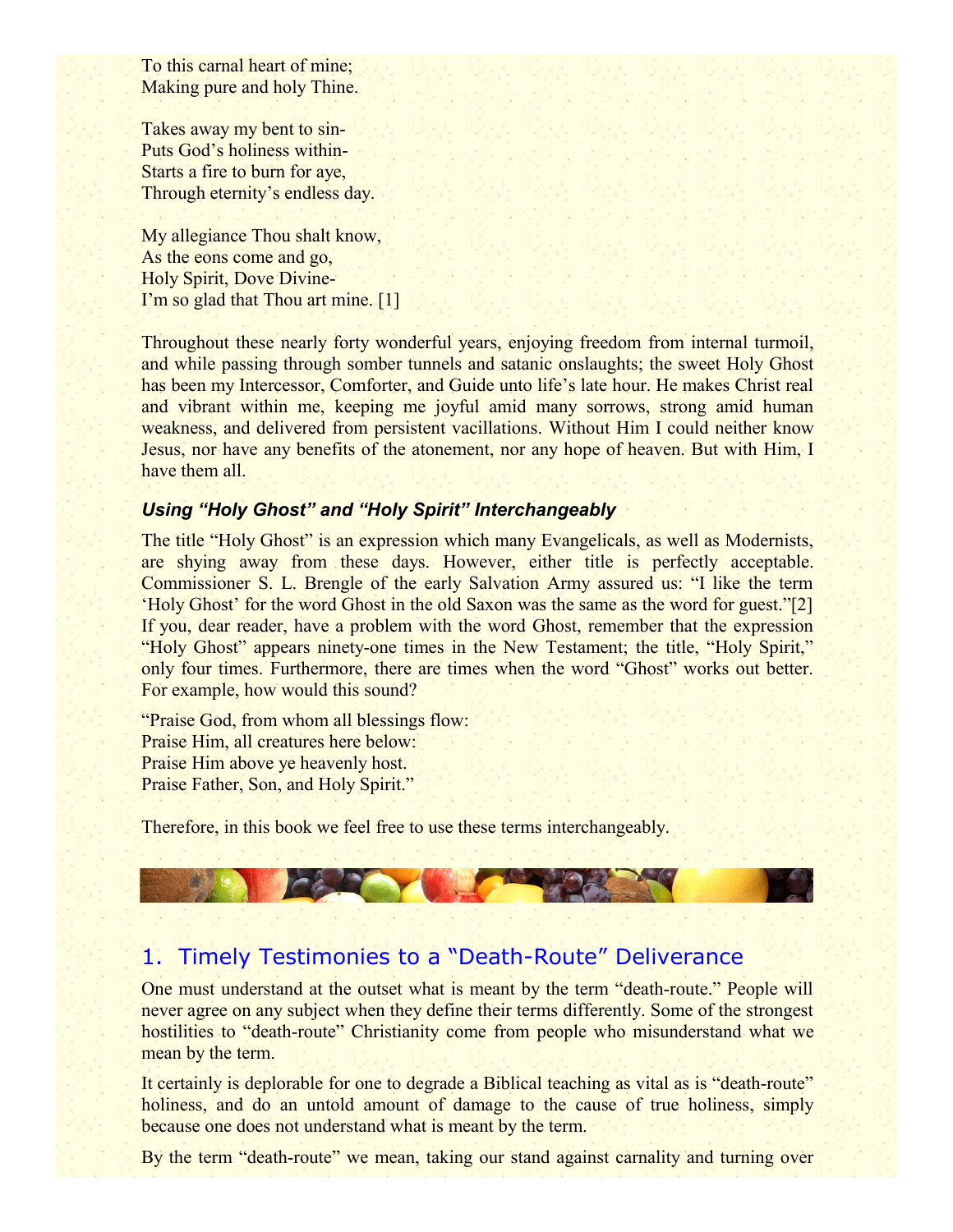every revealed carnal trait to the Holy Ghost, for its slaying. Carnal traits, however, are not crucified one at time. They are surrendered (died out to) one at a time, under the searching light of the Holy Spirit, when one is seeking a sanctified heart. Then, when the Holy Spirit (as Sanctifier) strikes the death blow to one's corrupt nature, all of the carnal traits are destroyed in one master stroke of divine power. Thus, the heart is purified and made perfect in the holy love of God which is shed abroad in the heart by the Holy Ghost (Rom. 5:5). Only dead people fully live-- dead to self and alive unto God!

Our son, Charles R. (Chuck) Boardman says, "For twenty-five years I have defined the 'Death-route' as the divine pathway through which God leads the seeking soul."

"Break off the yoke of inbred sin, And fully set my spirit free: I cannot rest till pure within,

Till I am wholly lost in Thee."

Perhaps there is no better way to make it clear what we DO mean by the term "deathroute" than to relate the testimony of Rev. Lyle Potter, as he so graphically pictures the trauma through which he went when he "died out" to his carnal self and was sanctified "holy" and "wholly."

# *Rev. Lyle Potter Died to Self [1]*

I like to preach about Elisha. I have a lot of things in common with Elisha. When he took that path and went down the road, determined to have all that God had for him, satisfying the deep longing of his heart, regardless of what it cost, I could see Lyle Potter who did exactly the same thing.

Yes, I had some training in one of our fine colleges. I spent some time in the business world. God put His hand on me and called me into the ministry. And I remember one day, after I had been preaching in the Church of the Nazarene, and a pastor for four years, I was praying that God would bring a revival to our church. Now this was a particular place I was pastoring. I was a young pastor, rather inexperienced, doing my best--(God had helped me--my second pastorate). I was proud with the way things seemed to be moving. But I said, "You know, if we can just have an old-fashioned Holy Ghost revival in this church, it will be the thing we need." And I got on my knees and began to pray. I was just bombarding the heavens and doing my best. The Lord was waiting for me to run out of breath, because He wanted to talk to me. But you know, I was doing all the talking. I ran out of breath and paused for just a minute and the Lord said, "Just a minute, son." He said, "Son, before I can bring an old-fashioned revival to this church I need to bring an old-fashioned (sanctifying) revival to your heart." He said, "Son, you have been preaching now for several years, but you'll have to confess that many, many times you've had doubts and questions about whether or not my Holy Spirit (as Sanctifier) has moved into your life. And son, I'd like to settle all those doubts and all those questions so you could be an effective witness for me."

"Oh, but," I said, "Lord, just a minute. You know Lord, I am willing to do everything you want me to do." And I said, "Lord, You know how many times I made a consecration, and how many times I prayed about this thing. And Lord, you know I went to so-and-so, and I went to a certain evangelist, and I went to a certain pastor, and I said, 'This is my situation, do you think I am all right?' " And I said, "Lord, you know they said I was perfectly all right." And I said, "You know Lord, when I'd preach a sermon on holiness and I'd get some people down to the altar, and I'd get down there to help them to get sanctified, that old question mark would come up again in my soul-- 'Are you sure He has moved into your life?' And then, Lord, you know I'd go home and pray about half the night, and I'd be sure everything was on the altar, and I'd feel O.K. about it, and I'd say,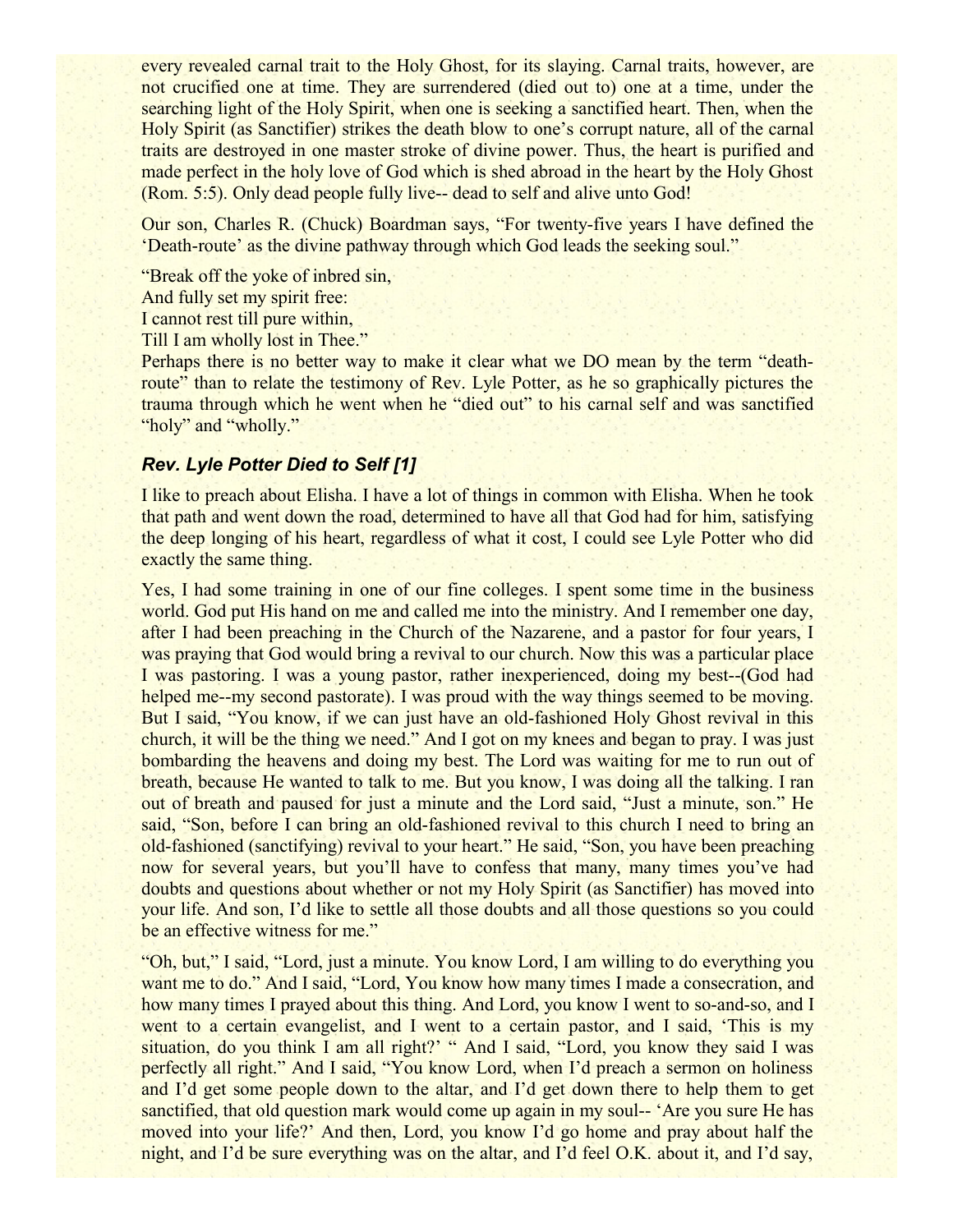'Surely it's all right,' and you know I'd last till the next red hot holiness sermon would be preached and I'd be snowed under again."

The Lord said, "Son, I have something for you that's far better than that uncertain question about your relationship to Me, and I want you to settle it in this revival. And I want you to become a seeker." [OH, THE MULTITUDES THAT BACK OUT AT THIS POINT!]

"Oh, Lord," I said, "but, I'm the pastor here, Father." I said, "What in the world is going to happen when I confess that I haven't the experience that I ought to have?" And I said, "Lord, I just can't afford to do that. I can't afford for the sake of the church; I can't afford to do it." I said, "Lord, what's going to happen if I walk out and confess that I have a heart need, and I was not really settled in my experience?"

And that's it, friends; for sixteen years I had been saved, but I had never prayed through about the Holy Spirit coming to cleanse my heart. And I said, "Lord, if I confess now that I've never prayed through about this thing, it's going to ruin me." The Lord said, "Son, you're already ruined." I said, "Lord, it's beginning to look that way." I said, "Lord, if I confess I'm not where I ought to be next Sunday morning, they may tell me in my church they don't want me any more. And I wouldn't blame them." [OH, HOW THE "OLD MAN" HATES TO DIE!]

And I said, "Lord, there's Dr. Sanner; he's been my district superintendent for four years." And I said, "Lord, you know what I heard the other day? He told somebody that I was one of the outstanding young preachers on the district." (I liked to think about that, you know!)

I said, "Lord, you know--what if he finds out that I'm not even settled in my own experience?" I said, "Lord, he'll never give me another place to preach." I said, "Lord...let me find some other way out of this thing. I'll never make it." The Lord said, "The only thing for you to do, son, is to take the pathway that Elisha took. Let those stay on the sidelines that want to, but you have a hunger in your heart that I want to fill. You've studied the theology of holiness, but you've never really, definitely, positively, unquestionably received it in your heart." And He said, "Son, this thing is real--the most real thing that can happen to you. I want to settle the doubts. I want to settle the question."

And you know, by that time I was down under the bench. When I started praying, I was beating it on top, but when the Lord got through talking to me, I was just crawling. I was way down there, I had to look up to find ground!

I said, "Lord, help me; I'm in an awful way. I wanted you to come and help my people out there, and you put your finger on me. What am I going to do?" The Lord said, "Son, there is only one thing for you to do. You have been preaching for these years that if God puts light on your pathway, you're going to have to walk in it or else begin to walk in darkness." I tell you I faced that thing that day.

I said, "Lord, I'll never preach another sermon." I said, "Lord, if I never get called to another church; if the name of Lyle Potter which is really known across our district and across several districts --if that name drops out of circulation and is forgotten from here on out--I'll settle this thing, if it's the last thing I do."

I know what it is to see my brethren in the ministry watch me as I walk out and confess a heart need. I thought it was going to kill me. And I confess to you, that within the next three days, I did die. But die was the thing I didn't want to do--die out to myself, and die out to my ambitions, and die out to my plans, and let go. Those are the things that I didn't want to do; and I struggled with it and battled with it for sixteen long years. But from that moment I said, "Lord, I'll not touch another bite until this thing is settled in my life." And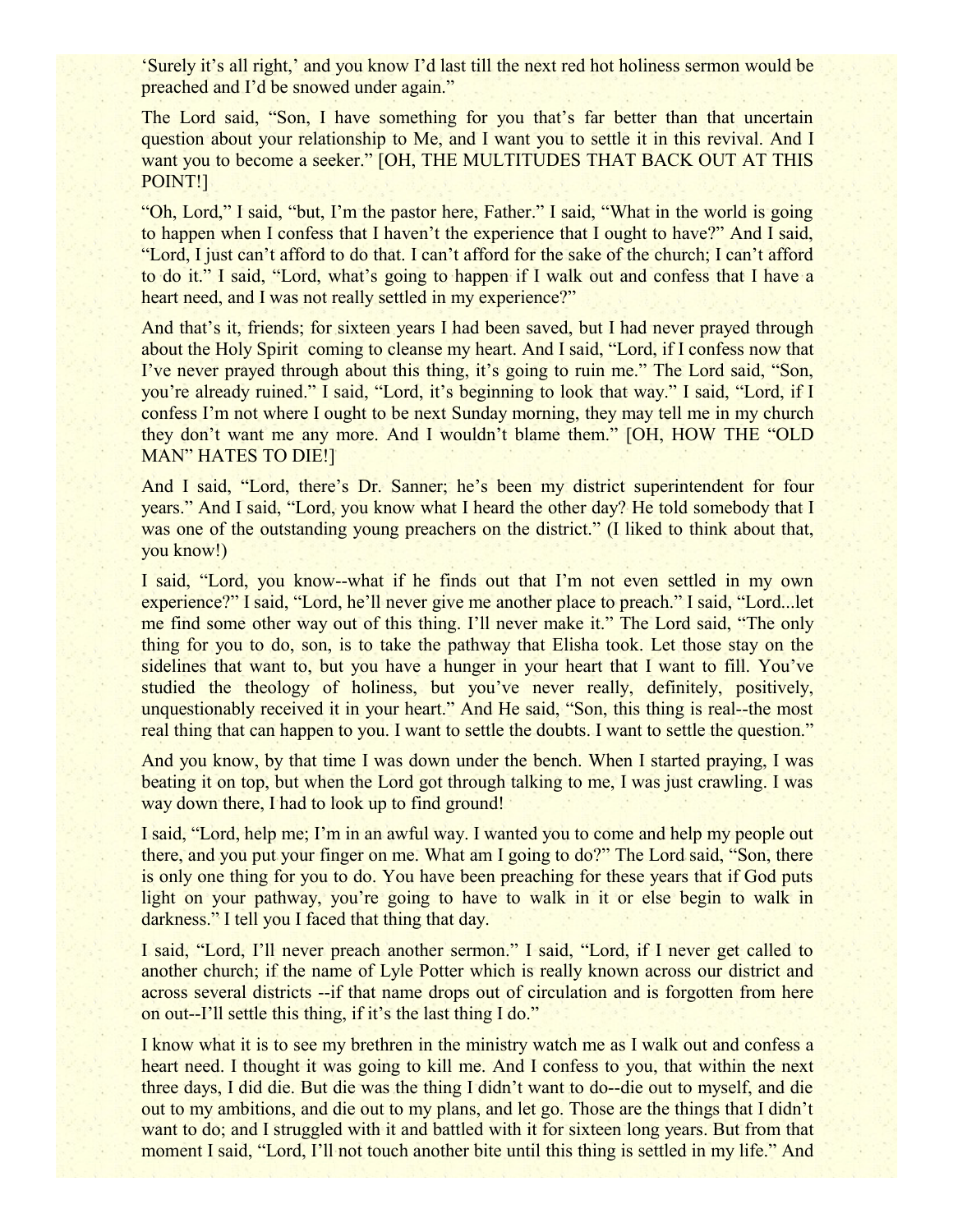I quit eating. I drank a little buttermilk to keep up my strength, and for three days I prayed. "What do you mean, did you pray all the time?" Oh, no, I slept at night; I had to, to keep praying in the daytime. And I went about my pastoral work, but whenever I got the opportunity, I went to the mountains to pray. I went into the bedroom to pray. I went to the church altar to pray. I went into the annex of the church (there was a little junior classroom) and in this little junior room I went to pray. I searched my heart. I said, "Oh, God, I want that Lyle Potter will cease to exist. I want you to come Lord and search me out and really get to the bottom until I know that my heart is clean and YOU have come to abide." I said, "Lord, I have started now and I'm not going to stop until I know."

You know, a lot of times I have made consecrations. A lot of times I'd done a lot of praying, and said, "I guess it's all right. I have gone as far as I can go." But you know the Lord said, "Have ye received the Holy Ghost (as Sanctifier) since ye believed?" And there was a receiving-- there was somehow a faith that reached out and received a confirmation I had never had. And as long as I never had it, I was drifting. I didn't know exactly where I was. When it came to a positive, definite assurance--an assurance that I knew was mine--I didn't know it.

I was crossing the college campus one day and I heard the young people over in the chapel singing.

They were singing from their hearts, "I never shall forget when the fire fell, and the Lord sanctified me." I said to myself, "That's a wonderful song. There's a lot of feeling in it, but the only trouble with it is, it's too positive." I looked back in my experience and I said, "There hasn't been a time for me when the fire has fallen, but I still know I'm consecrated. I know I belong to God. And I don't believe there's such a thing as absolutely insisting that folk can have a positive, definite assurance that the Holy Spirit has come to abide." (in His role as Sanctifier)

*(It may be less confusing to express the same thing another way. The Holy Spirit came to live within when you were saved. You became more aware of this fact when you were "filled with the Spirit" as the Pentecostals like to say. This is "Him in you". Sanctification is you coming to abide in Him. In His very bosom where there is nothing between you and Him. In His favour. Clean. Blameless. Pure and Holy, just like He is. For this reason, you become wholly acceptable to Him. TP)*

You say, "How in the world could you figure out a theology like that?" I'll tell you where I got it.

It was my experience. And it was the experience of a lot of others that I knew. And I said, "As long as a lot of others are in the same boat with me, it must be all right."

There was a song that goes: "It's real. Bless God, I know it's real." And you know, that song was a little too definite for me. I said, "I know you can know you are consecrated. You can know you are given over to God. But so far as a definite, positive, know-so, that He has accepted your consecration and the Holy Spirit (as Sanctifier) has moved in," I said, "I wonder if that really is the thing that we can insist upon."

I had read books. I would always turn to the last chapter where it talks about the witness of the Spirit, and I saw that a lot of folk were confused, and I said, "I'm not alone in the holiness movement, and I guess I'll just have to stay in this position." [OH, THE TRAUMA, AS ONE FACES HIS OWN EXECUTION!]

But God began to talk to me and I began to search my heart. I kept insisting: I said, "Lord, surely I don't have to go through life with an uncertainty about this experience in my own heart." And in the next three days --you say, "Brother Potter, why in the world did God let you pray three days?" Because I was so stubborn! You know, you don't have to pray one minute if you are willing to literally, unreservedly let the Lord have His way. But I had theology that needed to be reconstructed.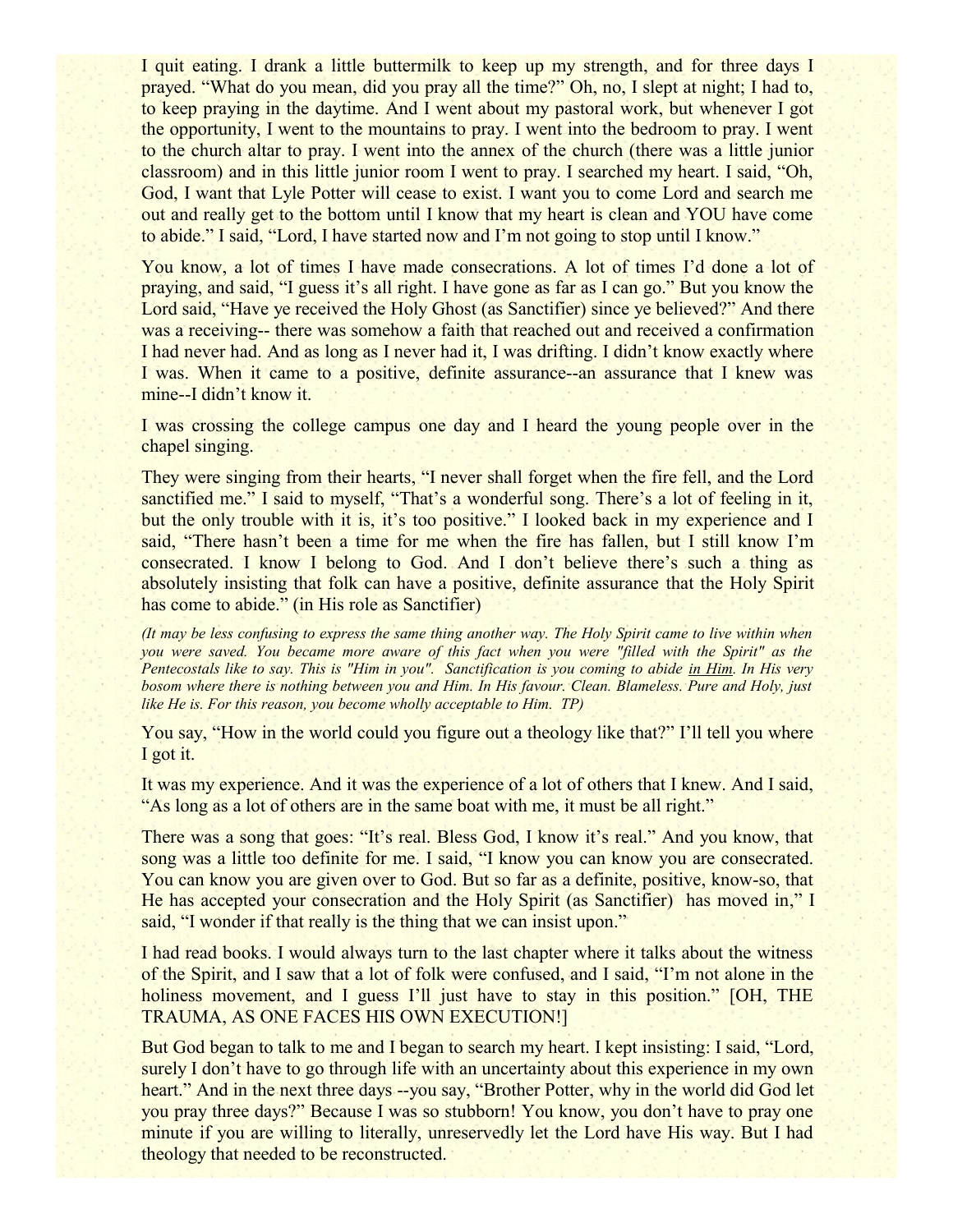And you know, Bud Robinson said, "When we're seeking to be sanctified, the Lord turns on the fire and He just lets it boil. And as it boils, all the unclean things come to the top and the Lord skims them off." And Bud Robinson said that when he sought to be sanctified, the Lord turned on the fire, and He skimmed off the impurities. And in his inimitable way, he said, "I thought I was goin' to skimmins."

I'm telling you, friends, I thought for the next three days I was going to skimmings. I was amazed at how much self there was in my heart. I was amazed at the ambitions that I had that were outside the perfect will of God. I was amazed at how much Lyle Potter existed, and how little there was of the Holy Spirit. I said, "Oh, God, I want this to be the end of myself until YOU can literally take over."

*Editor's Note: What is "myself"? Is it the carnality that you have become burdened with, or is it the Godcreated persona underneath all your acquired spots and wrinkles? Thankfully it is the latter. When you are sanctified you are still yourself -but unencumbered by the accompanying stench of carnality and the sinwardness that allowed the secret Adamic carnality you were born with to grow into full fruitfulness in your life. You will be more fully yourself than ever before when you shout, "Clean! Clean! Clean!!!* 

*So the term "end of myself" really means the end of clinging onto the disease of fallenness. With all your heart, ask Him to set you free!!! TP*

It was on the third afternoon: I was over in the little chapel, at the junior altar, on one of the little junior benches, praying. It was a little bench. I was kneeling beside it. A junior bench is just about my size anyway. In back of me, there at the junior altar, Reuben Bridgwater, the evangelist who was with us in the meeting, was kneeling and praying. While I prayed I was telling God I wanted Him to cleanse my heart. I was confessing to Him, but there was that uncertainty and that question. And I said, "I want to get to the end of myself." As I prayed and prayed, Reuben Bridgwater behind me, began to sing. And in his rich tenor voice--I can hear it now--"Oh, make me clean, Oh, make me clean. Mine eyes Thy holiness have seen. Oh, send that burning cleansing flame; and make me clean, in Jesus' name."

You know my friend, while he sang, I said, "Oh God, that's the thing I want. That's the thing I'm reaching out after. That's the longing of my soul. I'm going to have it or die." And as he sang, somehow I saw a promise. You know there are a lot of good promises in the Book. And the Lord said, "If we walk in the light, as he is in the light, we have fellowship one with another, and the blood of Jesus Christ cleanses us from all sin." I said, "Lord, I have been walking in the light for three days." I said, "Lord, I did exactly what Elisha did. I don't know anything else to do." The Lord said, "Son, there is a promise for you. You have done all you can do, and you've come to the end of yourself.

Why don't you take hold of a promise and swing clear, and trust Me to sanctify you wholly?"[2] "Oh," I said, "God, I'm afraid to. What if it doesn't happen? What if I go on with these doubts?" He said, "Son, there's only one step you've got to take, now that you are at the end of yourself. Get your eyes off your consecration, look to Me in faith believing, take My Word in faith believing and I will sanctify you, and let you know that the work is done."

"Oh," I said, "Lord, I'm afraid to do it." He said, "You'd better do it, son it's the only way." And then, Reuben Bridgwater got down to the chorus. And he began to sing, "He makes me clean. He makes me clean. Mine eyes His holiness have seen." I said, "Lord, I'm going to grab your promise and swing clear." And do you know what I did? I took hold of a promise of God. I let go of everything in the world, and said, "Lord, I believe you now to cleanse my heart."

Oh! Glory to God! Something happened to me. I'll tell you what happened: I got to the end of Lyle Potter. You say, "Did you feel an electric shock?" I didn't feel a thing. "Oh," you say, "I thought there was a lot of feeling about this thing." Listen, friends, I didn't feel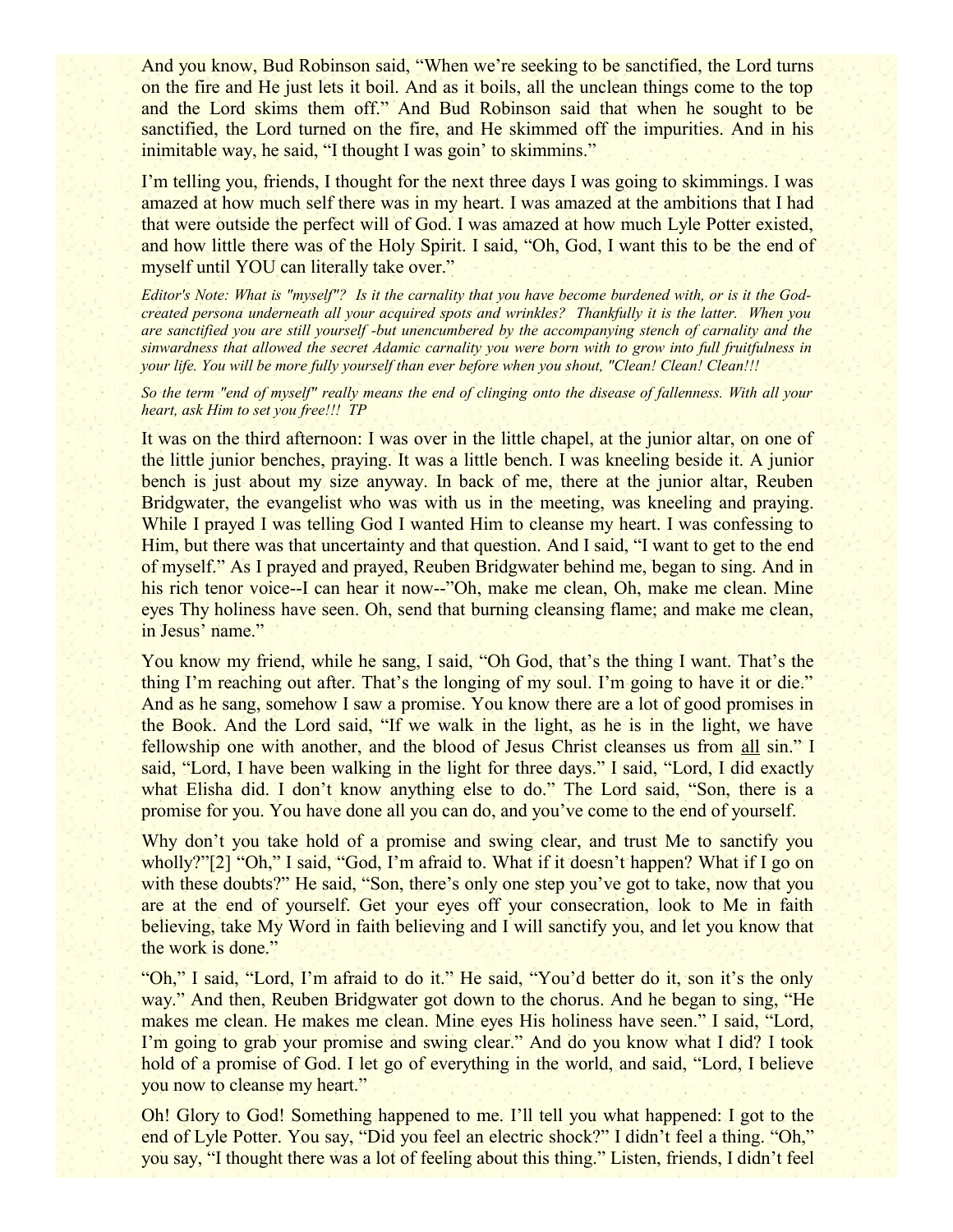a thing. But I'll tell you one thing, I knew I had prayed to the end. If there was another prayer to pray, I wouldn't know how to form the words... I got to the end of Lyle Potter and God had been trying to get me there for sixteen years. I held on to my reputation, and I held on to my position, and I just didn't dare to let go. But God wanted to get me to the end. And there in that little junior chapel, on the third afternoon, I got to the end. I stood up. I reached out my hand, and I said, "Reuben, I believe He has come(as Sanctifier)." No manifestation. No exterior feeling. I knew in my heart I had finally prayed to the end.

You say, "Did you shout?" No, my wife still does the shouting. You say, "Did you jump over one of those benches?" I don't want to brag, but I could have jumped three of them as easy as not, but I didn't jump a thing. I was just as calm that day as ever in my life. I had the assurance in my heart that what I had put off doing for sixteen years, I had finally done--prayed through, and touched the hem of His garment. There came a Spirit into my life that day that I had never had before. And let me tell you, it is an assurance that has never left me. From that day to this I've gone through deep valleys.

I've walked through the darkness when it was so black that I couldn't see where I was going. I've been down when it seemed that I didn't have a bit of religion at all. But I knew that I had made a consecration. I knew I had committed something into His hands that He was faithfully keeping for me. I have never doubted from that moment to this that God accepted my consecration and my heart was clean.

I ought to tell you that everything the devil told me would happen, didn't happen. And everything he told me wouldn't happen, did happen. From that day to this I've had more opportunities to witness for Him. I've had more pulpits open. There have been more seekers at the altar. From that day to this I date everything in my life back to what happened to me fifteen and a half years ago, when I finally prayed through.

Oh! I say tonight, God give us more Elishas. Aren't you sick and tired of those doubts and questions? Aren't you sick and tired of hearing messages on holiness and wishing in your heart that it was so? Listen, friends, we can pray through about everything else in the world --let's pray through about that. And it won't take three days, and it won't take three hours, and it won't take three minutes if you are willing for God to have His way, and you prove to Him that you mean business from the depth of your soul. God wanted me to mean business.

Thus ends Lyle Potter's testimony which very clearly explains what we mean by taking the "death-route" to the crucifixion of (selfism or the old man) and being sanctified "holy" and "wholly."

This majestic, little "death-route" verse, from the pen of the saintly Bedome will ring a bell in your soul if you have the reality of this experience of sanctification, or holiness in your life.

"And must I part with all of self My dearest Lord, for Thee? It is but right since Thou has done Much more than that for me."

# E. E. Shelhamer Took the "Death-route" [3]

Now, this further testimony from the experience of Rev. E. E. Shelhamer, very clearly and forcibly, reveals the fact that human efforts of consecration and the divine crucifixion of carnality are not the same thing. One may consecrate endlessly and still not have the carnal nature eradicated else one could sanctify himself merely by making a consecration. Consecration will make crucifixion possible by getting one's consent and making one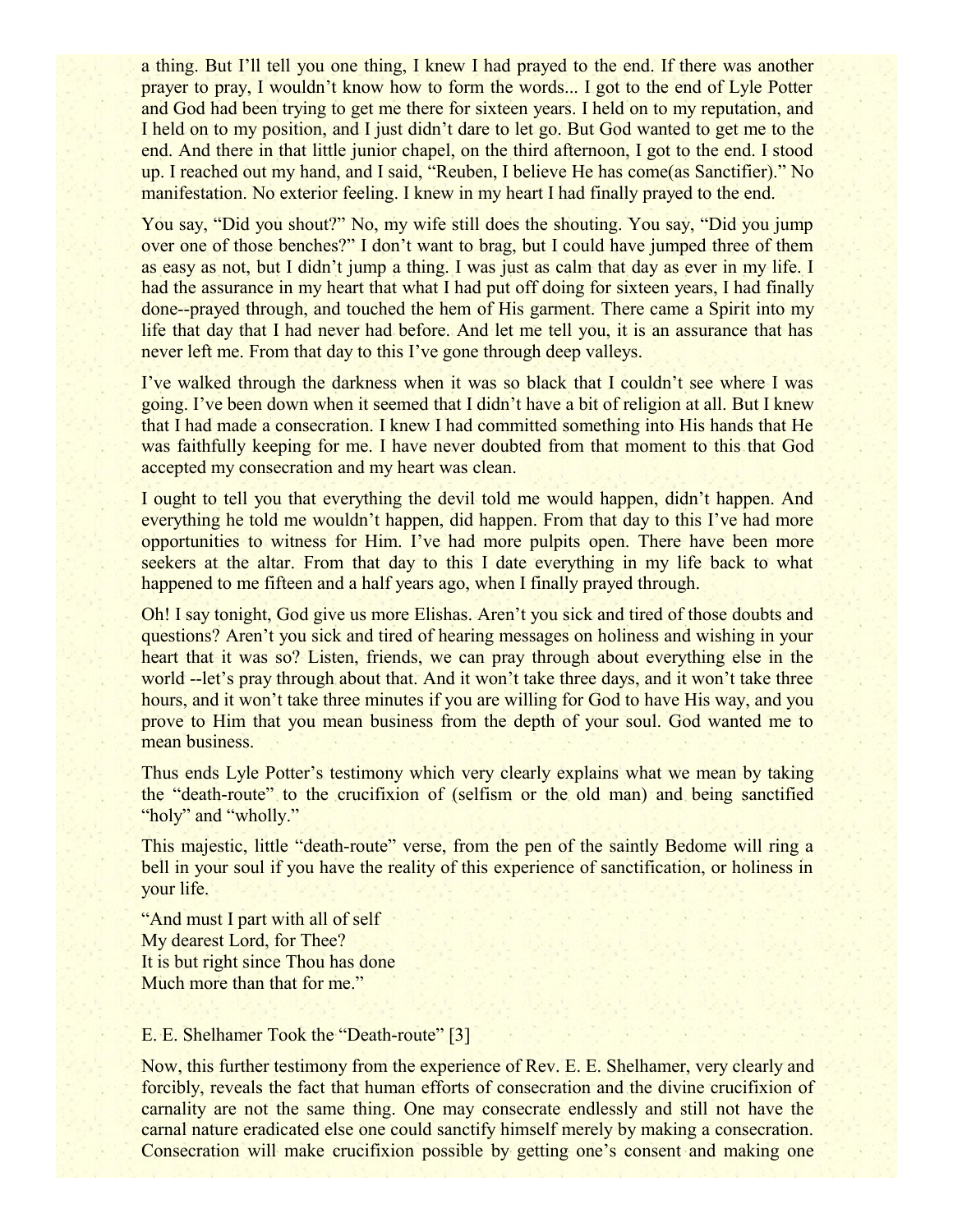willing to receive the death blow to the carnal pollution of the heart.

Here is Rev. Shelhamer's testimony to his sanctification:

I well remember my own experience when but a boy preacher. I awoke to the fact that though I had a measure of success in soul-winning, I had doubts at certain times whether all my unholy tempers were gone. When I told it to my brethren, they tried to calm my fears by saying it was temptation, or infirmities. They said I had set the standard too high. During those six years, I professed to have received the blessing [of holiness] a number of times. But I see now, my advisors side-tracked me.

They meant well, but instead of teaching me that holiness of heart was an experience, an inward crucifixion, they held, as many do today, that it was a great blessing. I was instructed to make a complete consecration, lay all on the altar and believe **the altar sanctified the gift**. (a perspective commonly taught back then that diverted many into an illusory sort of "name and claim it" believism for holiness TP) but this was not my trouble--lack of consecration and abandonment to God. No! I was fully given up to God and delighted to do His will. I was not after a blessing. I wanted purity. My good brethren diverted me from my trouble within, to a blessing and more activity without.

Finally, I heard a mighty man of God tell his experience--how he had preached and professed holiness for twenty-five years without it. But when the Holy Ghost revealed to him his depravity--the depth of pride, self-will and hell (as Wesley taught), he cried out "LET ME DIE! LET ME DIE!" He said he was three days confessing and deploring carnality, when suddenly the refining fire of God purified him through and through. When I heard this, immediately I said, "This is the Bible route--the death-route!" The Holy Ghost took me through step by step until I came to the end, when the death stroke was given and the clear witness received that the precious Blood had cleansed from all sin. O praise His Name!

#### *Bradford Henshaw's Timely Testimony [4]*

Kind reader, please permit one more vivid testimony which clearly portrays the sanctifying crisis at the end of the death-route process. Our friend "Brad" had been dying out for some time. He had come to the place where everything was settled. We will let him tell it in his own words:

It finally came to the place where the only trouble I was having getting sanctified was faith.

Evangelist E. E. Michael was preaching a revival in Davenport, my home church, and I had been at the altar every night; but the praying was all prayed and the death route was behind me. I was consecrated, on the altar, and dead as far as a man could die. But the "route" does not sanctify.

Crucifixion of the carnal nature is an act of God. I had to trust God to sanctify me through His truth: I had to take Him at His word.

Besides preaching in the Davenport church every night, Brother Michael was also preaching in chapel every day at school. One morning, I walked into chapel and something unusual was happening; everybody was standing in silence and awe. None of the faculty nor Brother Michael had come in yet, but God was on the scene so mightily that no one could sit down. The hallway outside the chapel was a rush of hubbub and chaos with the changing of class; but as the students stepped into the chapel, each was immediately impressed with holy reverence. All was silent and glorious.

The piano and organ began softly. Someone in the congregation started to sing and we all joined the song of praise and adoration. Soon the staff arrived and the college president,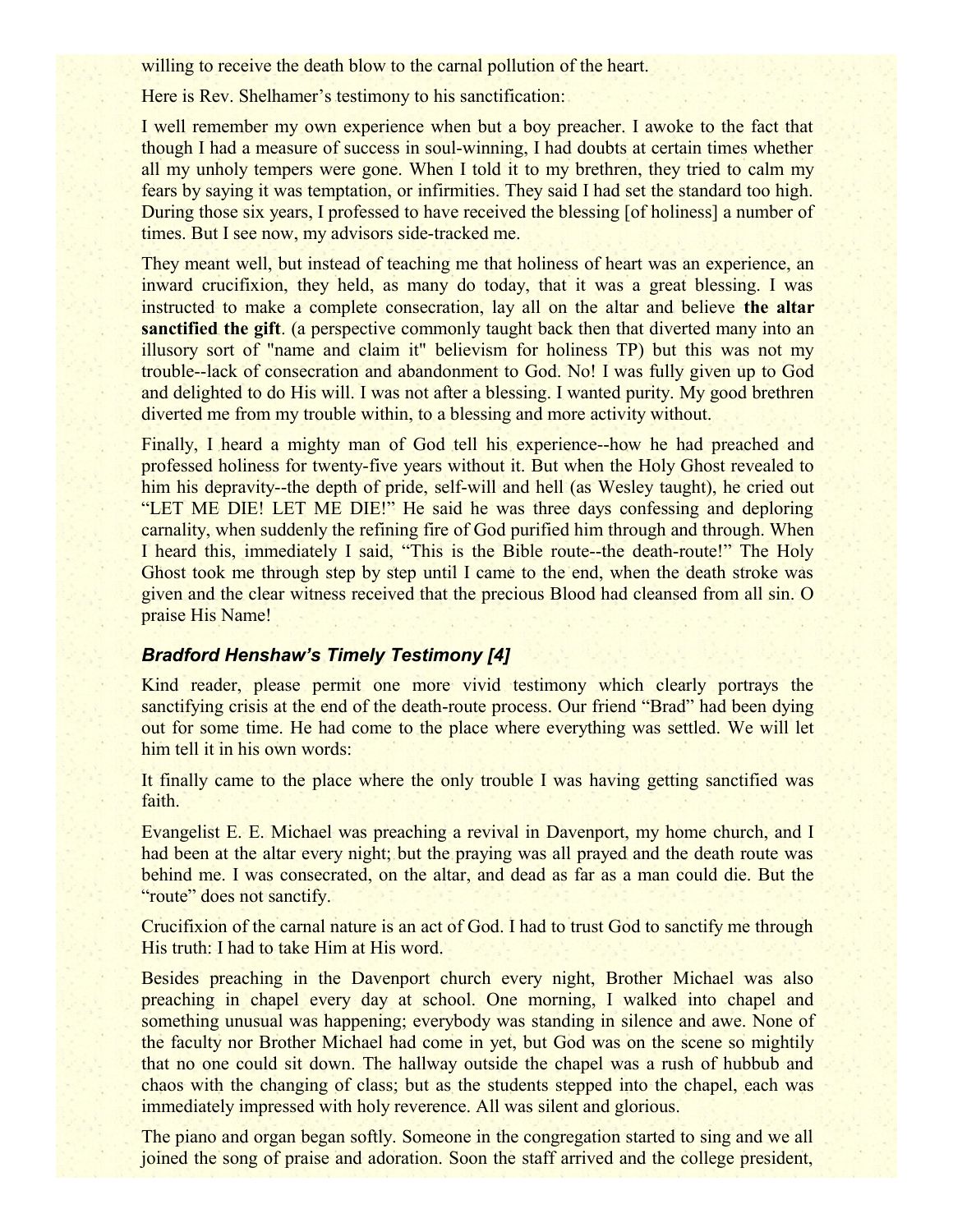B. M. Loftin, stepped to the pulpit. All went quiet. "We don't need to go any further this morning. God is here," he smiled.

"If you have a need in your heart, this would be a good time to pray it through."

The chapel seats began to empty as the students moved to the aisles and toward the front. A full thirty percent of the student body was trying to find room around the altar area to pray. By the time I reached the front, the platform and altar were filled with seekers. The first two rows of chairs were filled and every available space was occupied by a kneeling student. I decided I would have to lie down under the piano as that was the only empty space I could find.

"Lord," I said, "I'm here to be sanctified." And that was it. Any other praying would have been redundant. I was all on the altar and now it was up to God. I waited.

God was on the scene mightily, but after a few moments, I was aware that He was under the piano in a special way. He had come down to where I was and was encamped upon my very soul.

"It's the Holy Ghost," I said to myself. When I acknowledged Him, He settled right on me. "It's the Holy Ghost! He is right here over me."

"NO!" screamed the devil. "It's not the Holy Ghost!"

"It is the Holy Ghost," I resisted, and with that the Spirit of God came even closer. "It's the Holy Ghost, and He has come to sanctify me."

"NO! NO!" Satan yelled. "IT'S NOT HIM. HE'S NOT GOING TO SANCTIFY YOU!"

"Of course it's Him," I countered. I would have been lying to have said otherwise.

"He's not going to sanctify you!" shouted the adversary.

"Well, sure He is," I was positive. "That's what He's here for." And in that moment the Spirit of God (as Sanctifier)slipped silently into my heart.

Satan murmured something unintelligible and left.

I lay there for a long minute and finally God asked, "Did I sanctify you?"

"Yes, Lord."

"You're sure, now?" He asked sweetly.

"Yes, Lord, I'm sure."

"Well," He seemed to say, "Why don't you get out from under the piano?"

I started to get up, but before I found my feet, the glory struck my soul, and I had to hold on to the corners of the piano for fear I would bounce off through the crowded altar area. I could never describe how I felt, but how I felt is not so important as the actual work that was done. My heart was cleansed from inbred sin (inherited Adamic sinwardness). In an instant, under that piano, my nature was changed by the incoming of God's Holy Spirit. The body of sin was eradicated and the Holy Ghost took up residence in my heart. In the vessel which had once echoed for the filling of God, there was now a resounding harmony as creature and Creator came together in one.

Rev. Walter Smith had the correct understanding of the "death-route," to the crucifixion of self, when he gave us this following little ruby. It should be the heart cry of every human soul in the world that is hungry and thirsty for a pure heart experience.

"So wash me Thou, without, within, O purge with fire if that must be;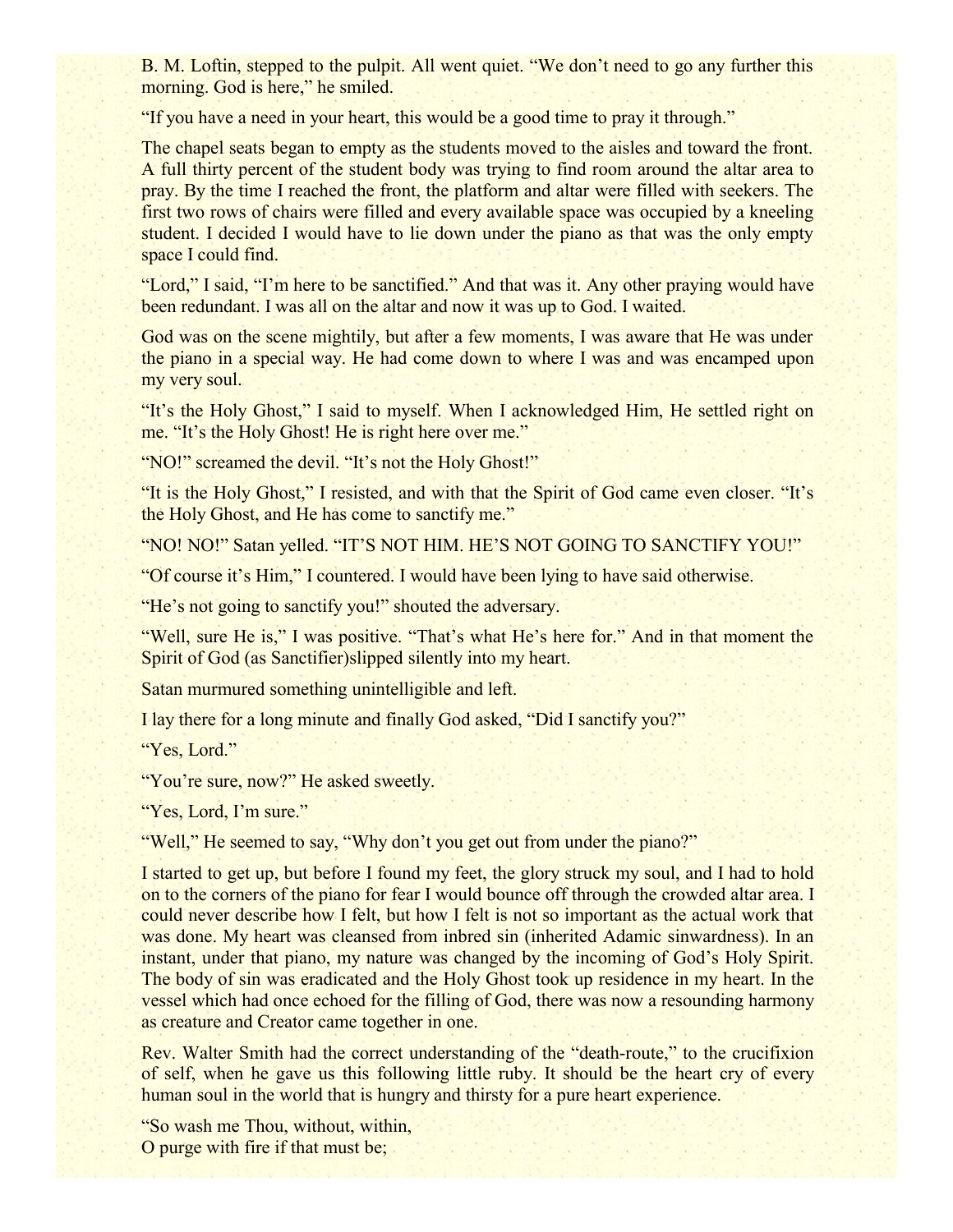No matter how, if only sin Die out in me, die out in me."

#### *Leadership's Lurid Lack*

In the light of these testimonies one wonders how many church leaders, with their followers, have failed to "die out" to the bottom of their hearts, and become genuinely sanctified holy. The challenge of St. Paul in I Thess. 5:23-24 should set all human hearts on fire with an overwhelming desire to be at their best for God. Listen to Paul's challenge: "And the very God of peace *sanctify you wholly*; and I pray God your whole spirit and soul and body be preserved blameless unto the coming of our Lord Jesus Christ. Faithful is He that calleth you, who also will do it."

In instances where church leaders do not possess a pure white experience, regardless of how sincere they may be, their carnal, unsanctified influence is certain to put a damper on the spiritual tone of their church. God grant that as we prepare our young people for future leadership in the church, we will be thorough in our altar work and instruct them to face their carnal nature until they definitely pray through, and are sanctified both "holy" and "wholly." But how can this take place when those instructing the seekers (sometimes the pastor or evangelist) do not have pure sanctified hearts? If they have never taken the "death-route" themselves, how can they understand it, or intelligently instruct seekers? There is hardly anything more deteriorating to the spiritual life and power of any church than to have leaders who do not presently know the radical crucifixion of self, and the equally radical baptism of the Holy Ghost *and fire*.

If you are a leader, or official, on any level in the church, local or otherwise, there are those who are following you, and being influenced by you. My friend, does this thought not frighten you, or at least arouse judgment day solemnity?

"If Christ would live and reign in me, I must die; With Him I crucified must be; I must die; Lord, drive the nails, nor heed the groans, My flesh may writhe and make its moans,

But in this way and this alone I must die. When I am dead, [dear] Lord, to Thee I shall live; My time, my strength, my all to Thee I shall give. O may the Son now make me free! Here Lord I give my all to Thee; For time and for eternity. I will live."

#### *Muller's Secret of Saintly Service*

When someone asked George Muller the secret of his service, he replied:

There was a day when I died to George Muller; and as he spoke, he bent lower and lower until he almost touched the floor--to his opinions, preferences, tastes and will; died to the world, its approval or censure; died to the approval or blame of even the brethren and friends. Since then I have studied to show myself approved only unto God. [5]

"God's demands are not unreasonable; The price of sin is worse Give me God's "death-route" holiness,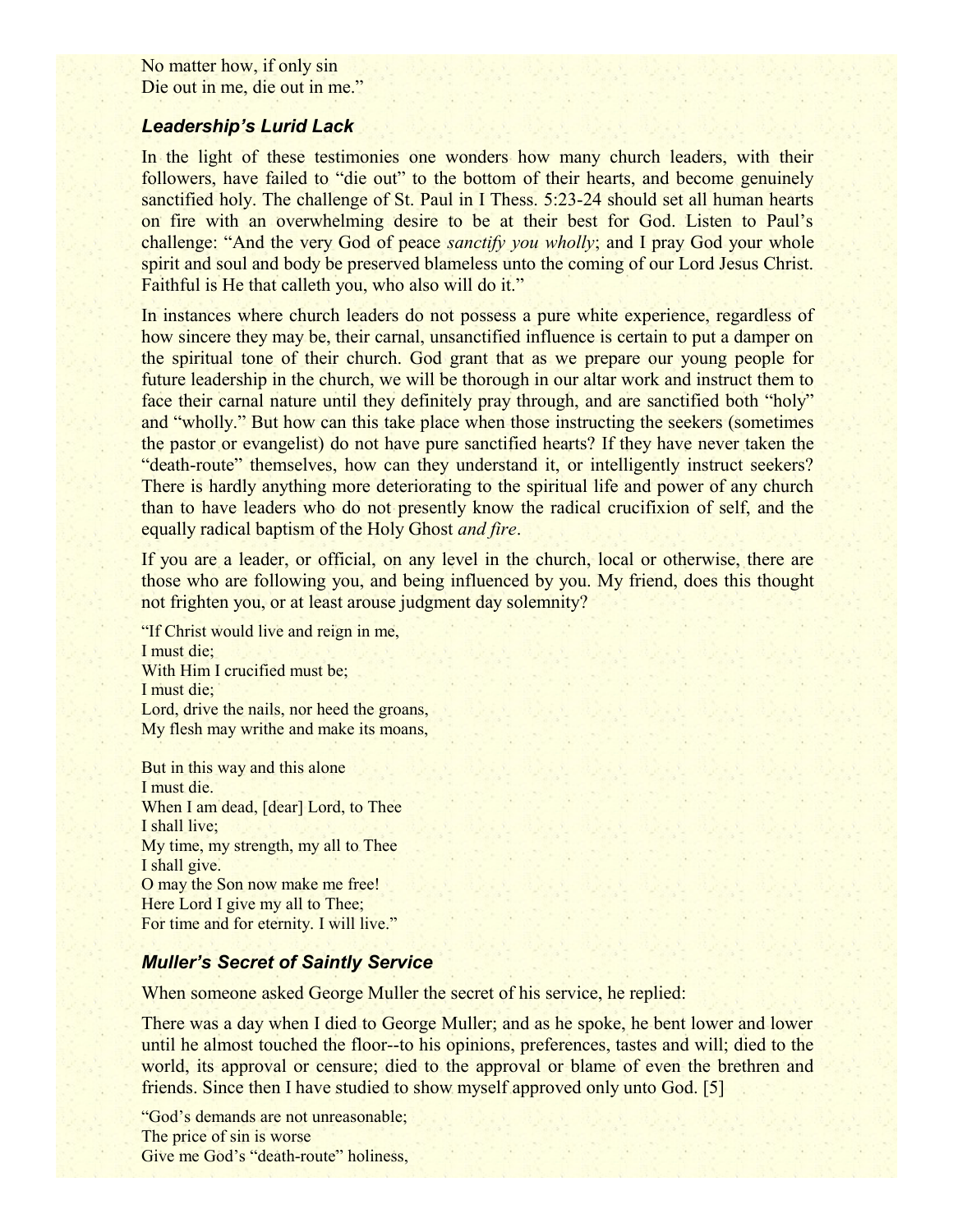Instead of the carnal curse."

#### Reference Notes

1. Lyle Potter's testimony; given at Nazarene First Church in Niagara Falls, New York, on or about 1952. The wire recording accounts for the free delivery style.

2. This testimony, taken from a recording, makes it impossible to know whether the word should be "holy" or "wholly." Either would be scripturally correct. (See I Peter 1:15 and I Thess. 5:23.)

3. E. E. Shelhamer, Sermons That Search the Soul, pp. 124-127.

4. Bradford Henshaw, The Rocks Cry Out, pp. 189-191.

5. George Muller, the renowned British orphanage man of prayer and faith. See Springs in the Valley, January 11.

# 2. Biblical Basis for the "Death-route"

CALL OF

We need to examine the Word of God to see if our terms and interpretations are Scripturally sound.

The following Scriptures are rich with direct references to "death-route" Christianity; thus identifying all genuine Christians with Christ Himself. Christ affirmed:

"And whosoever doth not bear his cross, and come after me, cannot be my disciple" (Luke 14:27).

The writer to the Hebrews insisted:

"Let; us go forth therefore, unto Him without the camp, bearing His reproach" (Heb. 13:13).

(Without the camp meant crucifixion.)

All who WILL NOT be thus identified with Christ, cannot be identified with Him at all.

Remember, dear reader, "Death-route" Christianity, to the total dethronement of self-will, and the total enthronement of Christ, *is the only true Christianity*. This is the only Christianity Christ originated, and it is the only kind the apostles preached and practiced. Anything less than "death" to the old carnal self is not the genuine article. Note the following passages from the pen of the Apostle Paul:

"I am crucified with Christ: nevertheless I live; yet not I, but Christ liveth in me; and the life which I now live in the flesh I live by the faith of the Son of God, who loved me, and gave himself for me" (Gal. 2:20).

"For if ye live after the flesh, ye shall die: but if ye through the Spirit do mortify the deeds of the body ye shall live." (Rom. 8:13).

"Know ye not, that so many of us as were baptized into Jesus Christ were baptized into His death?" (Rom. 6:3).

"Therefore we are buried with Him by baptism into death..." (Rom. 6:4).

"For if we have been planted together in the likeness of His death, we shall be also in the likeness of His resurrection" (v. 5).

"Knowing this, that OUR OLD MAN IS CRUCIFIED WITH HIM [1] that the body of sin [the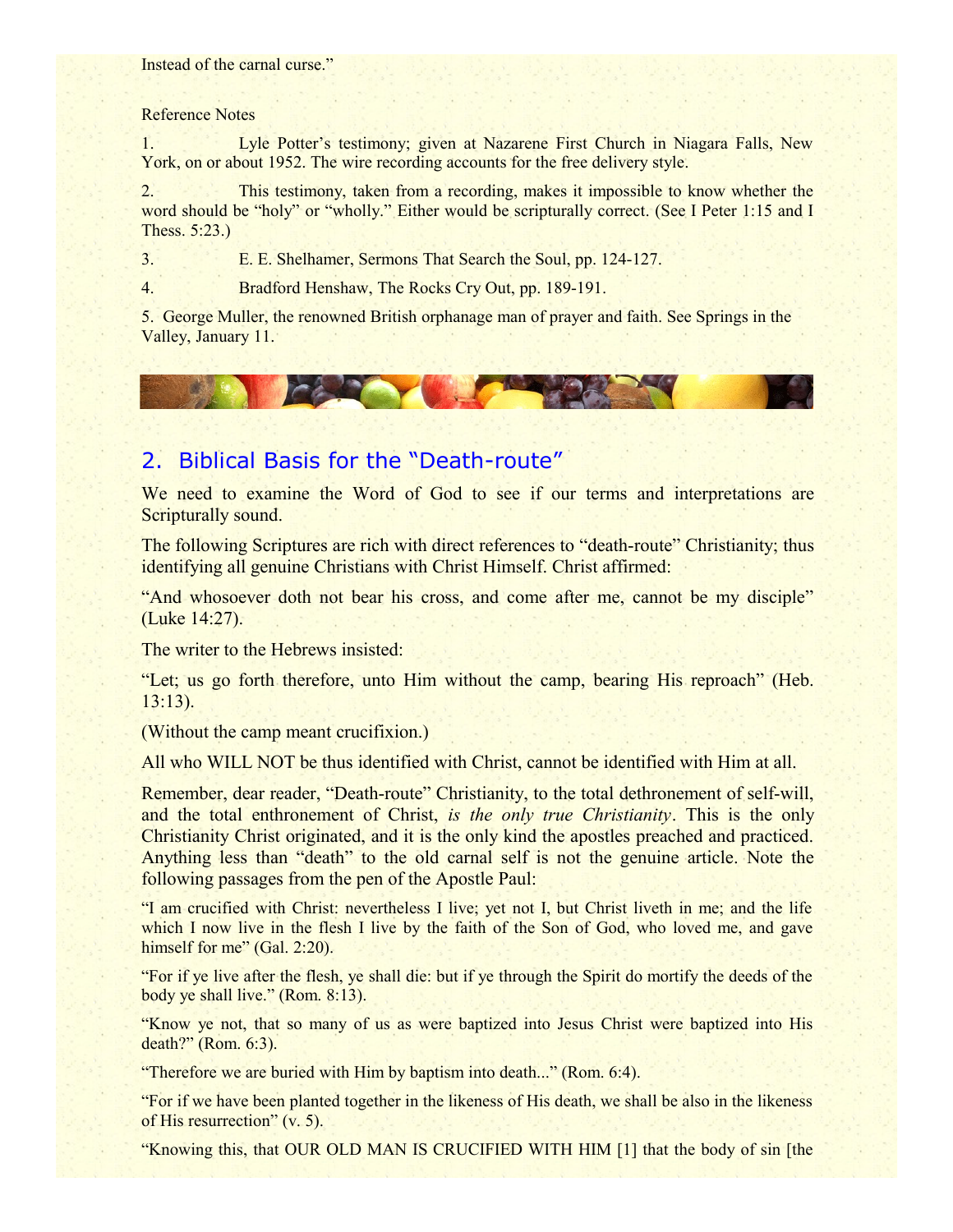carnal mind] might be destroyed, that henceforth we should not serve sin" (v. 6).

"Likewise reckon ye also yourselves to be dead indeed unto sin, but alive unto God through Jesus Christ our Lord " (v. 11).

"For ye are dead, and your life is hid with Christ in God" (Col. 3:3).

"Mortify therefore your members which are upon the earth..." (Col. 3:5).

"That I may know... the fellowship of his sufferings, being made conformable unto his death" (Phil. 3:10).

"But God forbid that I should glory, save in the cross of our Lord Jesus Christ, by whom the world is crucified unto me, and I unto the world." (Gal. 6:14).

"That ye put off concerning the former conversation the old man, which is corrupt according to the deceitful lusts..." (Eph. 4:22).

"It is a faithful saying: *For if we be dead with him, we shall also live with him*" (2 Tim. 2:11).

#### *Dying Daily Disclosed*

"Always bearing about in the body the dying of the Lord Jesus.... For we which live are always delivered unto death for Jesus' sake" (2 Cor. 4:10-11).

"I die daily" (I Cor. 15:31).

The "dying daily" of which Paul spoke, means to live the Christian life in total surrender to Jesus Christ, with self dethroned, and Christ enthroned, with (the fallen former man) deposed, and Christ exalted.

"Dying together with Jesus; THIS is the end of strife! Buried together with Jesus; THIS is the gate of life!"

Those who are inclined to spurn "death-route holiness" will insist that the "dying daily" merely means that those early Christians, in taking their public stand for Christ, faced physical death every day.

It is very true that those early disciples, following Pentecost, did face the possibility of physical death every time they assembled with the believers. But they had to maintain their death-to-self surrender every day in order to daily face the lethal persecutions to which they were exposed. The ones who failed to stay dead to (the fallen former man) on a daily basis, backed down as Demas did, and forsook the ranks of the faithful disciples (II Tim. 4:10).

In the above quotation from I Corinthians 15:31, Paul drives the "daily dying" nail in verse 31, by saying, "I die daily," and he clinches the nail in verse 34, by stating that they who do not believe what he is saying about dying daily, "...have not the knowledge of God." How very true! In Paul's day it was very much a matter of MARTYR or TRAITOR. Honestly, is it much different today? Is it not still a choice between Christ's kingdom and the devil's booby trap?

# *Carvosso's Constant Crucifixion [2]*

Very few individuals, with the tremendous influence over others, such as William Carvosso maintained across a long lifetime as a Methodist class leader, ever sustained a more humble spirit.

He masterfully experienced a rare poverty of spirit to the end of his life. He left this testimony: "Such humbling views of myself, such poverty of spirit as I never felt before. These are profitable seasons when my soul is emptied (of my own concerns), and filled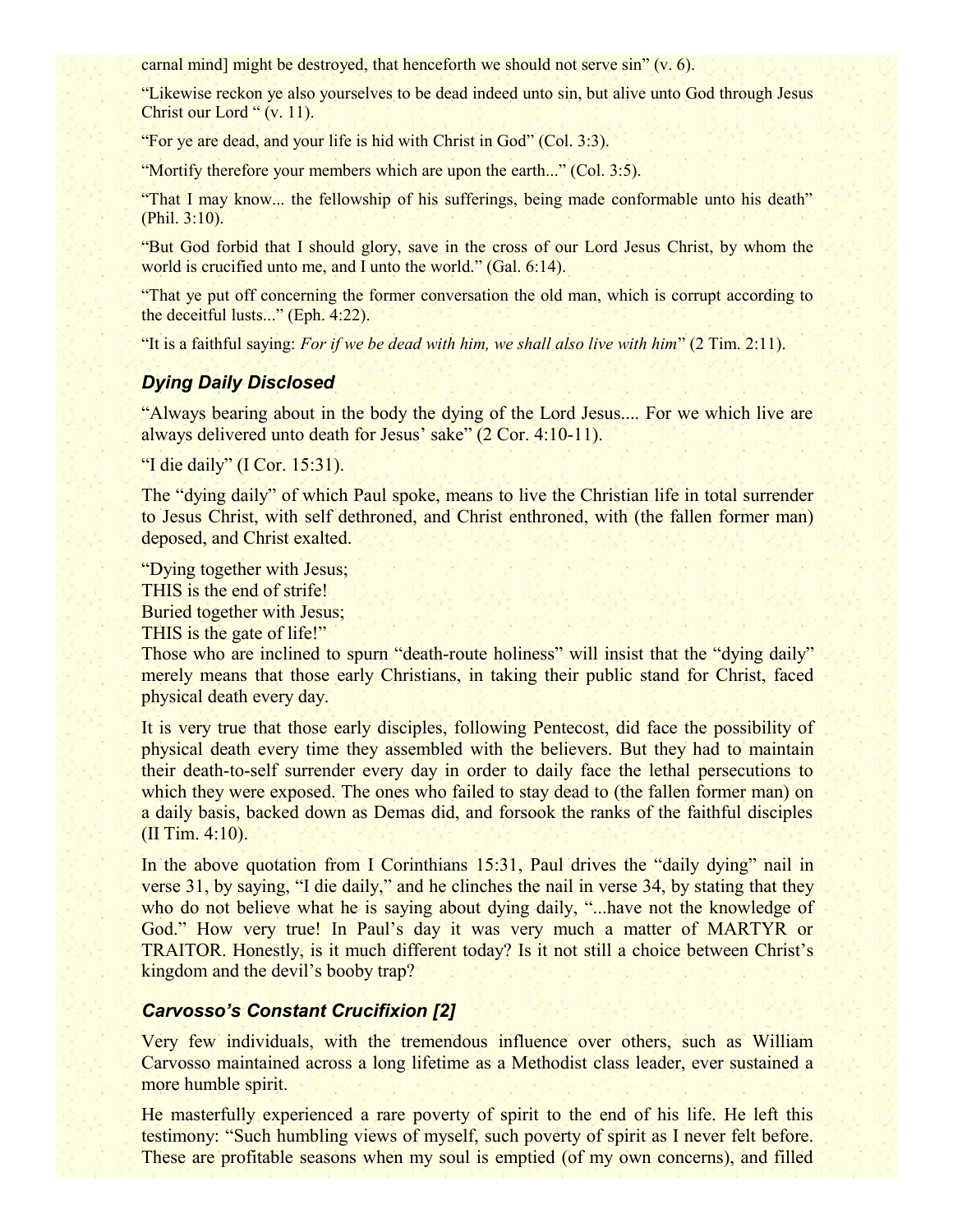with the divine fullness."

How this precious layman, a rare jewel indeed, one of the greatest Methodist class leaders of all time, should convict the self-infatuated leadership of our day when he said, "O how do these things humble my soul in the dust! With a heart deeply affected with my nothingness, I sweetly fall at the feet of Jesus."

# *God Needs Martyrs That Are Dead to Self*

God needs martyrs--few are willing; One in millions qualify; Falsely accused--never exonerated; Others live, but these must die

Die, but not by Nature's process Trampled--stomped into the ground; Upon a cross or flaming fagot, But complain?--There's not a sound!

Moses rallied to his people, Led them with a visioned eye, But he failed to gain the laurels, God preferred to let him die.

Stephen, God's most faithful martyr Knelt amid the flying stones, Saw both grave and heaven open, And he trod the path alone.

Tender hands his flesh did bury, But his spirit wafted high, As the Saviour stood to greet him, Never more to say, "good bye."

John the Baptist, the "way preparer," Preached the truth and paid the price; Chose to decrease--God had willed it, But he gained eternal life!

Christ works best with faithful martyrs. He needs such to stem the tide. Few will risk it--less stay with it, But with such He doth abide.

In the Kingdom, yon, eternal, When rewards are meted out, There will be some great surprises, And some shocks without a doubt.

For the faithful who were trampled Underneath the tyrant's frown, Trembling there--expecting nothing, Will receive the martyr's crown!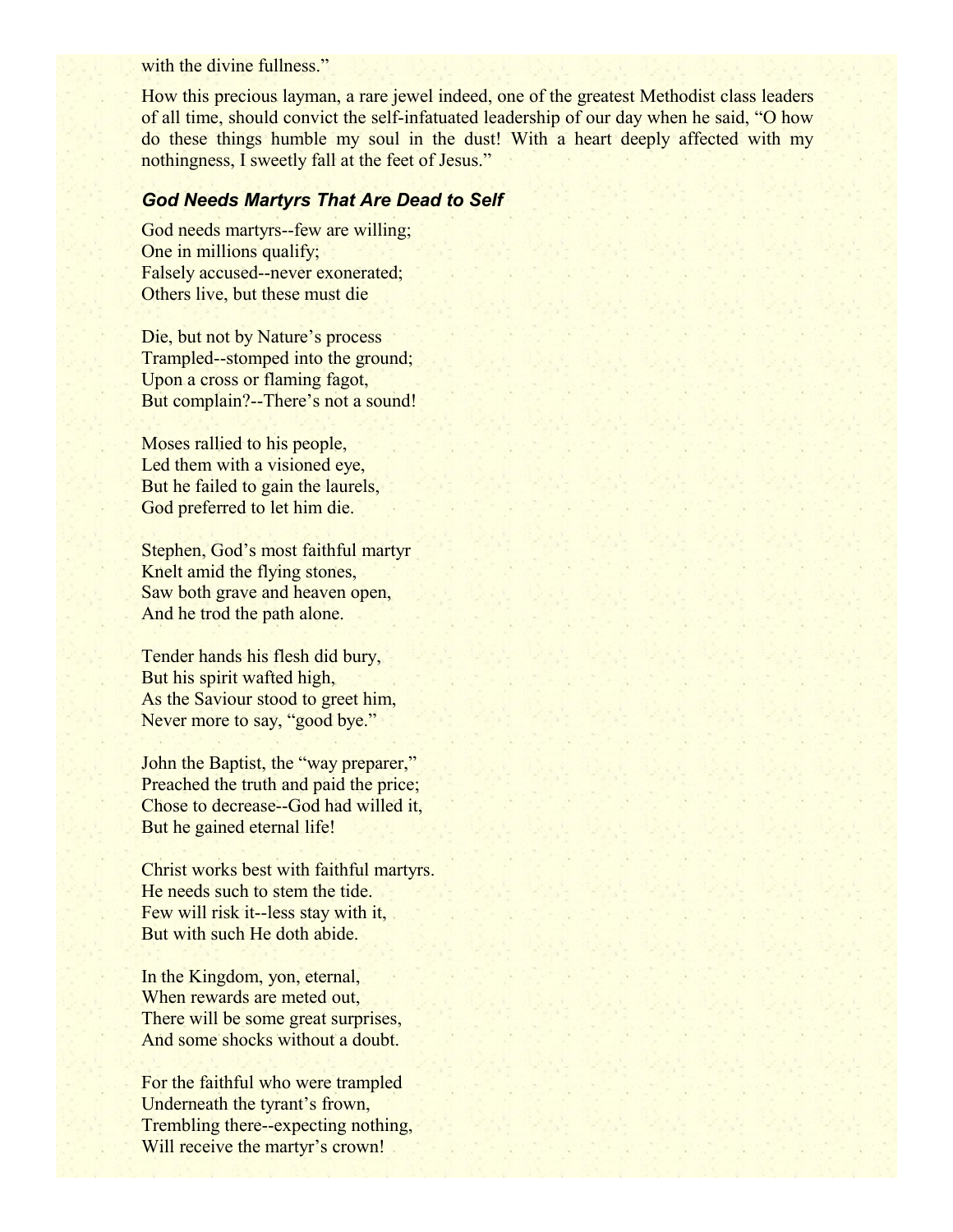#### $-L.S.B.$

#### Dead to the World

The true Christian maintains daily an attitude of deadness to the WORLD and everything in the world which is contrary to the Spirit of the Triune Godhead and the Holy Scriptures. From the beginning of Paul's Christian life on the Damascus road, to its conclusion by Caesar's edict in Rome, he maintained: "...the world is crucified unto me, and I unto the world" (Gal. 6:14). The love of the world in the heart MUST be slain, or Christ will be constrained to depart. The worldly spirit and the Holy Spirit can never be reconciled.

#### Dead to Sin

The true Christian maintains a "death-route" rejection of SIN in his life. "Likewise reckon ye also yourselves to be dead indeed unto sin..." (Rom. 6:11). Also, "Knowing this, that our old man is crucified with him, that the body of sin might be destroyed, that henceforth we should not serve sin" (Rom. 6:6). "How shall we, that are dead to sin, live any longer therein?" (Rom. 6:2).

### Dead to Self

Furthermore, the true Christian will maintain a "death-dealing" attitude towards himself. The eleventh chapter of Hebrews contains a great list of worthies who were totally dead to themselves. The account climaxes with this majestic eulogy: "They were stoned, they were sawn asunder, were tempted, were slain with the sword, they wandered about in sheepskins and goatskins; being destitute, afflicted, tormented...they wandered in deserts, and in mountains, and in dens and caves of the earth" (Heb. 11:37-38).

The great majority of professed Christians, even in the holiness ranks, when coming face to face with their own carnal state, and their own execution, have backed down and sought an easier way.

They made a little shallow consecration, shed a few "crocodile tears," took it by faith and went on professing an experience of grace which was never real in their own hearts. They actually experienced neither the thorough killing of their carnal ego, nor the baptism of fire. It's a bitter trip and an agonizing death to (the fallen former man), but there's none sweeter when it is finally consummated in the glorious experience of Perfect Love, with the love of God shed abroad in our hearts by the Holy Ghost (Rom. 6:5).

#### *Death-route Rendezvous*

I had a rendezvous with death In a revival many years ago; Old Carnality was crucified, And received the final killing blow! My friend, has this death come to you? Or did you fail your rendezvous?

I had a rendezvous with God; Father, Son and Holy Ghost! This Triune One is now in charge! He was my Guest, but now He is my Host! My friend, does He have full charge of you? Or did you fail your rendezvous?

I had a rendezvous with death-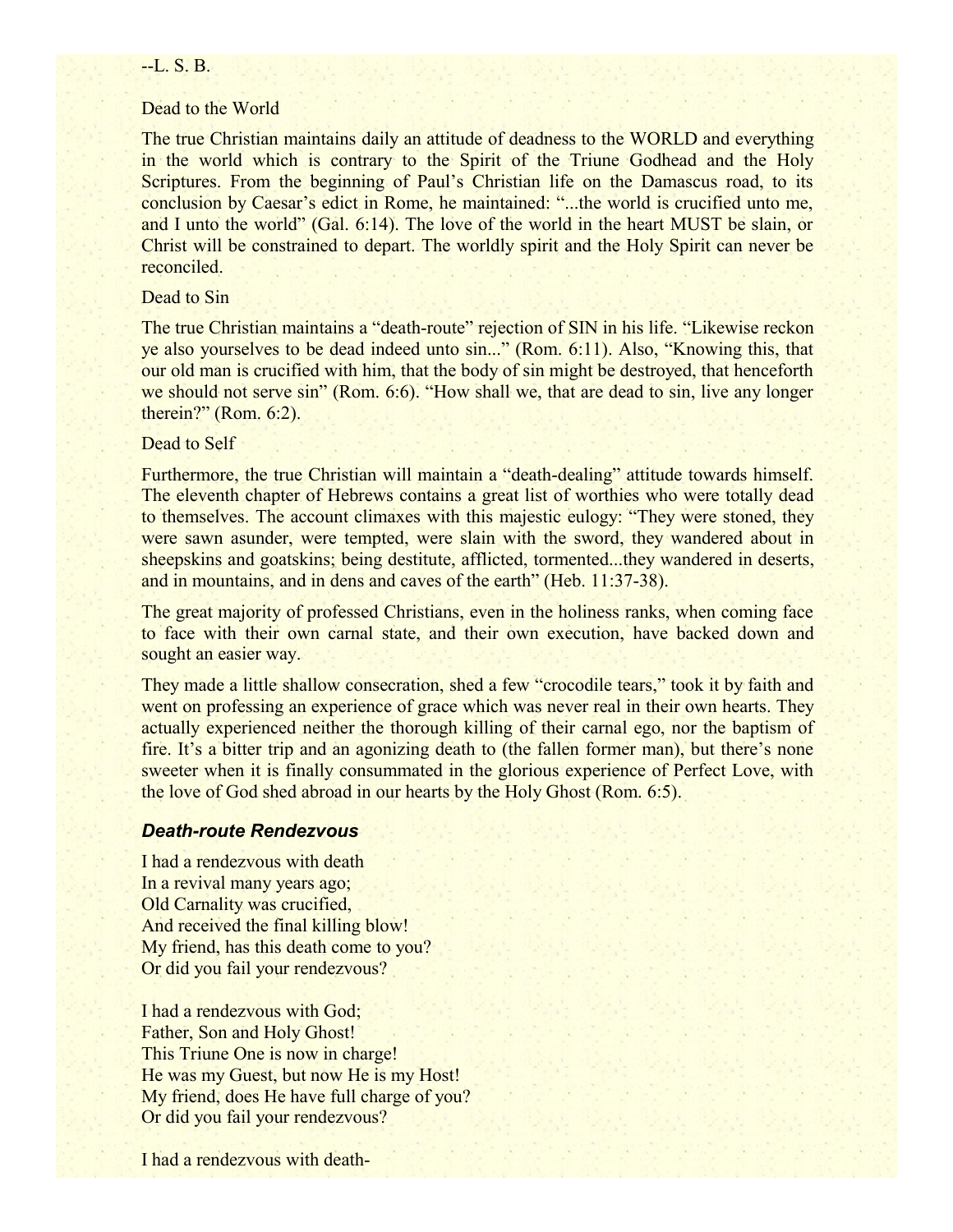To the world and myself and sin I dared to die! I threw my bankrupt heart's door open then, And let Him come, old man to crucify! My friend, is this death real to you? Or did you fail your rendezvous?

Soon one more glad rendezvous with Christ, As the rapture of the church draws near! In the clouds, when the "zero hour" strikes, Like lightning rends the sky, HE shall appear! My friend, your lamp must then be filled and burning too Or you will forever fail your rendezvous! --L. S. B.

"I loathe myself when God I see And into nothing fall; Content that Christ exalted be; And God is all in all."

Reference Notes

- 1. Capitalization emphasis by the author.
- 2. A Memoir of Mr. William Carvosso, pp. 71-72.



# 3. Scriptural Example of the "Death-route"

Dead men are worth their weight in gold! The Scriptures abound with examples of great souls of the past who took the "death-route" to their complete subjugation, and the total enthronement of God in their lives.

Job, of old, had a death-to-himself experience with God. He declared: "Though He [God] slay me, yet will I trust Him" (Job 13:15). Job had just lost his health and all of his enormous wealth. He also lost his ten children. He had just dug ten new graves and held a multiple funeral. If he had not been dead to his family, his possessions, his health and even to life itself, as well as the hard-to-understand providence of God, he would never have so triumphantly manifested such a courageous spirit in the midst of such soulrending grief. Weaker souls by the multitudes have followed their wives' or their husbands' advice and cursed God and died (Job 2:9).

When God told Abraham to offer Isaac as a burnt offering, he was talking to a dead man. If the old carnal Abram of the past had been yet alive, he would have balked. He might have asked Sarah about it, and she might have talked him out of it. Abraham was three days and three nights on that journey to Mt. Moriah to offer Isaac. He had ample time to think it over and back out, but he was resolute.

Abraham had not always been so completely dead to himself. He had fumbled and "blew it" enough times, but by this time he had become settled and God could trust him.

Hardly will one find more profound words outside of the Scriptures than these from the pen of an anonymous poet:

"Thus in Thine Arms of Love, O God, I lie,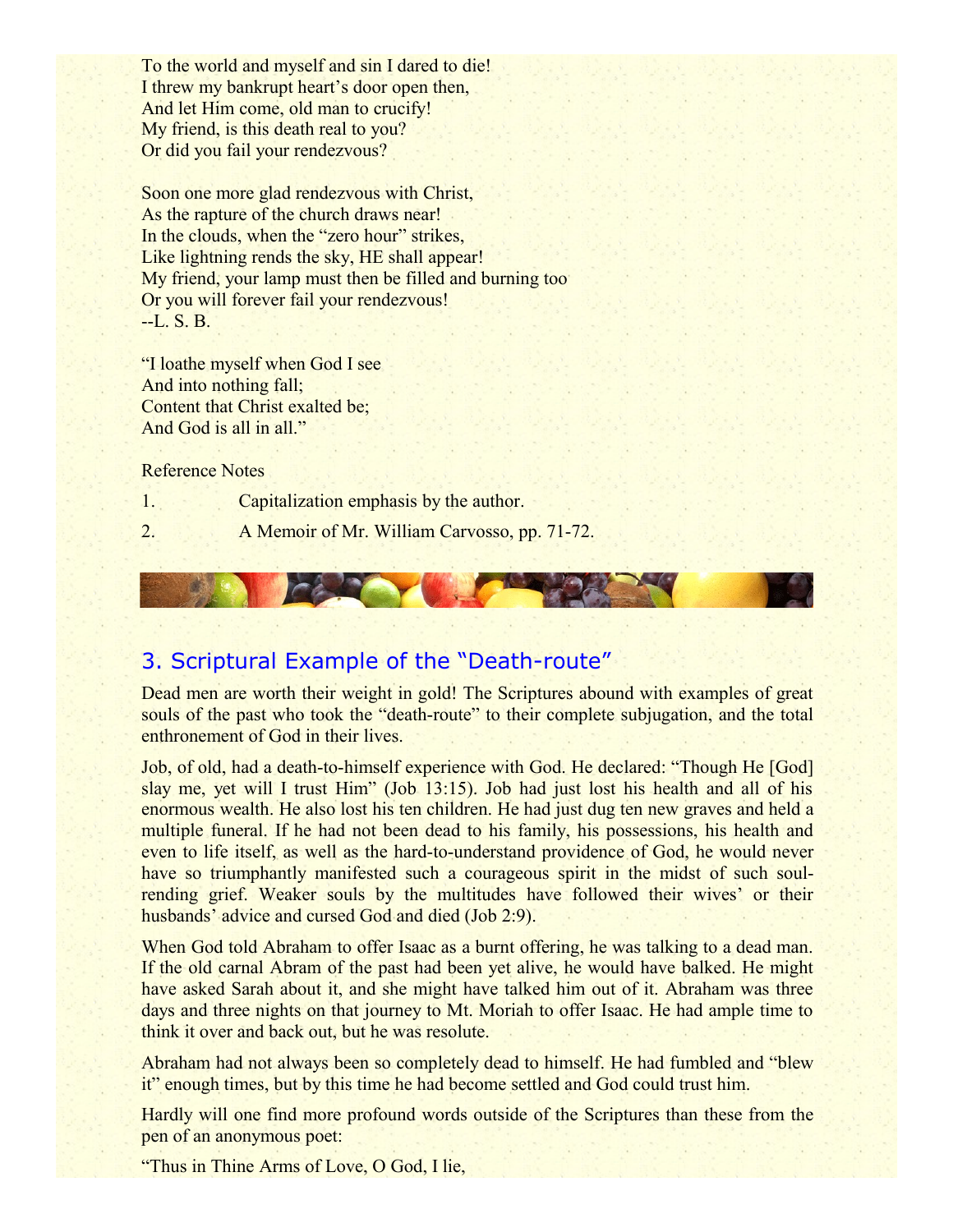Lost, and for ever lost to all but Thee. My happy soul, since it hath learned to die, Hath found new life in Thine Infinity."

St. Paul was a dead man--dead, dead, dead! He was dead when his dearest friends wept and clung to him, begging him not to go up to Jerusalem. They knew that he would be imprisoned and possibly murdered, and they would never see his face again in this world. He responded with words that have echoed and re-echoed across the intervening centuries: "What mean ye to weep and to break mine heart? For I am ready not to be bound only, but also to die at Jerusalem for the name of the Lord Jesus" (Acts 21:13).

Stephen was a dead man when he preached that memorable sermon recorded in Acts, chapter seven, and paid for it with his life. He was dead long before they killed him. He had experienced his own personal crucifixion, and he was filled with the Holy Ghost and faith (Acts 6:5).

Back in the Old Testament era again: Daniel was a dead man. So were the three Hebrew children who would not worship the king's image (Daniel 3:16-18).

Jonah was not a dead man. He did finally obey God, but it took three days in the stomach of the fish, with the certainty that he had better come to terms with God or he would never get out of that prison. Even after he so reluctantly obeyed, things didn't turn out as he desired, so he had a carnal spell, and pouted, and said he didn't want to live any longer (4:1-3). The carnal nature is so hateful! No wonder Martin Luther said, "I fear the pope of myself more than the Pope of Rome."

Neither was Balaam a dead man; nor was Demas, nor King Saul, nor millions of others like them.

"Remember," said G. D. Watson, "Conversion is a birth and sanctification is a death." [1] The old carnal self must die! Death to self is the only way one can come fully alive unto God. Preach it, brethren, preach it, preach it, preach it! None of us is worth a wooden nickel for God until we are dead--dead--dead! Dead men and dead women are the only people God can count on.

"Were the whole realm of nature mine, That were a present far too small; Love so amazing, so divine, Demands my soul, my life, my all!"

#### *Christ Our Peerless Pattern*

In a "death-route" commitment, Christ is our Chosen Champion. St. Luke says of Him: "And it came to pass, when the time was come that He should be received up, He steadfastly set his face to go to Jerusalem" (Luke 9:51).

St. John overheard Christ praying. And relayed His words of death-route resignation, thus: "Now is my soul troubled, and what shall I say? Father, save me from this hour: but for this cause came I unto this hour" (John 12:27).

Again, Christ said to Peter: "...the cup which my Father hath given me, shall I not drink it?" (John 18:11). Then, years later, Peter confessed Christ as our Peerless Pattern, urging us to faithfully follow Him, Who "...suffered for us, leaving us an example, that ye should follow in His steps" (I Peter 2:21).

The Heavenly Father, in the beginning of Christ's earthly ministry, assured us that He was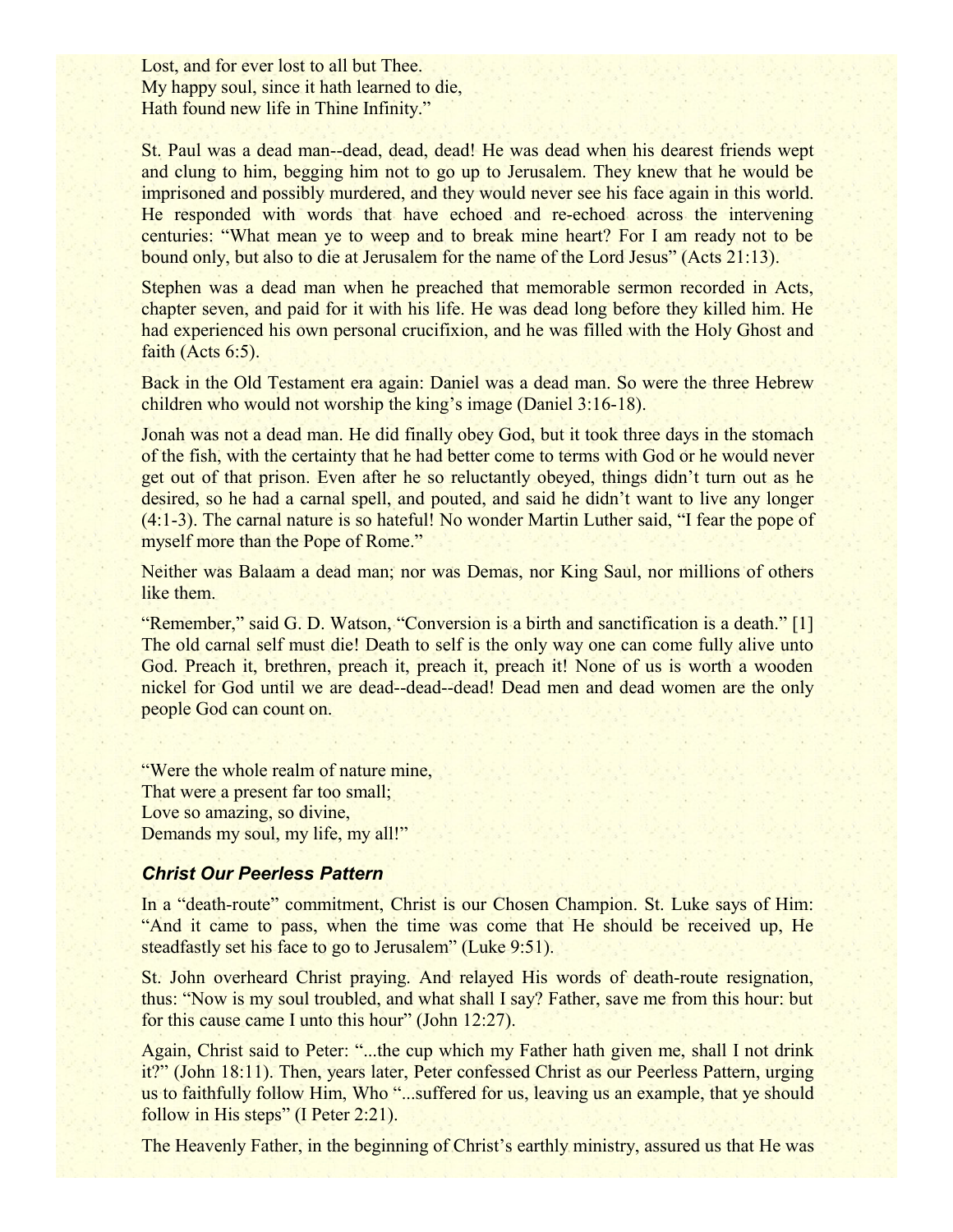well pleased with His Son (Mark 1:11).<sup>[2]</sup> And yet, after watching Christ's human development, and assisting with His miracles, and listening to His power-packed preaching, and feeling His heart breaking with grief over the sins of the world, the Father could not be entirely satisfied until He saw the "...travail of his soul..." and He, (Christ) had "...poured out his soul unto death..." (Isa, 53:11-12).

The Father feels the same way about us. He saw the "works" of all seven churches of Asia, and yet found fault with them all, except the Philadelphia church, thus showing that He was not satisfied with works alone. In the day in which we live there is a great emphasis in the churches on "works," and great stress on "faith," but neither the Father, nor the Son, nor the Holy Ghost will be fully satisfied with us until we have poured out ourselves unto death. Not as martyrs, that will not do it.

Not as a sacrifice for sins! There is no efficacy in our blood. But, instead DEATH TO CARNALITY, SIMPLY MEANS THAT ALL RESISTANCE TO THE TOTAL CLAIMS OF JESUS CHRIST OVER OUR LIVES BE REMOVED FROM OUR HEARTS. Ours is not an atoning death, or a meritorious sacrifice, but a voluntary submitting to the total crucifixion of your carnal, willful (fallen former man), and the enthronement of Jesus Christ over every facet of our earthly existence.

"Show me as my soul can bear, The depth of innate sinwardness; All the unbelief declare, The pride that works within."

Reference Notes 1. G. D. Watson, The Heavenly Life, p. 10. 2. Also, Matt. 3:17 and Luke 3:22.

# 4. "Death-route" Uniformity Unnecessary And Undesirable

Speaking of the "death-route," we do not mean a stereo-typed pattern that every seeking soul must fit into. It would not be possible for every person to follow the same pattern because of the vast differences in personalities, backgrounds, temperaments, weaknesses, and inherited carnal variations.

The prominent carnal traits are not the same in every individual. Some die harder at one point, and some at another. The important thing is for every soul to cover the ground from the condition his heart was in when God first convicted him of his carnal state, to the place of execution of old man, where his rebellious nature against God and God's will, is slain, and his heart is purified--and filled with perfect holy love. No one will ever become sanctified wholly by trying to get the experience exactly like somebody else got it. The Holy Ghost does not follow fixed patterns in such matters.

For example, Tom Bly, a spirit-filled layman in our third pastorate, was sanctified riding home from service one night in his buckboard wagon, after he had been an unrewarded seeker every night at the church altar for three weeks. He said, "The Holy Ghost fell on me; I thought He would burn me up."

Fairy Chism, many years a missionary in Africa, was sanctified walking on her way home from an evening service. She had been seeking faithfully and desperately for two years, and left the altar that night unrewarded --almost to the point of despair. It took her two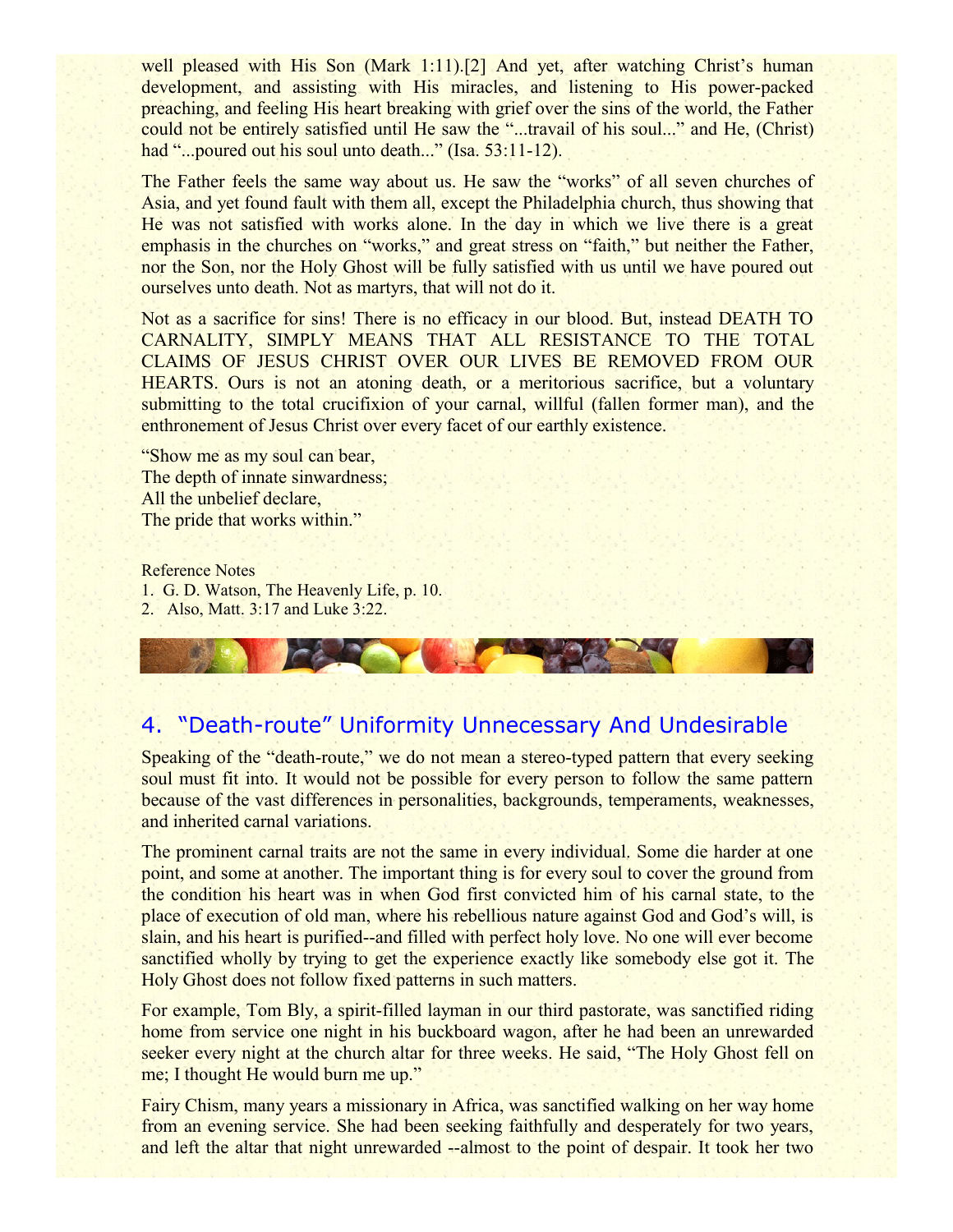years to get totally dead to Fairy Chism. The Holy Ghost fell in great power on her that night --a power which rested upon her throughout the many years of a distinguished ministry as a missionary in Africa and as an evangelist back in America.

Reuben A. (Bud) Robinson was sanctified out in the corn field, hoeing corn. Uncle Bud, as he was affectionately called, was considered the most dearly loved holiness evangelist of his generation.[1]

Our dear friend and pastor-brother, Hubert Terry, was sanctified while lying on his face under a table in a Sunday School class room. He had been earnestly seeking holiness and dying out to himself for three days.

Dr. Phineas Bresee preached a revival in his own church where he was pastoring, and realizing his religion didn't meet his needs, went to the altar, a seeker, and God sanctified him. Dr. Bresee became the founder of the Church of the Nazarene, and was doubtless one of the greatest Holy Ghost preachers that ever lived.[2]

C. B. Jernigan, who later rose to be among the giants of Holiness preachers, was carrying a plow on his shoulders, praying and weeping when the fire fell and God sanctified him. He lost his plow and the carnal mind at the same time, but he got the blessing of a sanctified heart![3]

Dr. H. C. Morrison, another giant among the holiness preachers, upon reading a letter from a friend, was smitten with conviction over his carnal condition. He prayed through at once, and God sanctified him. However, upon listening to wrong advice, Morrison lost the wonderful experience, but after a long bitter struggle, got it back again. Dr. Morrison lost his experience of heart-holiness because he was persuaded not to testify to it, and thus honor the Holy Ghost. Second blessing Holiness was not at all popular in those days and it was easy for one to keep quiet about it to avoid persecution. But persecution is exactly what all Christians need, while their anointed testimony is what God requires, honors and rewards (Rev. 12:11). [4]

Talk about variation! Dr. A. M. Hills, after dying to carnal self, was hungering and thirsting for the holiness blessing. He had wandered in the unsanctified wilderness for nearly twenty years. Before arising one winter morning, it struck him that he should claim the blessing. He writes: "I began to do it, when speedily the Spirit came to bring the witness. A tide of joy swept into my soul, and I cried out, 'Oh, bless the Lord! Praise the Lord! He does come and fill my soul! '..."

He received a clear witness which he never lost during his mighty ministerial career.<sup>[5]</sup>

By contrast, Dr. J. B. Chapman, for many years general superintendent of the Church of the Nazarene, was saved under a brush arbor in September, 1899, *and was sanctified holy the next night*.

Forty-seven years later he testified clearly that the experience still held good. [6] Holiness is the *establishing grace*. It greatly helps prevent backsliding (I Thess. 3:13; Rom. 1:11; Heb. 13:9; 2 Pet. 1:12).

Dr. S. A. Keen relates his seeking and obtaining holiness of heart. He says:

"I struggled against doubt, caught a glimpse of holiness, then let go my confidence and turned back into the wilderness of legalism of--'Do the best you can,' and work out your salvation with fear and trembling,' -- where I wandered for almost eleven years."

After graduating from Ohio Wesleyan University in 1868, he entered upon his first pastorate at Chilicothe, Ohio. Here he says: "I had come again in sight of Canaan. I hungered for its generous fruits. The first quarter in my pastoral charge was one of great longing to be made free from sin in my soul."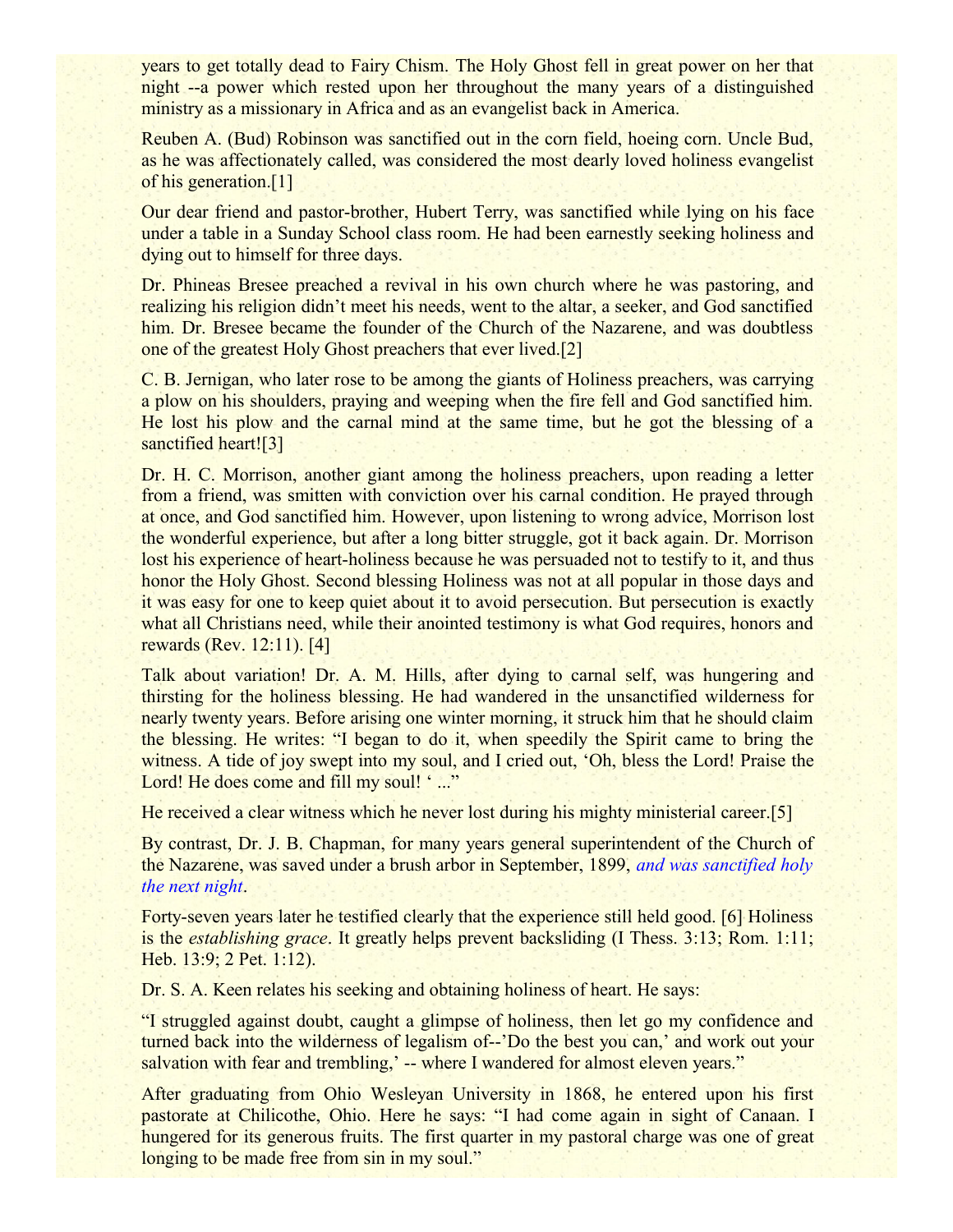Early in January he began a protracted meeting in his church, in which, though it increased in attendance, there were no conversions. As he left the pulpit on Sunday evening, January 3, 1869, the Holy Spirit spoke to him, saying, "How can you expect sinners to act up to their convictions when you do not act up to your own?"

"That arrow slew me," says Dr. Keen. "I saw in an instant what was in the way of the revival. It was the preacher Himself. My heart was broken. I then and there began to seek the best way I knew. I cried out, 'Lord, I am thine, entirely thine'--words I had used a hundred times, but now they came with this thought, 'Lord, I am thine entirely thine for you to do this thing for me.' They were scarcely off my lips until a peace inexpressible was in my heart. I arose from my knees, my praying was done.

"I did not recognize that the blessing of sanctification had come. All I knew was that a blessed soul rest had come. I went about my pastoral work, my feet were light, my steps were alert, my heart was joyous....The peace seemed even deeper. I slept very deeply. Sunday morning came. I arose and again kelt in prayer, but could say nothing but 'Lord, I am thine, entirely thine,' accompanied with a still sweeter sense of rest in my soul.

"Having finished my preparation to preach at about ten minutes before 11 o'clock, I knelt down to ask God not for full salvation, but to help me to preach once more. My knees had no sooner touched the floor when the witness of the Spirit was given to my soul, saying, 'It is done.' Then I saw that for eighteen hours I had been cleansed, filled, fully saved, and had not known it. My heart bounded with joy, my naturally ardent soul burst into a flame of rapture and my head became a fountain of tears.

Jordan was passed. The Canaan for which I had so long 'cast my wistful eyes' was reached. That day sinners turned to God in great numbers, and in a few weeks over 160 had been converted. From that day to this, summer nor winter, has the Lord left me without blessed and pervasive revivals of religion. That tenth day of January, 1869, introduced a new era into my spiritual life. The characteristic of my experience since then has been rest, freedom and holy warmth in my soul."[7]

Dr. S. A. Kean [8] was a brilliant Methodist preacher who delivered cultured addresses but was without the vital touch of the Holy Spirit. In the course of his ministry he announced an evangelistic campaign which was well attended for several meetings, but during this time, none sought the Lord.

After the seventh night, Dr. Kean went home and said to his wife: "There is something wrong with me. If I were right with God I could not preach without results."

Thereupon ensued a conversation back and forth between his wife and the minister himself, wherein she affirmed he was merely discouraged and blue, but he felt otherwise, saying: "It is not so. If I were (wholly sanctified), I would see people turning to God."

To which Mrs. Kean replied, "If you need this, I need it too. Let us together seek (to be wholly sanctified)"

For the following seven nights Dr. Kean continued his revival, but at the close of each service, he and his wife knelt alone at the altar and asked God to sanctify them wholly. On the seventh day God poured out His Spirit (and fire) upon S. A. Kean. That night while he was preaching as usual in the church, the glory of the Lord melted the people and numbers of them fell at the altar. Henceforth for the next thirty years he was noted as a brilliant, soul-winning, second-blessing preacher upon whose ministry thousands entered into the second blessing.<sup>[9]</sup> (Please look to the reference note at end of this chapter for Scriptural proof that sanctification is definitely a second work of grace.)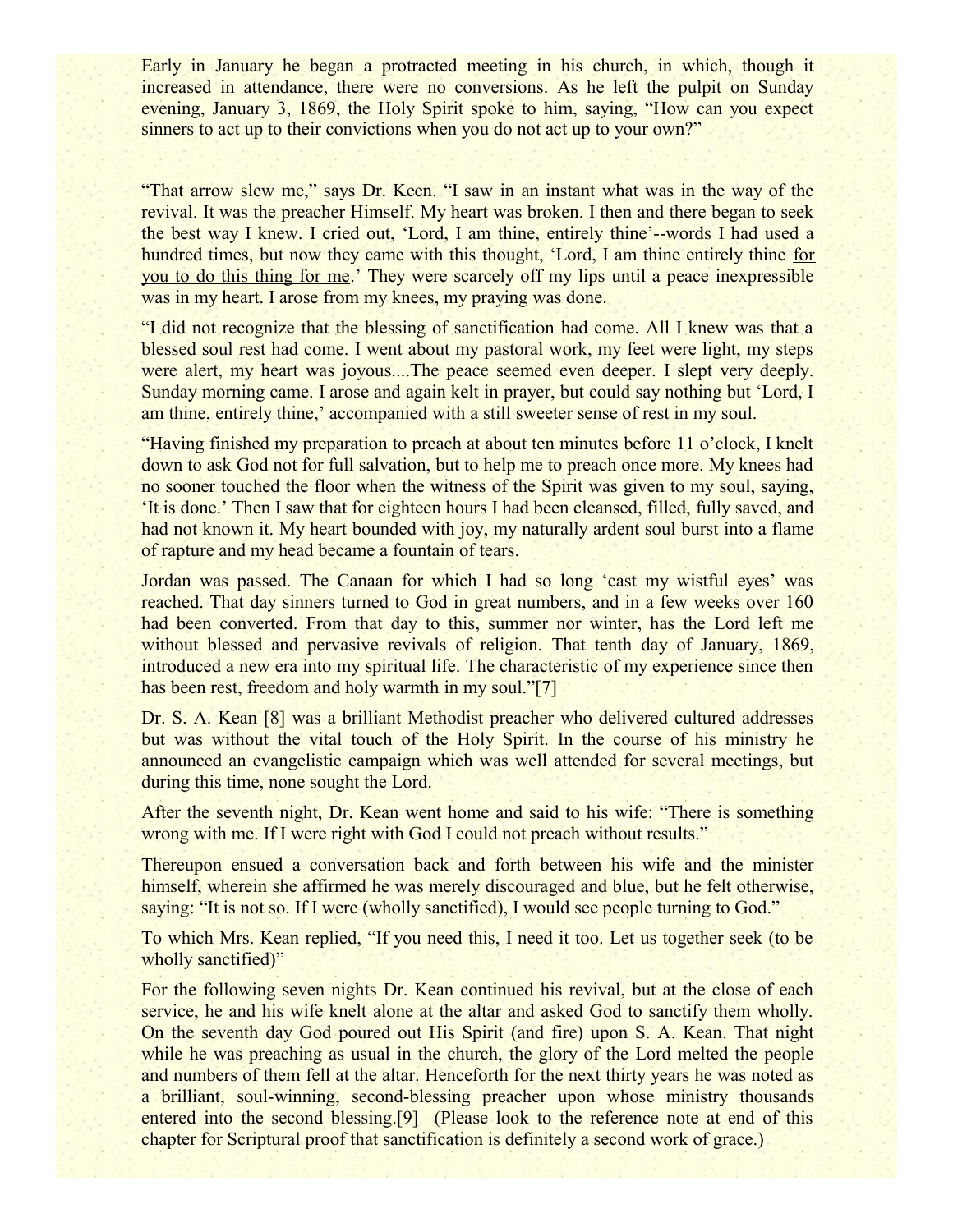Dr. S. A. Kean dated his spiritual power on that seventh day of seeking when he exclaimed, "He has come! He has come! I know that I am filled with the Holy Ghost."

Dr. Kean is noted for his books, Pentecostal Papers and Faith Papers.

"There is a foe of hidden power The Christian well may fear. More subtle far than outward sin, And to the heart more dear.

It is the power of selfishness, The proud and willful I; And ere my Lord can reign in me, MYSELF verily must die."

Reference Notes

1. J. B. Chapman, Bud Robinson, A Brother Beloved, pp. 35-36.

2. Holiness in Doctrine and Experience (Paraphrased and condensed), pp. 27-

- 28.
- 3. Ibid., pp. 41-43

4. Ibid., pp. 43-47

5. Ibid., pp. 63-66.

6. Ibid., p. 74

7 & 8. The separate pictures of Dr. S. A. Keen and Dr. S. A. Kean appear in Echoes of the General Holiness Assembly of 1901. Dr. S. A. Keen whose picture appears opposite page 89, died early in life. He passed away before the book was published. In contrast, Dr. S. A. Kean, whose picture next to that of his wife appears opposite page 56, lived out the normal expectancy of life. S. A. Kean was the author of many holiness writings, including Faith Papers and Pentecostal Papers. The separate accounts as to how they were sanctified appear in Holiness in Doctrine and Experience, pages 66-68 and 172-173. Dr. S. A. Kean's name in "Holiness in Doctrine and Experience", pp. 172-173, is spelled incorrectly. This book has both names spelled alike, which according to the pictures in the "Echoes" book is incorrect.

9. There are several serious errors regarding Scriptural holiness, four of which are especially deceiving. Satan pawns off these erroneous teachings on the people to keep them from seeking the blessing of sanctification.

One error is that sanctification was only for those early apostles, but not for us today. However, Peter declared in Acts 2:38-39: "...and ye shall receive the gift of the Holy Ghost. For the promise is unto you and to your children and to all that are afar off, even as many as the Lord our God shall call." Besides this--Christ prayed, not that His disciples only should be sanctified, but all who should believe on Him (John 17:20).

A second error is that Christians must wait until they leave this world to receive the blessing of Holiness. Luke said, "...that we ...might serve Him...in holiness and righteousness...all the days of our life" (Luke 1:74, 75).

A third glaring error is that sanctification comes gradually by growth. However, such terms as "baptize," "receive," "fill," "cleanse," "put off," and "put on" depict a crisis experience and not a gradual growth.

Sheridan Baker says that the work of holiness is a subtracting --a cleansing, the very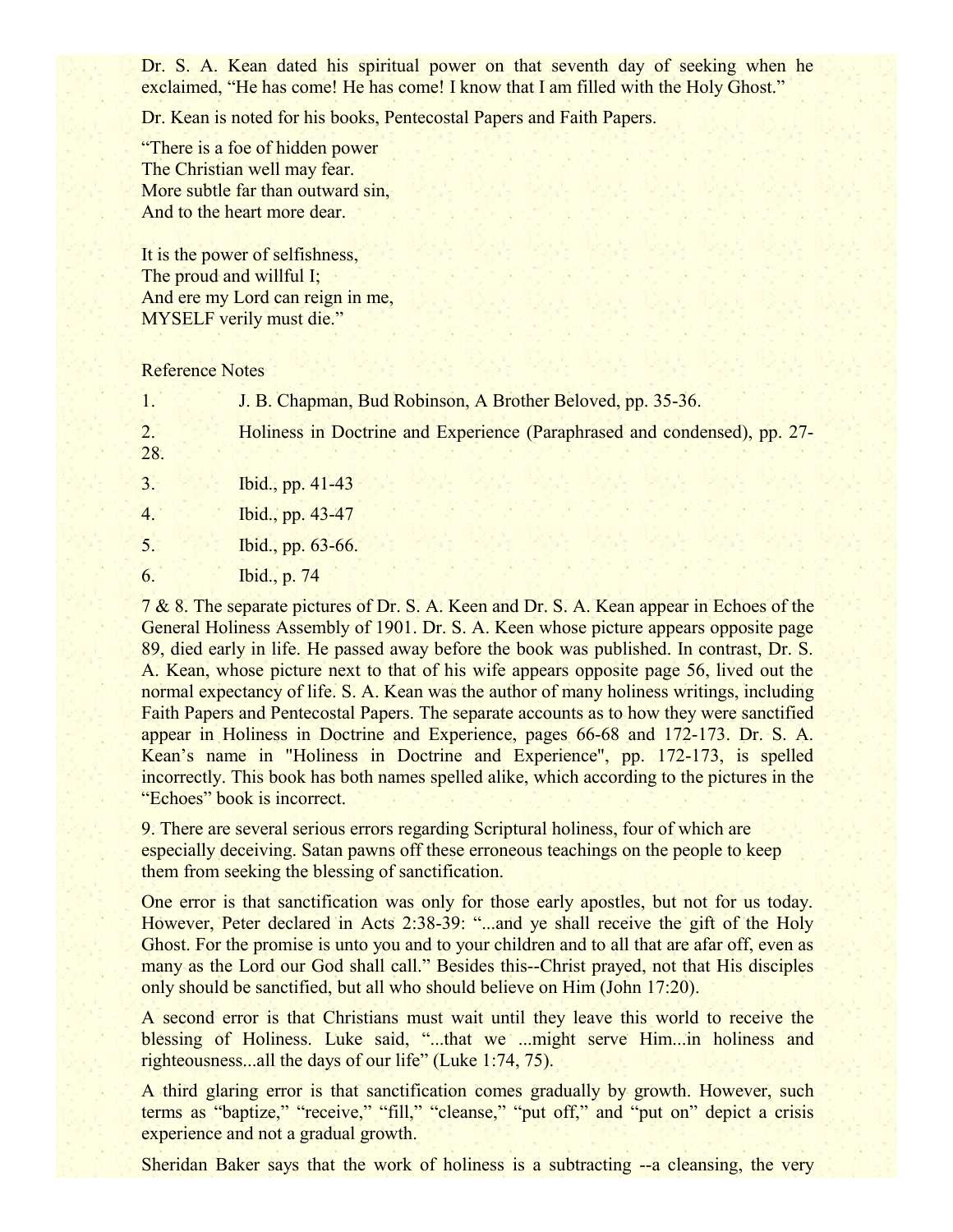opposite of growth. (THE HIDDEN MANNA, p. 36). One cannot grow sins out of his heart any more than he could grow weeds out of his garden. The weeds in the garden, like the carnal sins of the heart, can only be removed by a violent, radical destruction.

A fourth glaring error is that this blessing of holiness is received at the time of conversion, all in one operation. However, there is not one instance in the Bible wherein individuals were converted and sanctified wholly at the same time.

The Samaritans were converted under Philip (Acts 8:5-12), and were sanctified later under Peter and John (Acts 8:14-17).

The Apostle Paul met and surrendered to Christ on the road to Damascus (Acts 9:1-7), and, according to his own testimony, was converted at that time (Acts 26:12-20). He was sanctified three days later when God sent Ananias that Saul might receive his sight and be filled with the Holy Ghost (Acts 9:17-18).

Cornelius and those of his household were soundly converted (Acts 10:1-6, 30-31). They were sanctified later (Acts 10:44-47).

The Ephesians were true disciples (Acts 19:1). They were not yet sanctified (verse 2). They were subsequently sanctified when Paul instructed them and laid his hands on them (Acts 19:6).

The Romans had such strong faith in Christ that it was noted throughout the world. (Rom. 1:8).

They were called to be saints (verse 7). They were not fully established (verse 11). Paul prayed that they would become established (Rom. 16:25).

The Corinthians were in Christ (I Cor. 1:30). They were yet carnal (I Cor. 3:1-3). Paul urged them on to perfection in holiness (2 Cor. 7:1; 13:9).

The Thessalonians were in Christ (I Thess. 1:1). They followed both Christ and Paul (verse 6).

They had turned from idols to serve the living God (verse 9); still they were not yet sanctified (I Thess. 5:23-24).

Christ's disciples received the Holy Ghost on the Day of Pentecost. Basil Miller said: "They were born of God" (John 1:11-13). They had forsaken all to follow Jesus (Matt. 19:27). Their names were written in heaven (Luke 10:20). They had peace through Jesus (John 14:27). They were not yet sanctified (John 17:17. They were subsequently sanctified at Pentecost...(Acts 2:1-4). They received the first work of grace previous to Pentecost and the second at Pentecost. (Basil Miller, BIBLE READINGS ON HOLINESS, p. 11).

Sinners cannot receive the sanctifying power of the Holy Ghost (John 14:16-17). They must first become converted to Christ. Sanctification is never offered to Satan's followers. Sanctification, therefore, must be subsequent to conversion.

When Christ prayed, "Sanctify them" (John 17:17) He made it clear He was not praying this prayer for the unsaved of the world (17:9), but for the ones that belonged to Him (17:11). They had received the first work of grace, and Christ was praying that they might receive the second. Christ suffered to sanctify His people in His blood (17:11). They had to become His people *to be eligible for sanctification*. Therefore, sanctification had to be a second work of grace.

The Hebrews were babes in Christ (Heb. 5:12). They were exhorted to go on to perfection (6:1).

The first work of grace makes one eligible for holiness. The second work makes them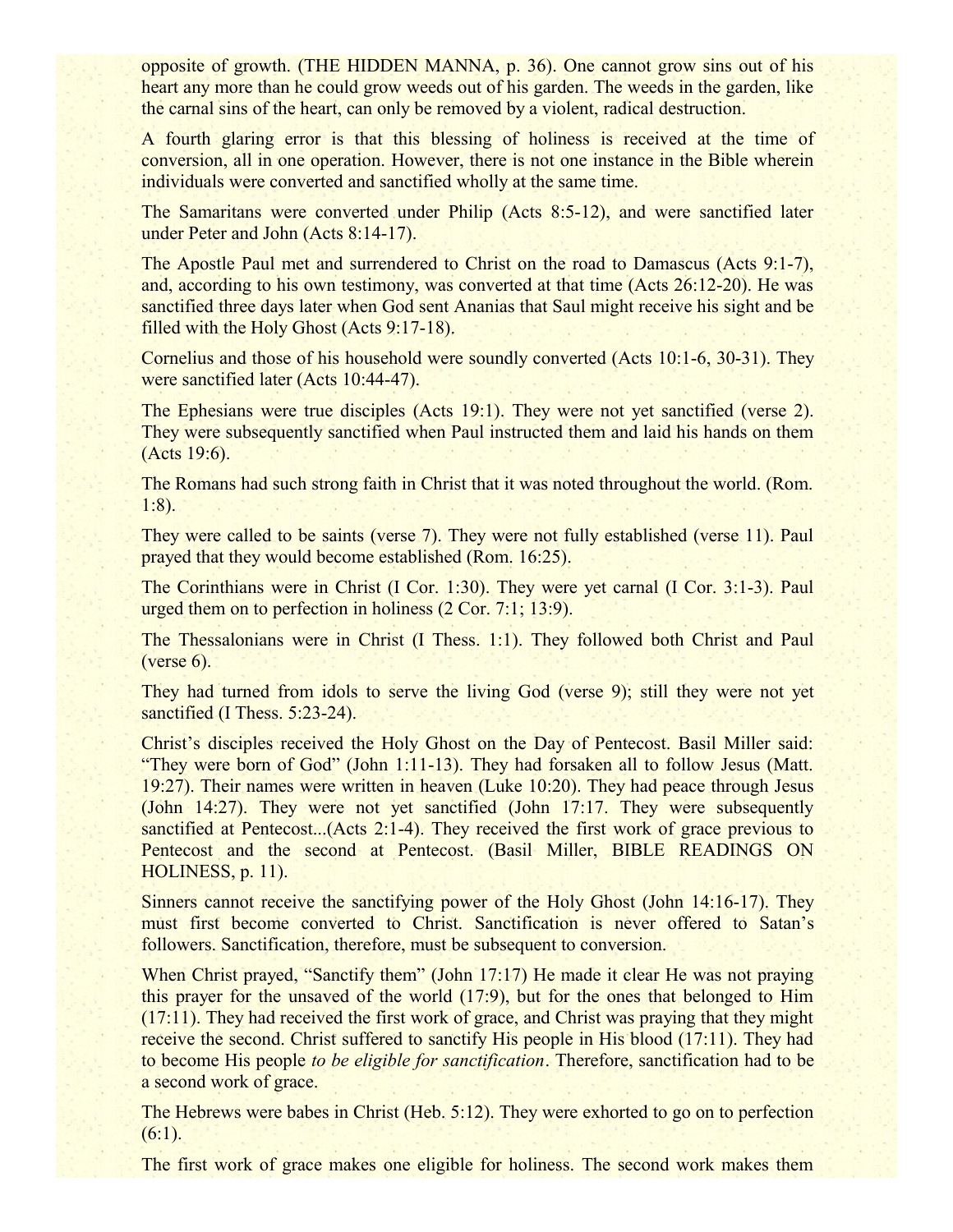holy (1 Peter 1:14-16). Only people who walk in the light until they are soundly converted, can ever hope to be cleansed from the indwelling sin in their hearts (I John 1:7).

The Bible teaches two cleansings. The first cleanses from committed sins (Rev. 1:5). The second cleanses from inbred sin (I John 1:7-9).

The first cleansing is called justification (Luke 18:13-14). The second cleansing is called sanctification (I Thess. 5:23-24).

Finally, James exhorted the sinners to cleanse their hands, and the double-minded to purify their hearts (James 4:8). After sinners have obeyed the first command and put away their sins, then they become double minded and must have their hearts purified. The first cleansing is for sinners; the second is for believers. Hence, there are two works of grace.

It is a trick of the devil to make people believe that they were sanctified wholly when they were converted. People will not seek sanctification if they believe they already got it when they were converted. The devil will do anything to keep people from seeking sanctification. He hates the word!

*(Note: Do not be confused -at Pentecost there were two groups of people. Those believers praying in the upper room had their hearts already prepared, and so they both spoke in tongues and entered His Rest. The crowd that they preached to afterwards, did not have their hearts prepared, and so they only spoke in tongues at this time. When their hearts were made ready at a later date, they also entered His Rest. Earnest Seeker)*

# 5. The Lame Language Loophole

Some of us lived in the days when the holiness churches began to shy away from some of the terms which had characterized the vocabulary of the modern holiness movement from its inception. To check this fatal trend, Dr. J. B. Chapman, General Superintendent, came out with, what some considered, the greatest book he ever wrote. He entitled it "THE TERMINOLOGY OF HOLINESS." One of the terms which Dr. Chapman contended for was "ERADICATION" as it applies to the carnal nature in man. The book no doubt slowed this liberal trend for a while, but it appeared to be only a temporary slow down. Careful observers noticed that when old meaningful terms were dropped, the reality for which those terms stood received less and less emphasis, until they were virtually, if not entirely abandoned.

Many people have "died out" and were sanctified wholly without realizing they were following any particular terminology or any particular doctrinal pattern. But they were so hungry for a pure heart and perfect love that they simply followed the leadings of the Holy Spirit, by faith to the total crucifixion of carnality, and they received the blessing of sanctification, without, in some cases, having heard about it, or knowing what to call it. (This was my case. See my testimony on the Testimonials page. Earnest Seeker)

Rev. Parker Maxey relates this account of a couple that he met in their later years while he was a young pastor. He states:

During pioneer days a young couple of Irish descent was homesteading in the state of Colorado.

They had been wonderfully saved, and were full of the joy of the Lord. But, of course they were battling with the carnal nature, and did not know the cure. At times they would get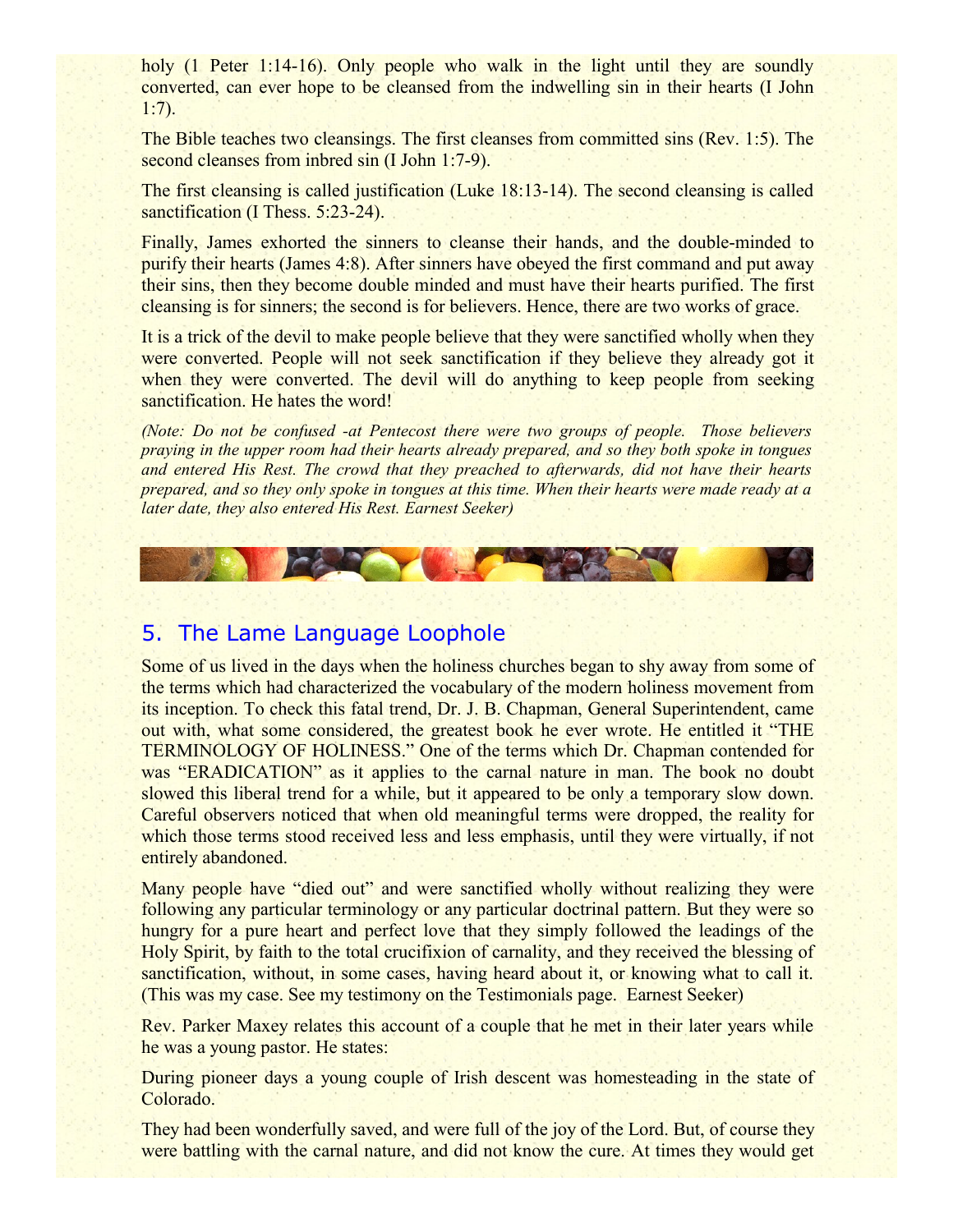into arguments and lose the joy. At other times, while working on the farm, the horses would step over the traces and snarl the harness. He would get mad and beat them unmercifully. Then while convicted of his anger, he would turn the horses loose and go in the house to talk to his wife about it. Together they would pray, until he prayed through.

Finally, on one of these occasions, he went in and got his Bible, and said, "I know what God did for me. I'm going to the woods and find out if God has anything better." In the woods he first prayed through and received the joy back. Then he began finding promises in the Bible. God led him to Luke, 1:74, 75 where God promised "...that we being delivered out of the hand of our enemies might serve Him without fear, in holiness and righteousness before Him, all the days of our life." Then he read in James 3:17: "But the wisdom that is from above is first pure, then peaceable, gentle, and easy to be entreated, full of mercy and good fruits, without partiality, and without hypocrisy. "Then he turned back to the promise in James 1:5, "If any of you lack wisdom, let him ask of God, that giveth to all men liberally, and upbraideth not, and it shall be given him."

While pleading with God for deliverance, his faith took hold of the promise and wonderful peace came to him. He returned to the house and testified to his wife that he had found the cure. She replied that she would see whether he had or not. So sweetly did he live it that in a few weeks she became deeply convicted, and sought and found the same experience.

About two or three years later, a holiness tent revival came to their area. They attended the services and heard holiness preached. He said, "That's what Mom and I got two or three years ago."

"Take us, Lord, Oh, take us truly, Mind and soul, and heart and will! Empty us and cleanse us thoroughly, Then with all Thy fullness fill."

#### *The "Route" Rejecter*

Some would tell you that their only objection to the "death-route" is the word "route." What's wrong with "route"? The Christian life is a journey, is it not? John Bunyan understood it to be a journey all the way from the wicket-gate-start, to the final entrance into the Celestial City.

The prophet, Isaiah, said the way of holiness was a "highway" and a "way" (Isa. 35:8). The Christians of the early church called themselves pilgrims (Heb. 11:13). Peter called them strangers and pilgrims (I Peter 2:11). Why object to the term, "route," in referring to seeking and approaching the point of receiving a sanctified heart? It is in perfect harmony with all of these above references.

Others claim they object to the term "death-route" because it is not a Bible term. But the word doesn't have to be in the Bible, if the idea is there--and it is! The word "Trinity" is not in the Bible either, but the idea is there, so we accept it without the slightest scruple. "Sacrament" is another word that does not appear in the Bible, but who would suggest that we do away with water baptism and the Lord's Supper simply because the word "sacrament" is not in the Bible? No, my friend, that objection is simply a flimsy excuse. We need not scrap the term "death route" for that, or for any other reason.

With some people it may not actually be the terms that bother them, but the whole matter of coming to the point of death to carnal self. Objecting to a term could be a smokescreen for a death rejecter to hide behind.

The crucifixion of self is the price millions are not willing to pay in order to get the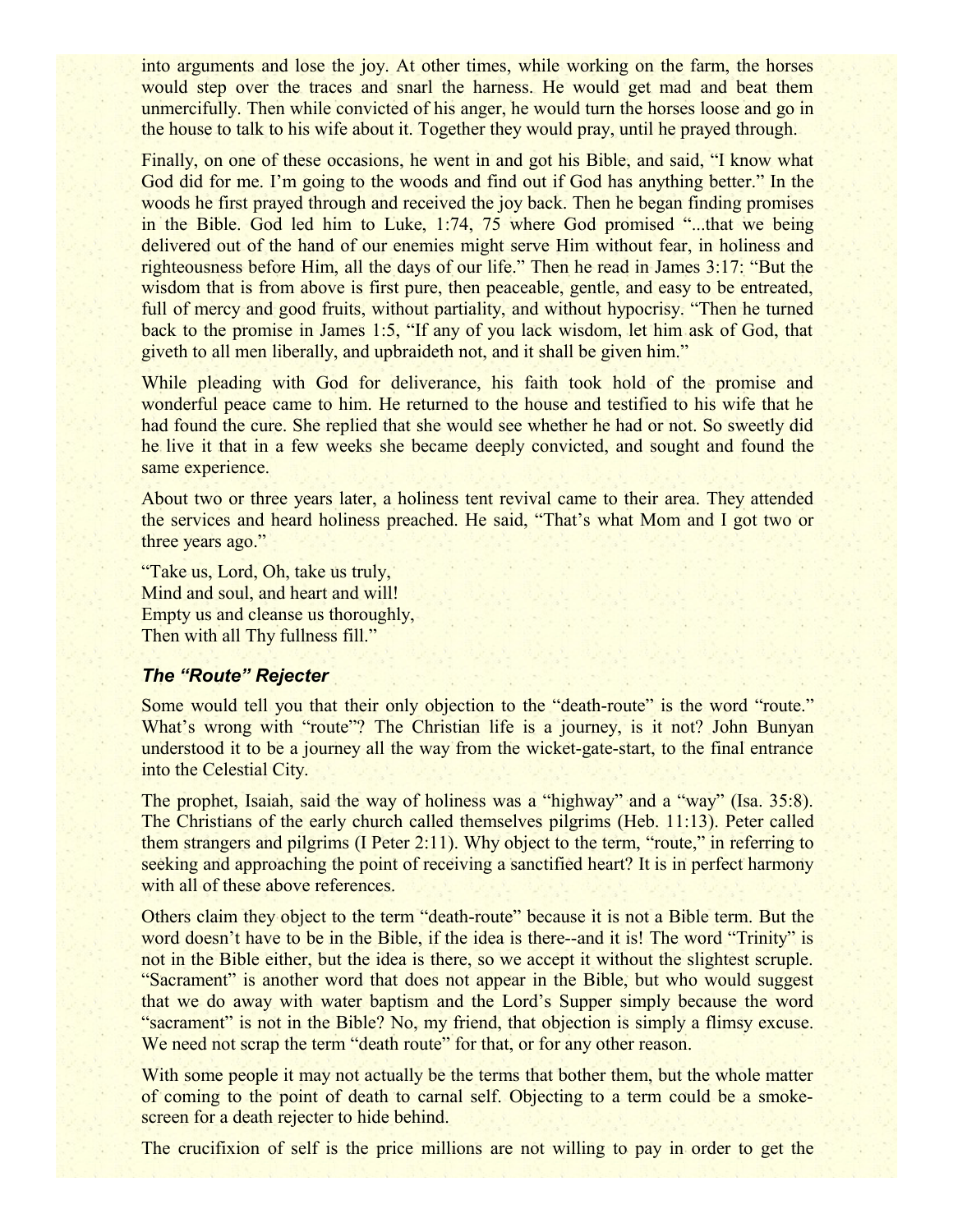deeper experience of the wholly sanctified heart. Hence they never receive the blessing of holiness/purity, "without which no man shall see the Lord" (Heb. 12:14).

Some rare soul unknown to me has truthfully said: "If one thing in your life is not totally surrendered (to Christ) you'll never be happy."

"Descend, O sinner, to the woe! Thy day of hope is done; Light shall revisit thee no more, Life with its sanguine dreams is o'er, Life has reached not yon awful shore; Forever sets thy sun!"

# 6. "Death-route Dodgers" Deceived

It is nothing new for carnal leaders (official and non-official --elected, or self appointed) in holiness churches, to drive pastors away and the Holy Ghost also, because of their bitter hatred of true "death-route" holiness. When preaching gets "under the skin" of controlling personalities, and they fear being "snowed under" and exposed, it is a dead giveaway that they have never settled the matter of the crucifixion and the sanctification of their own hearts.

# *A Hireling's Hang-up*

However, the whole picture changes when official members backslide to the point that their preachers try to avoid persecution by being careful to never "dig anyone out" or "snow anyone under" as they used to. The most bitter opposition that ever comes to a true preacher of holiness, comes from those who have never paid the price for a truly sanctified heart, and never intend to. St. Paul faced this problem when dealing with the church at Galatia, for he asked them; "Am I therefore become your enemy, because I tell you the truth?" (Gal. 4:16). Any and every preacher that comes out clear and strong against the sins and carnal traits of which the people of his congregation are guilty, will suffer persecution from the hands of rejecters of light. Preachers that have learned to appease and soothe carnality are on the devil's payroll and not Christ's!

T. E. Verner had it exactly right when he wrote: "As long as a pastor is true to God, he is the greatest man on earth. But when he lets down and fails to hold up the standard of righteousness, he is an enemy of God and the people... I know a preacher without (a pure heart) is a failure."[1] Deadly Deceivers

Any preacher on earth who preaches a false holiness, denying the death to self, is just as much an enemy of true Scriptural holiness as the one who flatly denies the holiness doctrine altogether. And, furthermore, if he does not believe in the crucifixion of himself, it is a positive proof that he does not have the experience of true, Bible holiness in his own heart. He has never been crucified, which is the only Bible way to be wholly sanctified. If he had the blessing of holiness, he would not oppose the Scriptural way of obtaining it.

All ministers who are opposed to the crucifixion of self are preaching a perverted gospel, under Christ's banner, but under Satan's supervision. They definitely are Satan's ministers. What saith the Word? "For such are false apostles, deceitful workers, transforming themselves into the apostles of Christ. And no marvel; for Satan himself is transformed into an angel of light. Therefore it is no great thing if his ministers also be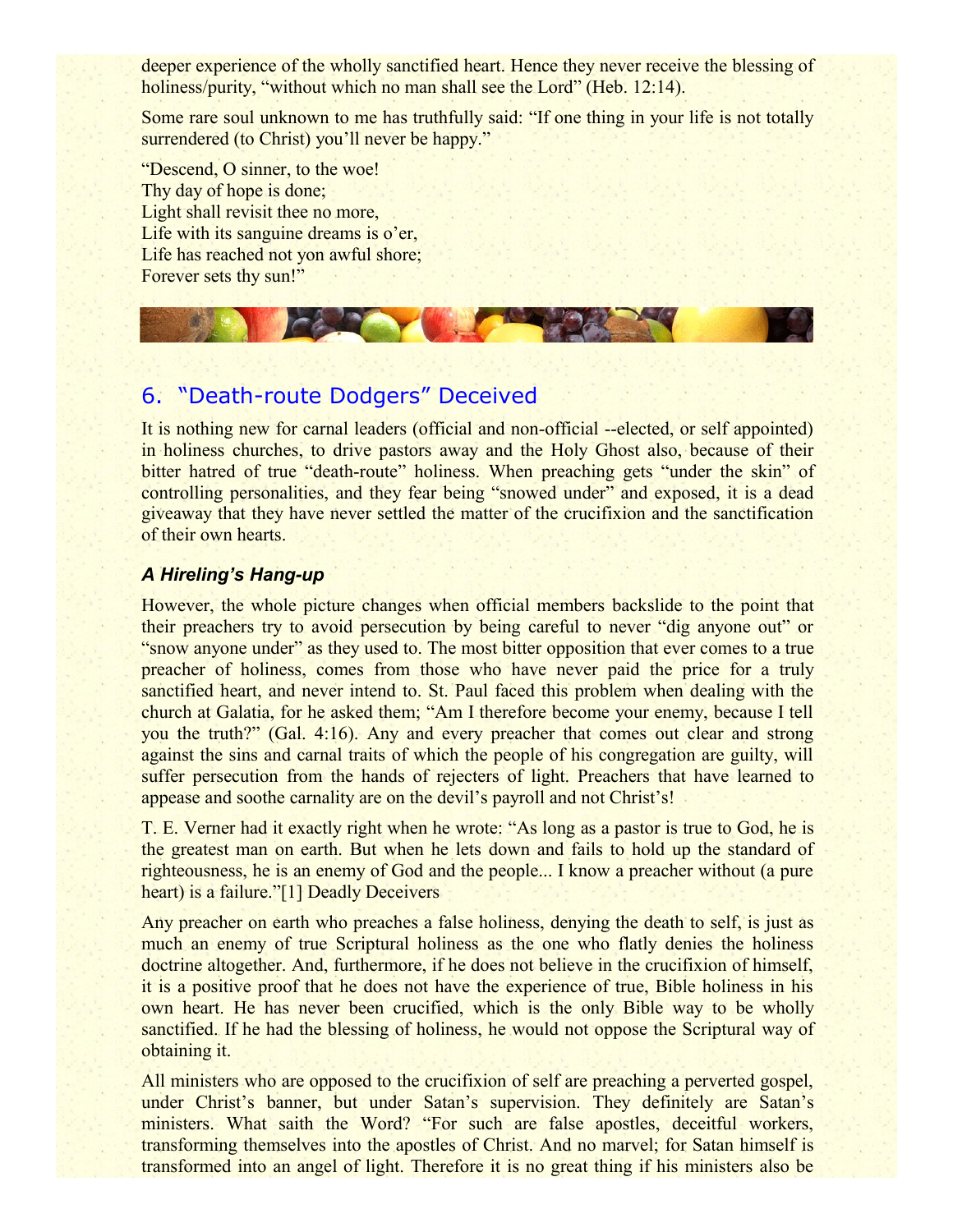transformed as the ministers of righteousness; whose end shall be according to their works" (2 Cor. 11:13, 15).

# *The Devil's Devotees*

St. Paul and the Corinthians had trouble with Satan's ministers upsetting the people with a perverted gospel. Paul told the people of the church not to be surprised when Satan's ministers do as Satan did --transforming themselves into apostles of Christ, and thereby deceiving the people. (This is happening today in some circles. They spend much effort preaching on the "office of the apostle" instead of letting their gift do the speaking)

Paul had no less trouble with the Christians in Galatia. He seemed surprised that they were so soon removed from the true gospel to a perverted gospel (Gal. 1:6, 7). In verse eight it is clear that someone was preaching a perverted gospel, switching the people off the right track. Paul told them in verse ten that he could not preach to please men and remain a servant of Christ. In other words, should he do so wickedly as to preach to please carnal and sinful people, he could not be the servant of Christ and would, thereby, become a servant of Satan --one of Satan's preachers.

This means that every preacher in the world who knowingly and purposely shies away from Scriptural "death-route" holiness is preaching a perverted gospel to please carnal people, and he is one of Satan's ministers. (a sooth-sayer)

This being true, Satan has always had far more ministers, preaching his perverted interpretation of the gospel, than Christ has preaching the truth. And without any question, there will be many more preachers in hell, than in heaven (Matt. 7:13-14).

# *Crucifixion "Cop Outs"*

Death dodgers are found in every realm. Someone referring to physical death, humorously remarked, "If I knew where I was to die, I never would go near the place!" One may smile at that, but seriously, that is exactly what the majority of professed Christian laymen, preachers, officials, executives, high and low, have done with respect to the death of their own carnal self. They shied away from their own execution. They are like the unsanctified Peter before Pentecost. He would sail into ecstasy on the Mount of Transfiguration (Matt. 17:4), but the very thought of crucifixion turned him off (Matt. 16:21-23).

# *Malignant Members*

It was nearly forty years ago that we visited a church to try out for the pastorate. After I had preached both in the morning and evening services, the church met, and someone blocked my coming. A few days later the district superintendent prevailed upon them and they changed their minds, and gave me a unanimous call. Nearly three years went by when one evening the controlling member stood to testify, and reminded us of that evening when my coming to be their pastor was temporarily blocked. He said, "God told me I must confess that I was the one that blocked it." He then continued: "God also told me that I must divulge the reason I did it." Thus he acknowledged: "When you preached that Sunday morning, your message was so clear and strong on holiness that I was afraid I wouldn't be able to sit under your preaching."

He later got under conviction over the way he had mistreated his former pastor. He told me he would have to go back and apologize to that pastor for trying to organize opposition and railroad him out. A few days later I asked him how he came out. He replied, "Not too good. We got into an argument as to which of us was the most to blame!"

The young man mentioned above was a typical "death-route dodger." He did finally do a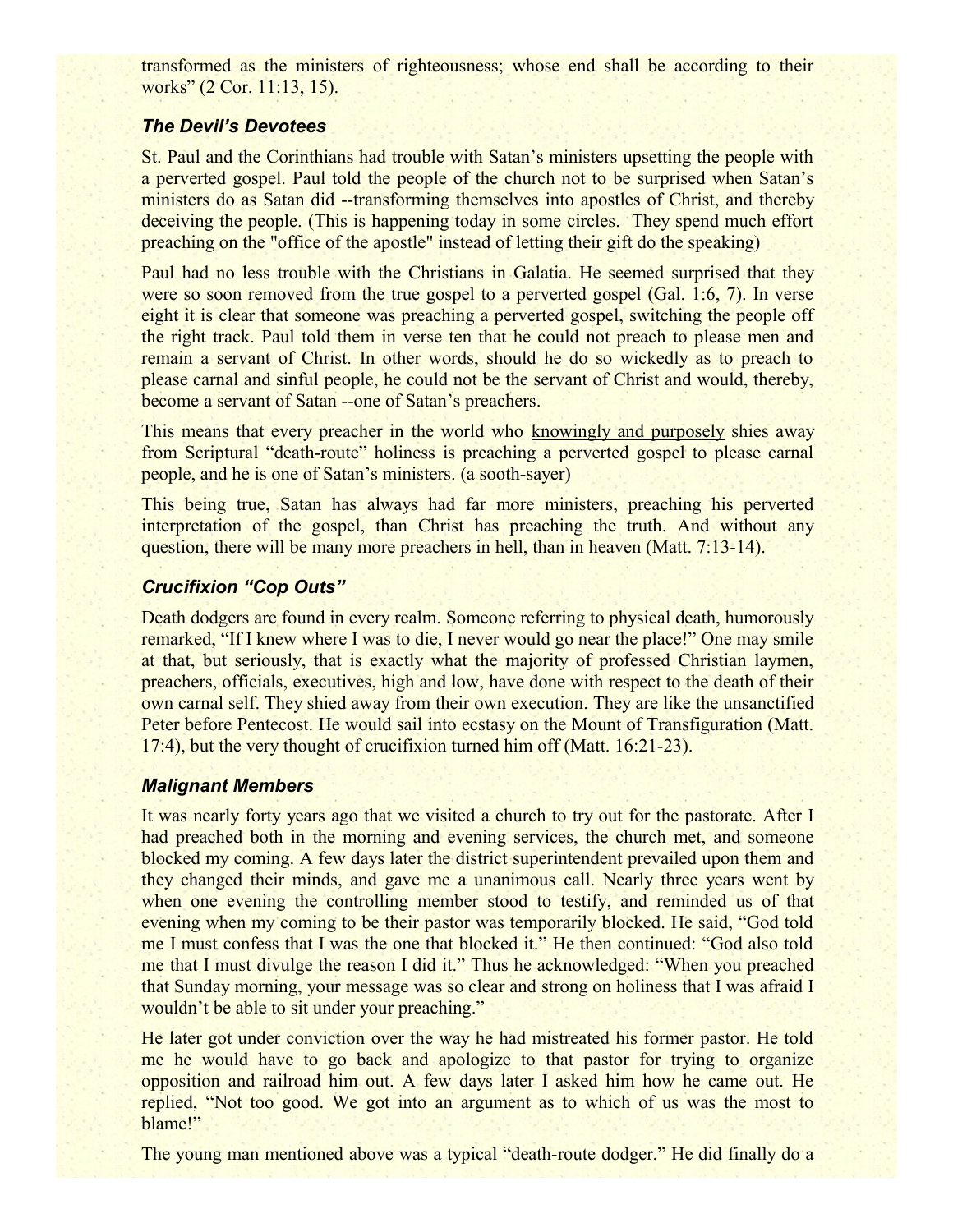little, weak seeking, but he never got down to business and he never did get through. Poor soul! His heart failed him in his mid-forties and he went out to meet God just as he was --a holiness rejecter, unwilling to face the death-to-himself issue, and pay the price for true heart holiness.

We wonder how often certain evangelists are rejected by pastors and people for the same reason.

Is it not highly possible that more are rejected because of someone's fear of being "dug out" and "snowed under" than for any other single reason? If they had the "Perfect Love" experience of the sanctified heart they wouldn't be afraid, because "There is no fear in love; but perfect love casteth out fear: because fear hath torment. He that feareth is not made perfect in love" (I John 4:18). My friend, does that ring a bell?

Are not many deceived holiness professors more inclined to pray for sinners to get saved than for themselves to straighten up the wrongs they have done? Did not Peter say that judgment must begin at the house of God? (I Peter 4:17).

Multitudes of seasoned holiness professors will go to the judgment, and from there to hell before they will go to the ones they have wronged and make things right. Do they forget that God's Word says, "Some men's sins are open beforehand, going to judgment; and some men they follow after?" (I Tim. 5:24). What is the matter with people who would prefer to wait until they get to the judgment where there is no forgiveness --only punishment, with banishment--instead of sending their sins on ahead, and having them forgiven, and placed under the precious Blood of Christ? Could it be that the Biblical teaching, that we, by the grace of God can live above sin, makes some unwilling to confess that on certain occasions they failed and fell beneath the Scriptural standard? Do they simply hope that God will overlook it and forget it when they have sinned? No! He records it (Rev. 20:12).

God will, however, blot out an unintentional wrong from our record because of Christ, our Advocate (I John 2:1). But even a mistake becomes a sin if we repeat it, knowingly. And God will remove such sins from our record only as we repent (Col. 2:13-14) and henceforth, refrain from repeating them (John 5:14).

#### *Blindfolded by the Blind*

On one occasion a gentleman had moved away after being seriously involved in a sinfully-motivated insurrection against his pastor. A few months later God convicted him of his wrong, and he was smitten with condemnation and guilt. He promptly phoned the pastor long distance and said, "I am trying to get my life straightened out, and I am phoning you to tell you I am sorry for the way I hurt you and the church when I was there, and I want you to forgive me." Of course the man was promptly forgiven, and a warm feeling toward that brother immediately filled the pastor's heart.

However, the bitter irony of the story is this: That repentant young man was blindfolded and pushed into his wicked involvement by a conniving member of the church who helped plan the insurrection. He blindfolded this unwary brother and pushed him into the evil part he played (Gal. 5:10). Even though the conniving one was guilty of a far greater wickedness, he shrugged his shoulders and remarked, "I haven't done anything wrong."

There seems to be only one way to explain why one who was blindfolded and pushed into sin, felt guilt, condemnation and conviction from the Holy Ghost, while the very one responsible for blindfolding him and pushing him into that awful sin, seemed to feel no guilt, no condemnation, and no conviction whatsoever. Nor did he feel it was necessary to apologize for his role in the matter.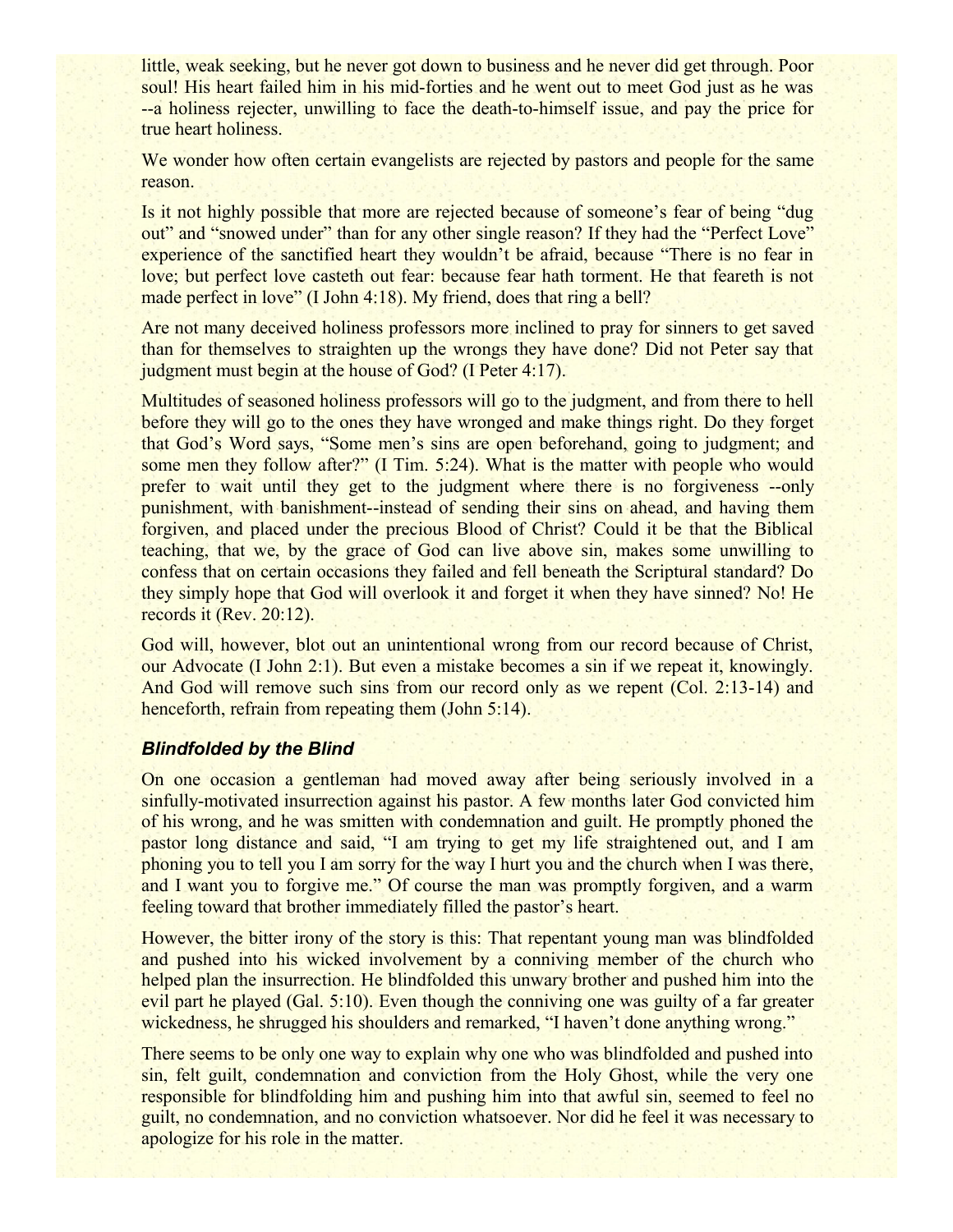What could be the answer?

It could be two fold: first, the more guilty one may have become so seared (I Tim. 4:2) by repeated rationalization, that God could not get through to him with conviction. Secondly, it might be that he had decided he would prefer to wait and let his sin follow him to the judgment, unforgiven, rather than to confess his sins now, and have them forgiven, blotted out (Acts 3:19), and sent on ahead to judgment. It is hard to understand why intelligent people will make such an unintelligent choice, as to conceal their sins till the judgment day, unless carnality in their hearts makes them do it. They would rather forfeit heaven than face the humiliation of coming clean, confessing their sin, and dying out to their stubborn self-will.

It will be more tolerable (endurable) on the day of judgment for the unenlightened heathen of the world, than for corrupt and backslidden leaders in the church. Those who lose their souls from positions of control in the church, because of their backslidden state and corrupt practices, will receive greater condemnation, because Jesus said, "...it shall he more tolerable for Tyre and Sidon at the judgment than for you" (Luke 10:14). Also James warned, "My brethren, be not many masters, knowing that we shall receive the greater condemnation" (James 3:1).

Jesus pointed to those of His day that were so ARTIFICIALLY RELIGIOUS that they sought the highest seats in the synagogue, and the chief seats in the (sacred) feasts, and to show how righteous they were in their opinion, they made long prayers in public--they would receive greater damnation (Luke 20:46-47).

#### *Eternity! Oh Eternity! Where will we spend eternity?*

How could there ever be a more rude awakening than for a soul to stand before God on the day of judgment and receive His eternal "death-sentence" (Matt. 22:13-14) simply because he (hardened his heart and) rejected the "death-route requirement" of God, and willfully backed off, refusing to pay the price for a clean heart? All responsible, enlightened souls will have to face the "death-to-himself" here in this world, or eternal "death-sentence" at the judgment, and there is no other option. It is death to carnality here and now, for us, or it will be death to our souls forever. Since God has provided cleansing and purity for our defiled and depraved nature, we have no excuse. (Hardening of the heart against the Lord for any reason, has certain consequences that come sooner or later... ES)

# *Consequence of a Crucifixion Cop Out*

Then said one unto Him, Lord, are there few that be saved? And he said unto them, Strive to enter in at the strait gate: for many, I say unto you, will seek to enter in, and shall not be able. When once the master of the house is risen up, and hath shut to the door, and ye begin to stand without, and to knock at the door, saying, Lord, Lord, open unto us; and he shall answer and say unto you, I know you not whence ye are: Then shall ye begin to say, We have eaten and drunk in thy presence, and thou hast taught in our streets. But he shall say, I tell you, I know you not whence ye are; depart from me, all ye workers of iniquity. There shall be weeping and gnashing of teeth ...(Luke 13:23-28).

Webster says that "cop out" means to back out of an unwanted responsibility. Jonah, for example, tried to "cop out" when God told him to go and preach to the city of Nineveh. (Jonah 1:2).

When the writer of this book was seeking (a pure heart) in dead earnest, a church leader tried his best to talk him out of it. The man acknowledged the fact that when his own wife was under conviction for holiness in a previous revival, and was seeking to be sanctified,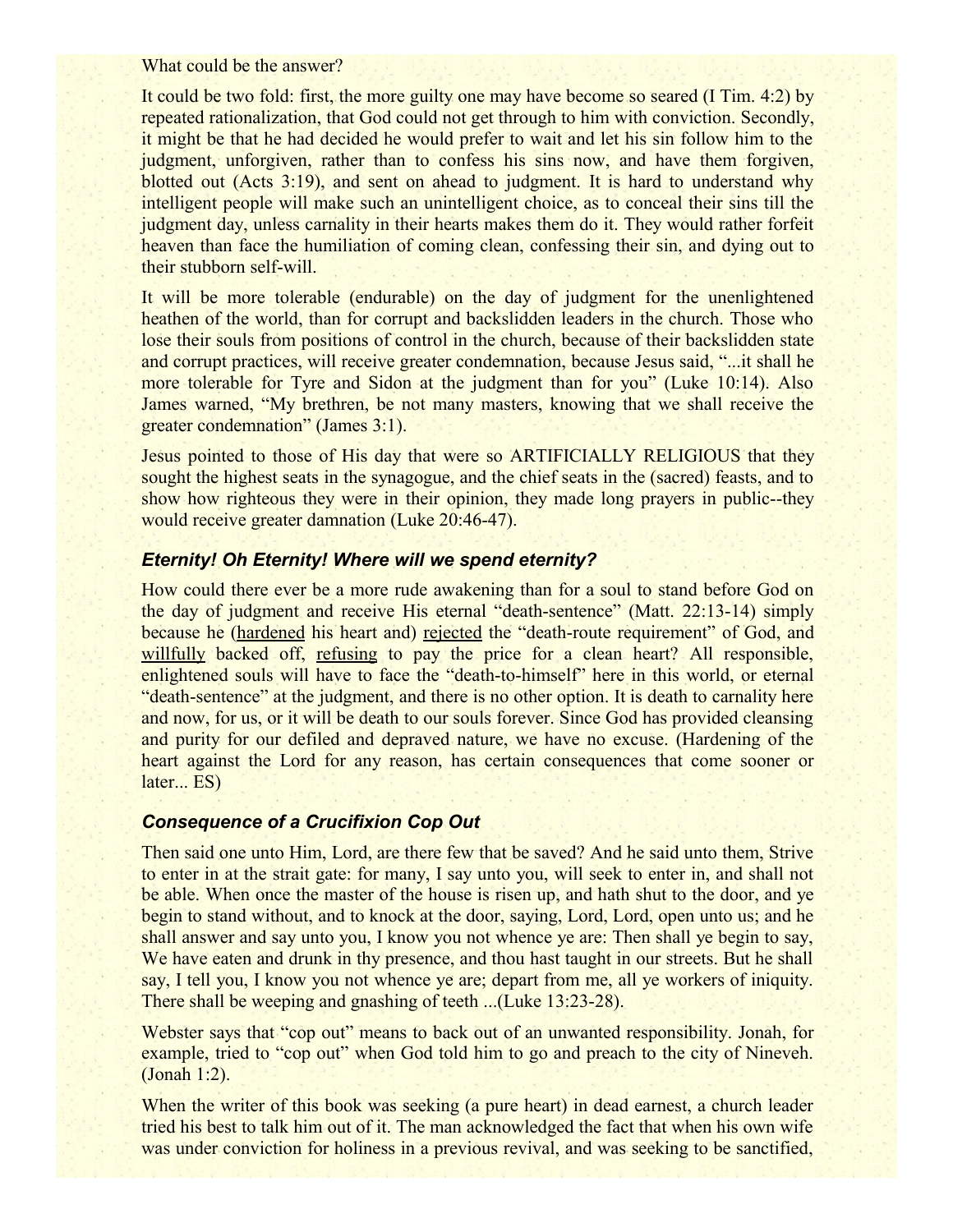that he talked her out of it. Apparently he had talked himself out of it also. He later became immorally involved with the wife of another minister and was required to surrender his office and his credentials. Had he gone all the way down the "death-route" and received, and retained (His Rest), and encouraged his wife to do the same, the tragedy loss in his own life and marriage and ministry would never have happened.

"Elijah's God still liveth And waits with great desire; And those who meet conditions He answers yet by fire."

# *A Deplorable Disappointment*

Many years ago Dr. Purkiser told this story at a camp meeting in West Virginia. It was later relayed by another evangelist. Here is the account:

He...got up and took his text, "My Spirit shall not always strive with man." And then he had a wonderful text--a wonderful sermon. He had three divisions: quenching the Spirit, grieving the Spirit and resisting the Spirit. (Are you listening now?) He came down to the climax--the close, and he said: "My father was a Presbyterian minister and a pretty good preacher and a good man (as far as he knew), but he was not sanctified wholly. And I had a little church and I somehow worked it around that I got my father to come and attend a good part of this revival meeting. And my father sat there night after night with his mouth open and finally went to the altar, and prayed real good the first night, and the second night and several times. And one night I saw him freeze up!" He said, "My father--I saw him back up. I saw him change his expression, I saw him shake his head--and got up and sat down on a bench, and walked out that night, and went home the next day, and became the meanest man I have ever known, and died and went to hell, drunk, with a heart attack and is burning in hell tonight, because (I'm giving his words) he failed to take the 'deathroute' and die out to himself and get a sanctified heart."

Today sweet Mercy lingers, Tomorrow Death may come And touch with icy fingers Your heart. It spareth none.

Repent while Love is pleading, And Mercy's at the gate; While Christ is interceding-Tomorrow is too late. [2]

Dear Brother H. Robb French, founder of the Florida Evangelistic Association and Hobe Sound Bible College, surely did believe in the "Death-Route" and he was not afraid to call it by its right name. He said:

"It's a death route. You die to yourself, you die to sin, you die to reputation, you die to people, you die to money, you die to the future, you die to the family, you die to everything... everything you have or ever expect to have is just a pile of ashes."

#### REFERENCE NOTES

1. T. E. Verner, A Retrospective of the Carnal Mind Versus the Holy Ghost, pp. 1, 26.

2. Poem from The Man in Black, p. 37.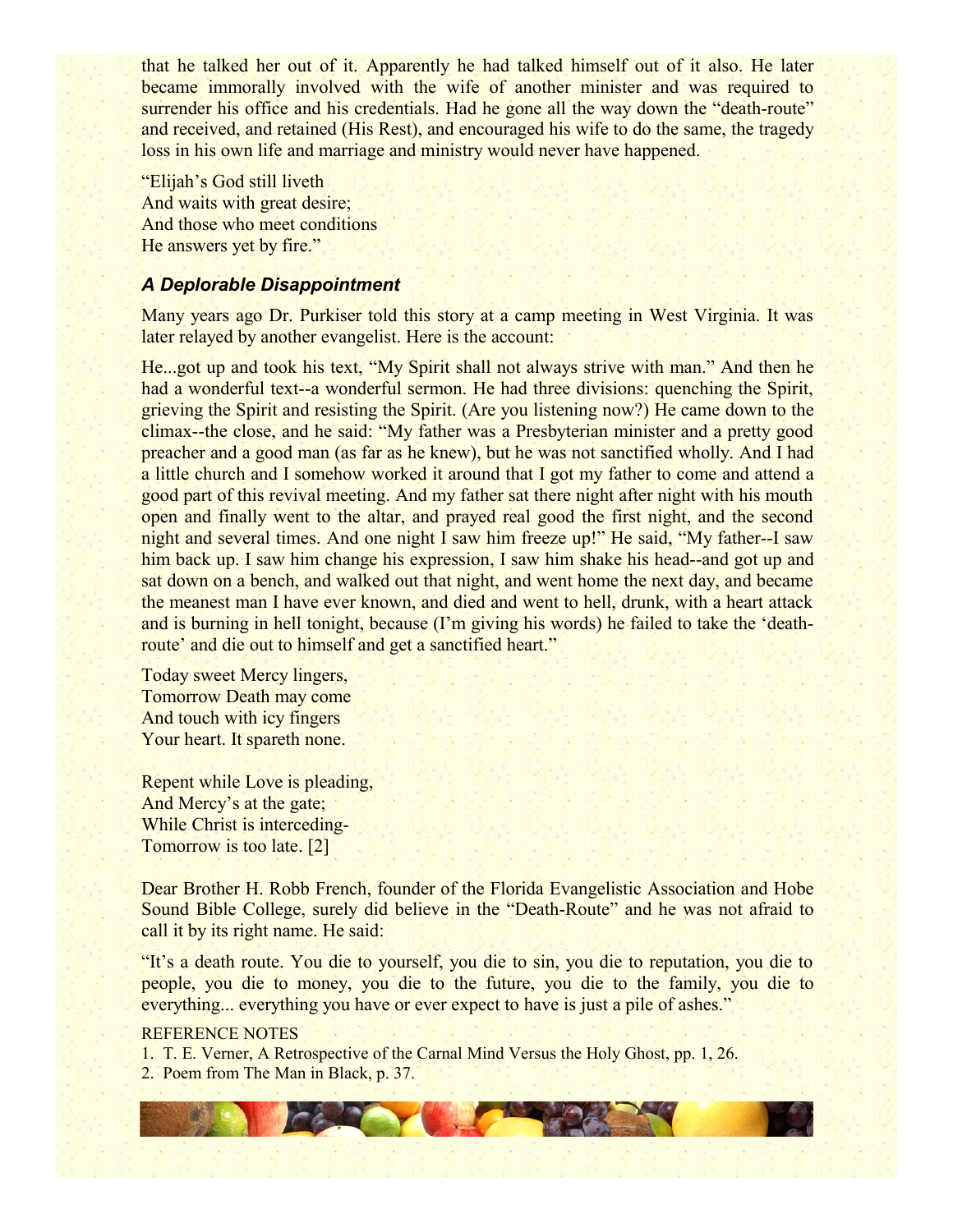# 7. Dying to the Depth of Depravity

Many of the old-time holiness people believed in the "death-route." As long a fifty years ago we remember hearing a man testify. He said: "I was born twice; I died once, and I expect to live forever."

Of the last three hymnals the Church of the Nazarene has published, the first of the three called GLORIOUS GOSPEL HYMNS was copyrighted in 1931, and contain the following hymn entitled, "Let Me Die."

O God, my heart doth long for Thee, Let me die, let me die; Now set my soul at liberty, Let me die, let me die. To all the trifling things of earth, They're now to me of little worth: My Saviour calls, I must go forth, Let me die, let me die.

Thy slaying pow'r in me display, Let me die, let me die; I must be dead from day to day, Let me die, let me die. Unto the world and its applause, To all the customs, fashions, laws, Of these who hate the humble cross, Let me die, let me die.

O I must die to scoffs and jeers, Let me die, let me die; I must be freed from slavish fears, Let me die, let me die. So dead that no desire shall rise To pass for good, or great, or wise, In any but the Saviour's eyes! Let me die, let me die.

--Jeanette Palmiter

A. W. Tozer had this to say about the crucifixion of himself: "We must do something about the cross, and there's only one of two things we can do --flee it or die upon it!"

# *The "Head-route" Versus the "Heart-route"*

It is possible for one to merely go the "head-route" instead of the "heart-route," and never break through into the reality of the experience of perfect love. Millions have fallen into this snare of Satan and settled for a "head knowledge" of the doctrine of holiness without ever receiving the experience in their hearts.

A young man of our acquaintance years ago contracted leukemia. As soon as he learned the diagnosis, he went to a local library and learned all he could about his disease. He studied its symptoms at different stages of development. However, his acquired knowledge of the disease did not save his life. Nor will the knowledge of "death-route" holiness in one's head solve the carnality problem in his own heart or make him eligible for heaven. Through an act of the will, self must be confessed out, despised, and utterly renounced before the Holy Spirit can crucify the "Old Man" (Rom. 6:6) of carnal self, purify one's heart, and take over the rulership of one's life.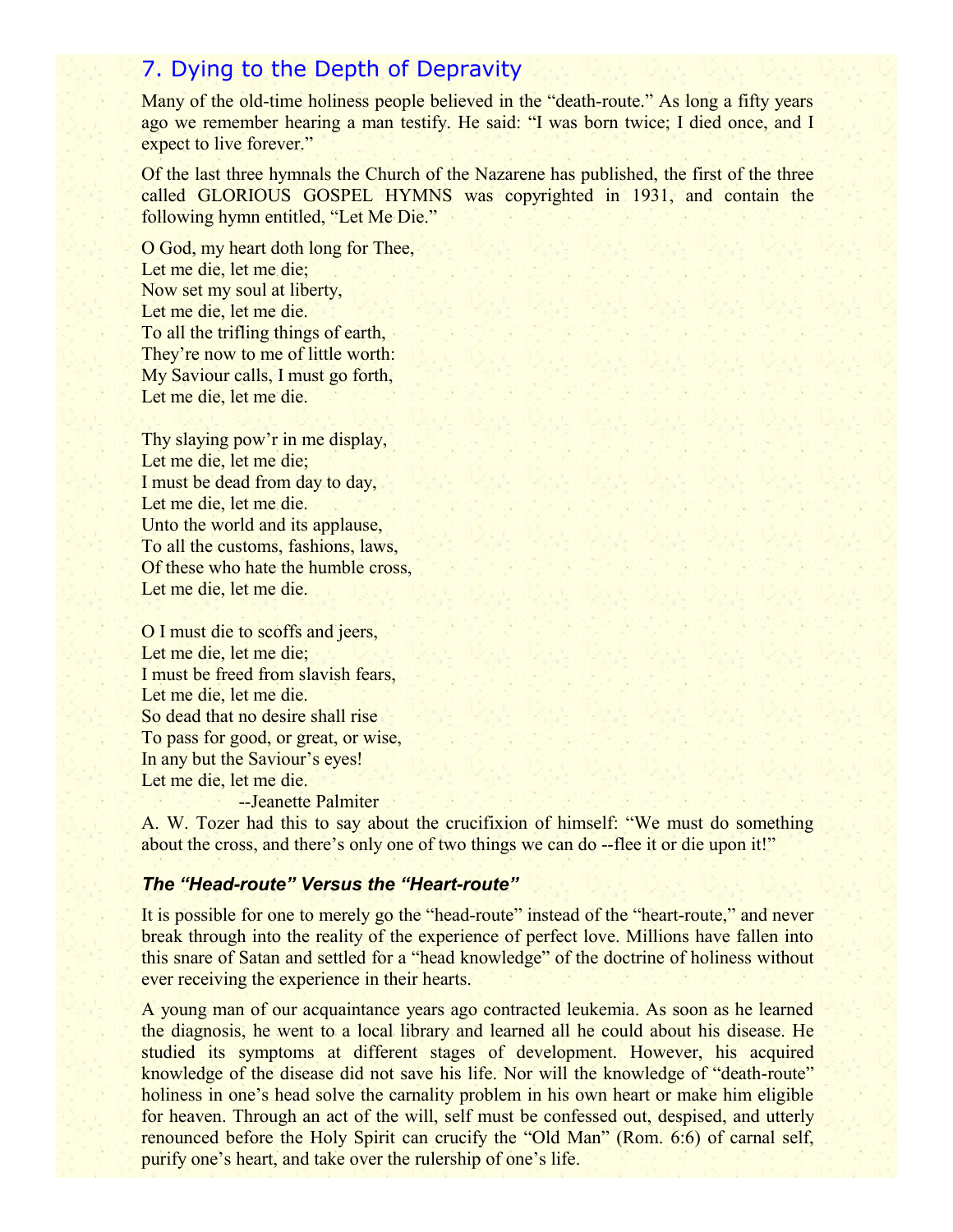#### *Cashing in All Claims*

Dr. A. M. Hills explains the deeper meaning of the crucified self, thus:

When we have thus given ourselves to God we are our own no longer. When the Israelite brought an offering, he surrendered all claims to it. So with the Christian consecrating for the blessing. He surrenders all claim to himself. Intellect, will, affections, desires, possessions, influence--all are God's and are never again to be taken off the altar.[1]

# *Unfaltering Faith*

In seeking heart holiness, faith must be involved all the way through. By faith we grasp the promise of a holy heart; by faith we seek; by faith we pay the price; by faith we receive. "...he that cometh to God must believe that He is, and that He is a rewarder of them that diligently seek Him" (Heb. 11:6).

However, we must understand that real faith cannot possibly operate in bringing the final victory, unless first we are willing to take carnality all the way to its execution. The late dear Bro. H. B. Huffman expressed it this way:

"You told them to take it by faith, and it is faith. You can't get anywhere without faith. You can't get started without faith. You can put your head against that steel post and beat it 'till you are blind, and you can't get anywhere without faith. But I want to tell you, when you pay the full price, your faith, like a thermostat on the wall, will drop into position and you'll know you've got (His Rest). Praise the Lord.

If, however, the Holy Spirit didn't purify your heart of its carnality --then He did not sanctify you.

Many seekers of holiness have been fooled into thinking they were sanctified holy just because God blessed them and they got happy, only to discover later that the Old Man was still on board.

### *The Unsanctified Life Must Be Sacrificed for Spiritual Success*

Jesus made it clear that a corn of wheat must fall into the ground and die or it will abide alone (John 12:24). It is said when they opened King Tut's tomb, they found a stone crock filled with wheat that had lain there entombed for thirty-three centuries, until the germ of life had fled. Can one imagine how much wheat there would be in the world if all of that wheat had been planted, and then all which it produced had been replanted, and the process carried on for thirty-three hundred years? There is no doubt but what there would be enough wheat in the world to cover every inch of ground several feet deep with wheat, if every harvest could have been totally replanted. Inconceivable! Incomprehensible! Yet this illustrates the deadness of a sham Christianity which is as far from the real thing as one's salvation today would be, if Christ had listened to Satan and had never gone to the cross. We all then, would be as far removed from eternal life as was the wheat in King Tut's tomb, from this present life. The wheat which was not planted became sterile, and the same thing happens to Christians when the germ of spiritual life has departed from them.

The grains of wheat which failed to fall into the ground and die, as God had intended, became sterile. Sterility in a grain of wheat could be compared with apostasy in a human heart. Many poor, benighted humans have become spiritually sterile to the point where they can no more recover to spiritual life than the wheat from King Tut's tomb could grow if it were planted now.

God's humble souls who do not wish this tragedy of apostasy to happen to them, have made an all-out commitment to Christ such as the unknown author of this beautiful little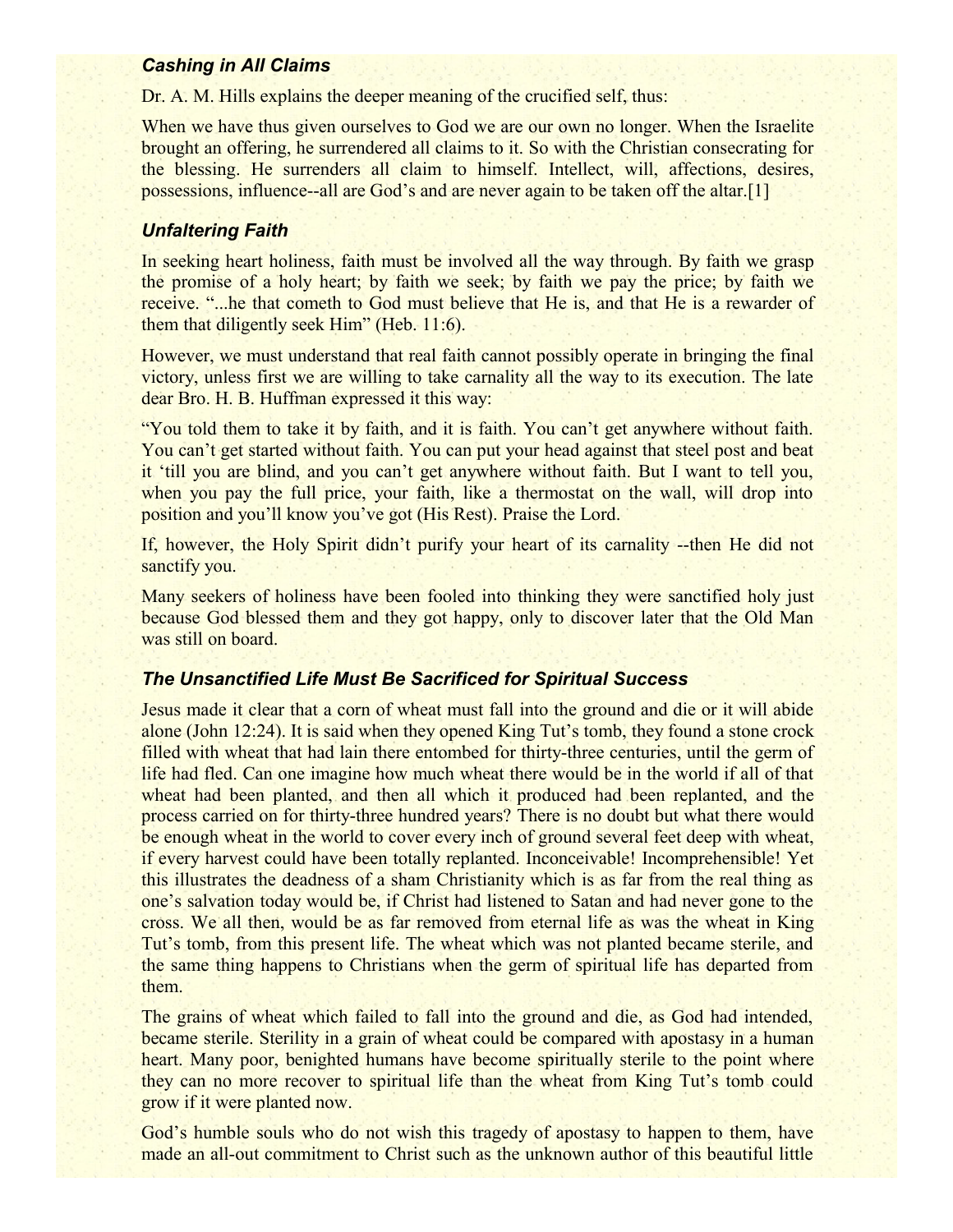verse apparently made.

"Reign over me, Lord Jesus! Oh, make my heart Thy throne! It shall be Thine forever! It shall be Thine alone!"

Dear reader, please understand that merely mentally consenting to the crucifixion of carnality does not guarantee that one will necessarily break through and become sanctified wholly, but it does open the door to the pure-heart experience and makes entrance possible in the next step.

# *The "Death-route" Duration*

Please do not misunderstand the length of time it takes to complete the journey. The length of time it takes for anyone to die is not the issue at all. Some have been known to be saved one night and sanctified the next. Others die hard. Many do not understand it at first. Some struggle for weeks, some for months and some for years. Dr. W. B. Godbey, who became one of the greatest "death-route" Holy Ghost preachers of all time, after he finally died out to himself and was sanctified, confessed to his long, nineteen-year struggle with the carnal mind. He stated:

"I supposed sin was dead and I was free, but to my sorrow I soon felt sin move in me. I fled to God and He blessed me, but the war went on with indwelling sinwardness. I had the experience of some of the Galatians, "The flesh lusteth against the Spirit, and the Spirit against the flesh, so that I could not do the things I would." My life was an alternation of day and night.

Four years after my conversion I began to preach. Meanwhile the internal conflict was hotter and fiercer. I wandered in the wilderness for nineteen years, in fifteen of which I preached the gospel, my heart incessantly the scene of a civil war. I achieved some great victories in the wilderness and was often happy. I often conversed with Christians, both preachers and laymen, in reference to indwelling evil, of which I was so painfully conscious, but found no comfort. They told me death was the only deliverance." [3]

Multitudes of others, sad to say, struggled and battled with their carnal nature all their life, and never did learn how to be crucified with Christ, and as a result, they never did become sanctified.

Nor did they discover the crucifixion road to the deeper life of purity and holiness.

### *Satan, the Subtle Salesman*

Satan tried to sell Christ the idea that He need not go through the ignominy of the crucifixion to accomplish His mission in the world. Satan pointed to what he called an easier way! He always does that! Simply bow to him and take it by faith! It would appear by Satan's deceitful purpose, to be as simple as that (Matt. 4:1-11). Had Christ fallen for the temptation of Satan, He would have shut the door on the last person in the world ever being salvaged from the wreckage of a fallen race, for there would have been no atonement for sin. (Does it not follow that any individual who tries to escape the crucifixion of himself is falling to the same temptation that Satan presented to Christ?) How can we be identified with Christ when He was willing to be crucified for us, if we are not willing to be crucified with Him? Paul believed we would have to be "...planted together in the likeness of his death" if we should entertain any hope of our resurrection (Romans 6:5).

One can die out to carnality once and for all and have the hateful thing eradicated, but he will still have his humanity to contend with as long as he is in the world. For that reason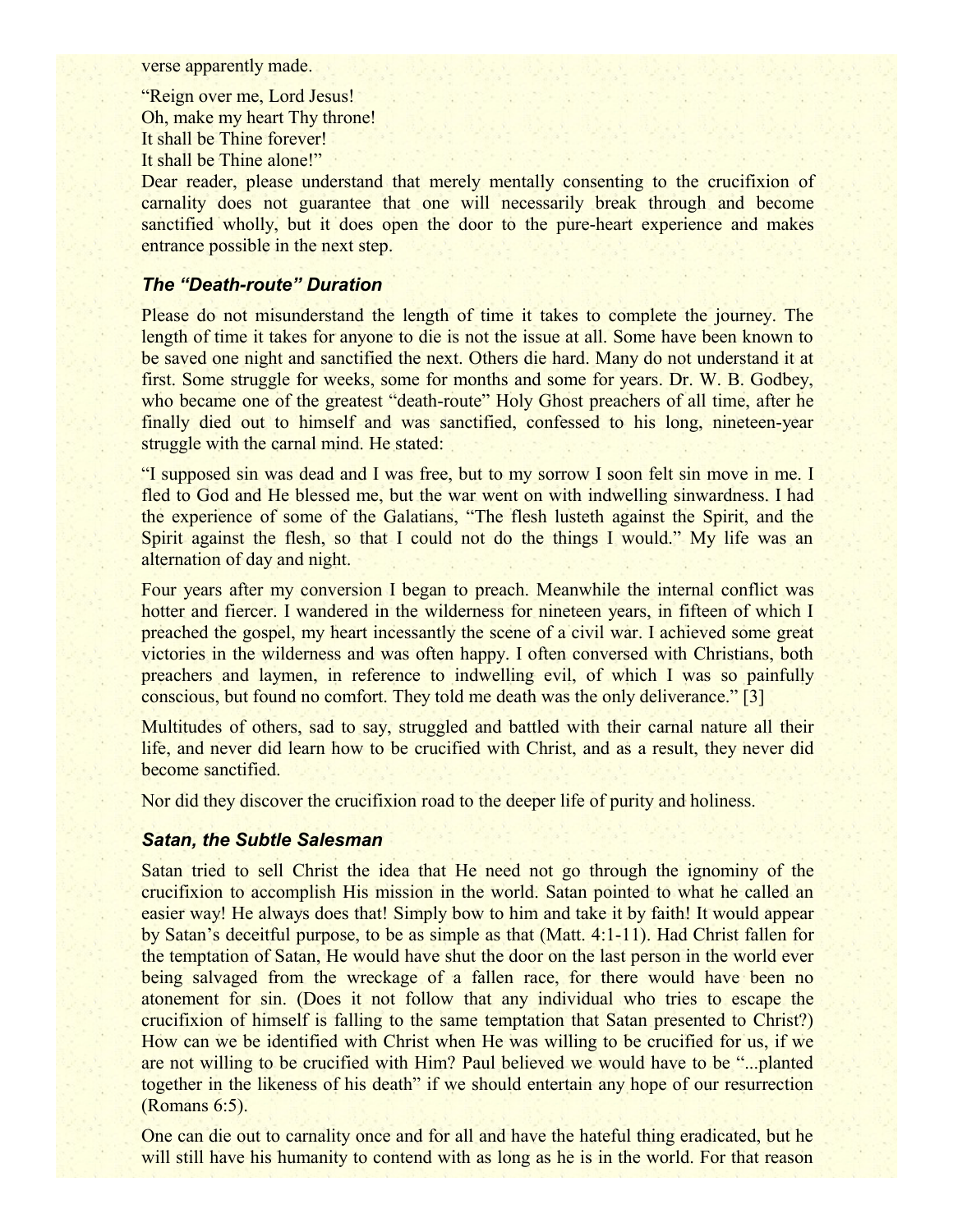there will be crises which will necessitate a deeper dying to humanity and a more heroic faith. Deeper dying and stronger faith will be needed as one encounters new light, new ventures, new crises and new battles in life.

There always will be new things that come up, for one to die out to, and to believe for. One's dying will have to dig to new depths and his faith ascend to new heights as the more severe tests and greater testings come on. It is easy to understand why St. Paul had to die daily. G. D. Watson, in his book PURE GOLD, takes this position.

# *Life-long Loyalty*

This warning, however: dying-out to the terminal does not guarantee that one will STAY DEAD.

The "Old Man" will come alive again if one goes back into sin or rides roughshod over the checks of the Spirit. One cannot remain either saved or sanctified if he builds again the things he once destroyed. (Gal. 2:18).

In the introduction to A MEMOIR OF MR. WILLIAM CARVOSSO, that great Methodist class leader of the latter  $18<sup>th</sup>$  and early  $19<sup>th</sup>$  centuries, he is quoted as saying that one "...may again cast away his confidence, and feel a return of the carnal mind; for he stands only one moment at time and that moment by faith, whose life depends on our constancy in watching unto prayer" (p. 15).

"Wherefore," says Paul, "let him that thinketh he standeth take heed lest he fall" (I Cor. 10:12).

The Holy Ghost never leaves anyone until first that person leaves Him. When one feels capable --he can handle it --is adequate --he knows how --he is very resourceful then, --God is no longer needed or consulted. When Christians get in that condition, they create a space between themselves and the Holy Spirit, and that (gap) will continue to widen until the Holy Spirit is utterly foreign to them and they are not following Him at all. He then has no choice but to withdraw. In 2 Chronicles 15:2 we read: "The Lord is with you, while ye be with Him; and if ye seek Him, He will be found of you; but if ye forsake Him, He will forsake you." Many poor lost souls drifted downward so gradually, that they, like Samson, did not realize that the Spirit of God had departed (Judges 16:20).

### *The Delightful Decease*

(The song of myself being slain) [4]

My heart was not just right, Tho' I prayed both day and night, Ere the blood of Jesus cleans'd from all sin. Tho' I strove with all my might to keep temper out of sight, There was just a little stirring within. I was taught as a boy that when Satan did annoy, I should then subdue dark passion and pride. But it stopp'd short, never to go again, when the OLD MAN died!

There were times in my life of despondency and strife, Ere the blood of Jesus cleans'd from all sin. Tho' my face would look sublime, I felt sure from time to time, There was just a little stirring within. I repented, that is true, and it grieved me thro' and thro', When the OLD MAN would rise up inside. But it stopped short, never to go again, when the OLD MAN died!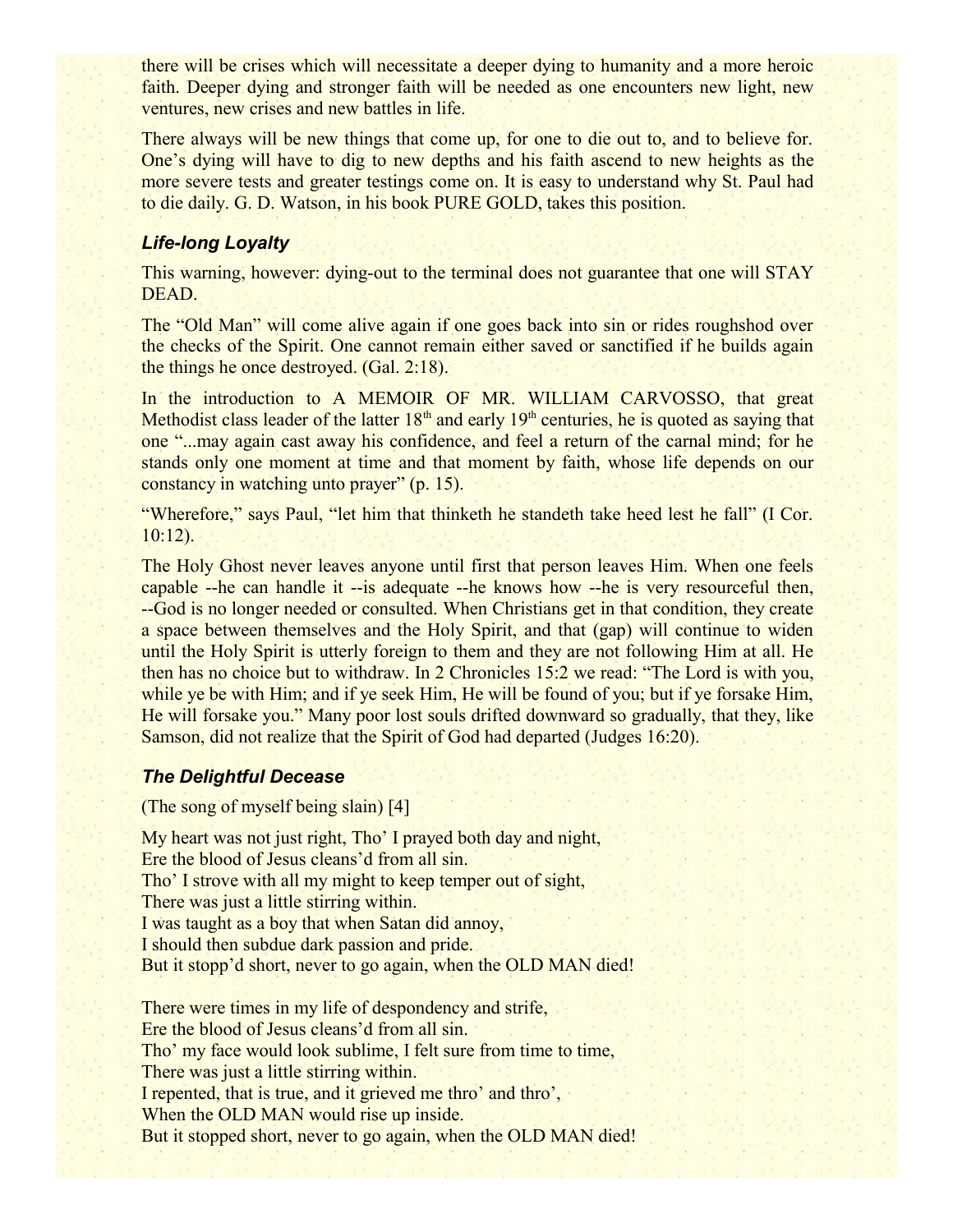Many times did I get blessed, and to this I had confessed, Ere the blood of Jesus cleans'd from all sin. I was happy every day, but at times I now must say, There was just a little stirring within. There were those who said to me that I sanctified should be, But it only wakened up old spiritual pride. But it stopp'd short, never to go again, when the OLD MAN died!

Oh, the joy that filled my soul, when the Lord got full control, And the blood of Jesus cleans'd from all sin. He had pardoned me, that's true; now He sanctified me too, And there's naught but love a-stirring within. Ere the second blessing came, with its sanctifying flame, There were times I'd feel that proneness to backslide. But it stopped short, never to go again, when the OLD MAN died! (Chorus, verses 1-3)

Time went on. --It was stirring yet. Many times did I smother it, But it stopp'd short, never to go again, when the OLD MAN died! (Chorus, verse 4)

Time goes on; there's no stirring yet. Praise the Lord I don't smother it, For it stopped short, never to go again when the OLD MAN died!

"When I was saved I received something I never had. When I was sanctified I got rid of something I always had."

#### REFERENCE NOTES

1. A. M. Hills, Holiness in the Book of Romans, p. 79.

2. Poem from Beyond Humiliation, Gregory Mantle, p. 191. Prose inserts mine, L. S. B.

3. W. B. Godbey, Holiness in Doctrine and Experience, pp. 24-25.

4. This song by an unknown author is a respectful apology to the author of the original song by the title: "Grandfather's Clock," Heart Throbs, Vol. 2, pp. 211-212.

# 8. When the "Death-route" Dies

When the "death-route" emphasis died in the holiness movement, the intense pattern of fasting and prayer which characterized so many of the early holiness people, tended to die with it. We are told that those early holiness folk, as a systematic pattern, used to fast two days a week until after three o'clock in the afternoon. Then, when revival efforts would fail, they would fast two full days as a group, and then eat for two days. They would follow that pattern, with intense intercessory prayer sometimes for several weeks until the Holy Ghost would begin to move upon sinners all over the area with tremendous Holy Ghost conviction, and revivals would break out. Multitudes of the hardest sinners (such as "Bulldog" Charley Wireman) would get soundly saved and gloriously sanctified in such revivals. Many of those converts became mighty preachers of Holiness, and ardent soulwinners.

Why have we in the holiness movement of today abandoned the revival pattern which our forefathers found to be so successful? Is it not largely because the majority of our pastors and people (leaders and followers) have never died out to themselves, and have only the doctrine of holiness in their heads, but do not have the experience in their hearts? Even when they are sincere and try to be honest, they would make less regrettable blunders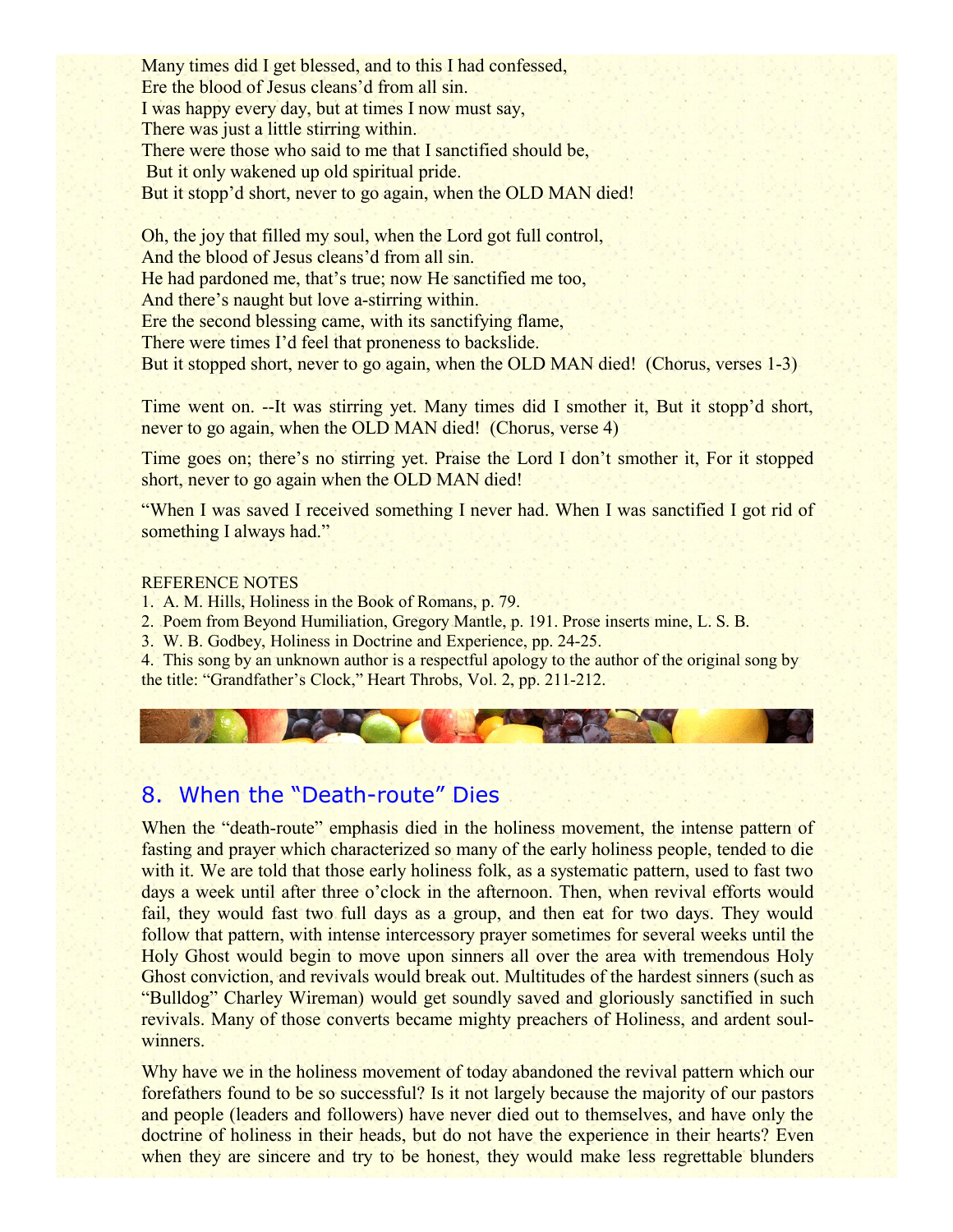which injure the Kingdom of God if they were Spirit-led -using God's judgment instead of their own.

# *Kipling's Keen Conception*

Has not our Christianity lost something vital when the worship of yourself replaces the worship of Christ, and our self-esteem replaces the self-humbling which Christ taught and practiced? When our lives are more controlled by the love and worship of ourselves, our interests, our possessions, our worldly friends and our unsanctified loved ones --then we are not followers of Christ at all, and to call ourselves Christians is a misnomer (Luke 14:26).

"Something hidden," lamented Rudyard Kipling, "Go and find it. Go and look behind the ranges --something lost behind the ranges. Lost and waiting for you. Go!"[1]

Our hearts cry out: "Where could we go to find what we've lost from our basic Christianity? Where could we go but to our own Calvary --our own crucifixion, and then to our own personal Pentecost?" Pseudo Christianity is all we can ever hope to realize unless we search for what we've lost until we find it. When we are controlled by the love of power over people, and the love of money, we have lost something. When your own self holds the controlling motivation in our lives, instead of God, through Christ, administered by the Holy Ghost, we've lost something. The analogy could go on and on, but the picture can never improve until the crucifixion becomes as real to us as it was to HIM (Christ)--His crucifixion, yes, but ours also!

If it is a fire that has become mere embers, it must be rekindled. If it is a faith, entombed; it must be resurrected. If it is love for Christ that has become weak; it must be revived until it supersedes all other loves. If that is what we have lost --we must hunt behind the ranges of humanism, materialism, rationalism and self-centeredness until we find it. It will take far more than a religious placebo to cure our spiritual sickness, because our problems are not psychological, but moral. All of our problems have a single tap root, and that tap root is not ignorance --it is depravity (original sin). It is not that we need to be better educated; we need to be crucified! If we are not dead, then God might as well be as far as we are concerned!

# *A Regrettable Retreat*

One very tragic lost art is the old-time Methodist Class Meeting. It was a layman's movement, and greatly helped to keep the church spiritually alive and on fire for a century. And then the "band" meeting was humanly and carnally originated. The class meeting was a confession meeting. The band meeting was an accusation meeting. The band meeting, like weeds in a garden, killed the class meeting.[2] And as a result, both of them died, leaving very little hope that the class meeting, *with its original effectiveness*, would ever be resurrected. There have been, in recent years, a few feeble attempts to revive the class meeting, with its original pattern and power, but little has ever come of it. Another lethal blow to the heart of the class meeting was the increasing number of backslidden (from holiness)class leaders who tried to lift others spiritually, when they themselves were down. The pulpits also became cursed with the same malignant malady, and still are!

The scarcity of real intercessors also has resulted in a decrease of Holy Ghost conviction in these days. Is not the scarcity of real intercessors due largely to the lack of thorough "dying to yourself" on the part of professed holiness people? Many know little or nothing about the compassionate, intercessory Person of the Holy Spirit!

God can never bless a church which forces the "death-route" emphasis out of its pulpits,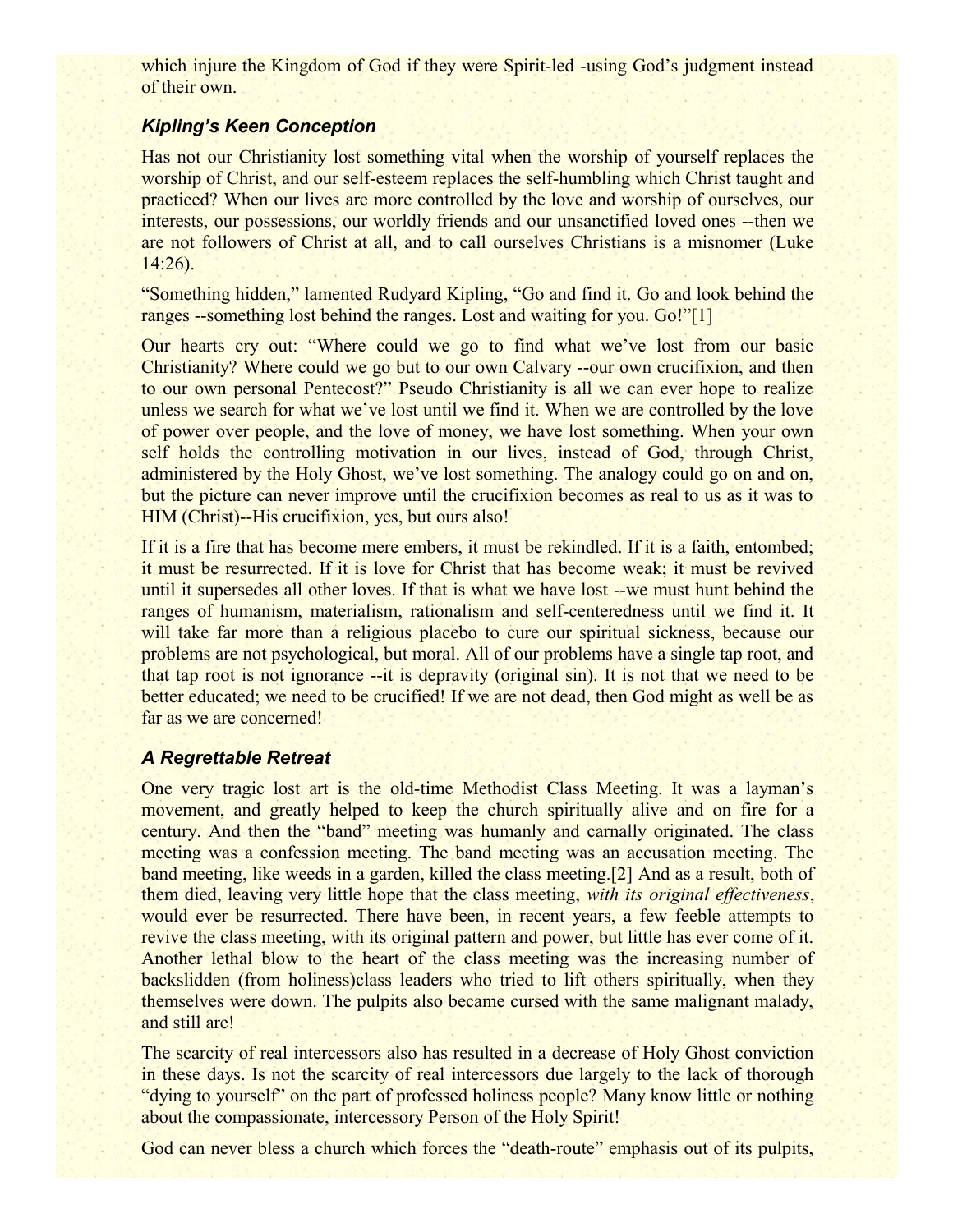its program or its literature; or swings from "death-route" revivals to short, shallow, emotionally-motivated, convictionless, so-called revivals which start dead, revive nothing; and end with a little emotional splash at the altar, producing nothing substantial that can be recognized a few days later.

Professor Beet, whom Gregory Mantle quotes, recognized the fact that there could be no freedom from sin as long as your own self was on the throne in our lives. He declared: "We shall never be set free from sin, until our powers are devoted to God. For sin arises from the erection of yourself into the supreme power within us. And you will reign until a MIGHTIER ONE occupies the throne you have usurped."[3] The crucifixion of yourself must precede the enthronement of Christ in our hearts. Both cannot reign at the same time.

### *Time's Tragic Trend*

In recent years, the trend is toward short revival meetings, many of which go from Wednesday night or Friday night through Sunday night. These short meetings differ greatly from the "siege-type" of revivals which were frequently practiced by the holiness people a few years back. The results from these short revival meetings are usually much less far reaching also. Neither the carnal leaders, nor their equally carnal followers are allowed time enough to get under deep enough conviction to adequately search their own hearts, or to get sick enough with Holy Ghost conviction, to die out completely. Only a few individuals can see the awful depths of the corruption of their own carnal hearts clearly enough in a short revival meeting to become willing to face their own crucifixion.

One of the great weaknesses of modern revivals is due to the fact that too many pastors and people alike would prefer to sit back and enjoy the services, and pray for sinners, rather than to search their own hearts, confess their own backslidings, make their own restitutions, dig out their own carnality and become sanctified "Holy" and "wholly."

When it is considered more important to get new members into the church than it is to get the old ones sanctified, both the ministers and lay members are getting the whole revival pattern in reverse order. Christ wants all born again converts to first tarry until they are endued with power from on high (Luke 24:49), before they go out to be witnesses to the world (Acts 1:4, 8).

When the modern, short, so-called revivals are designed to "happify" rather than convict, entertain rather than expose sin and carnality --then the pastor and people alike will veer off into the ditch and either become worldly on the one hand or legalistic on the other.

### *The Perilous Problem of the Pampered People*

When the time comes in any holiness church where the PEOPLE will not go along with an extended, siege-type, "death-route" revival because of the length of time required as well as the added expense or because they fear getting "snowed under" and "dug out"-that church eventually will be filled with uncrucified and unsanctified people. When this tragedy occurs, then the human and carnal handling of the affairs of the church will result. Satan is thus made happy, and God is grieved, while the malignant disease of depravity in the hearts of pastor and people remains unremedied. When the "death-route type" of revival meetings are abandoned, the church becomes like a hollow tree --decaying at the heart, with only a thin exterior remaining, until a carnal storm hits and it goes down.

# *The Evangelist's Easygoing Effect*

When the EVANGELIST shies away from the "death-route type" of revivals because of fear of their length or his lower average pay or of upsetting people, his meetings will fail to dig carnality out of its pastors or people, and very soon will grieve the Holy Ghost out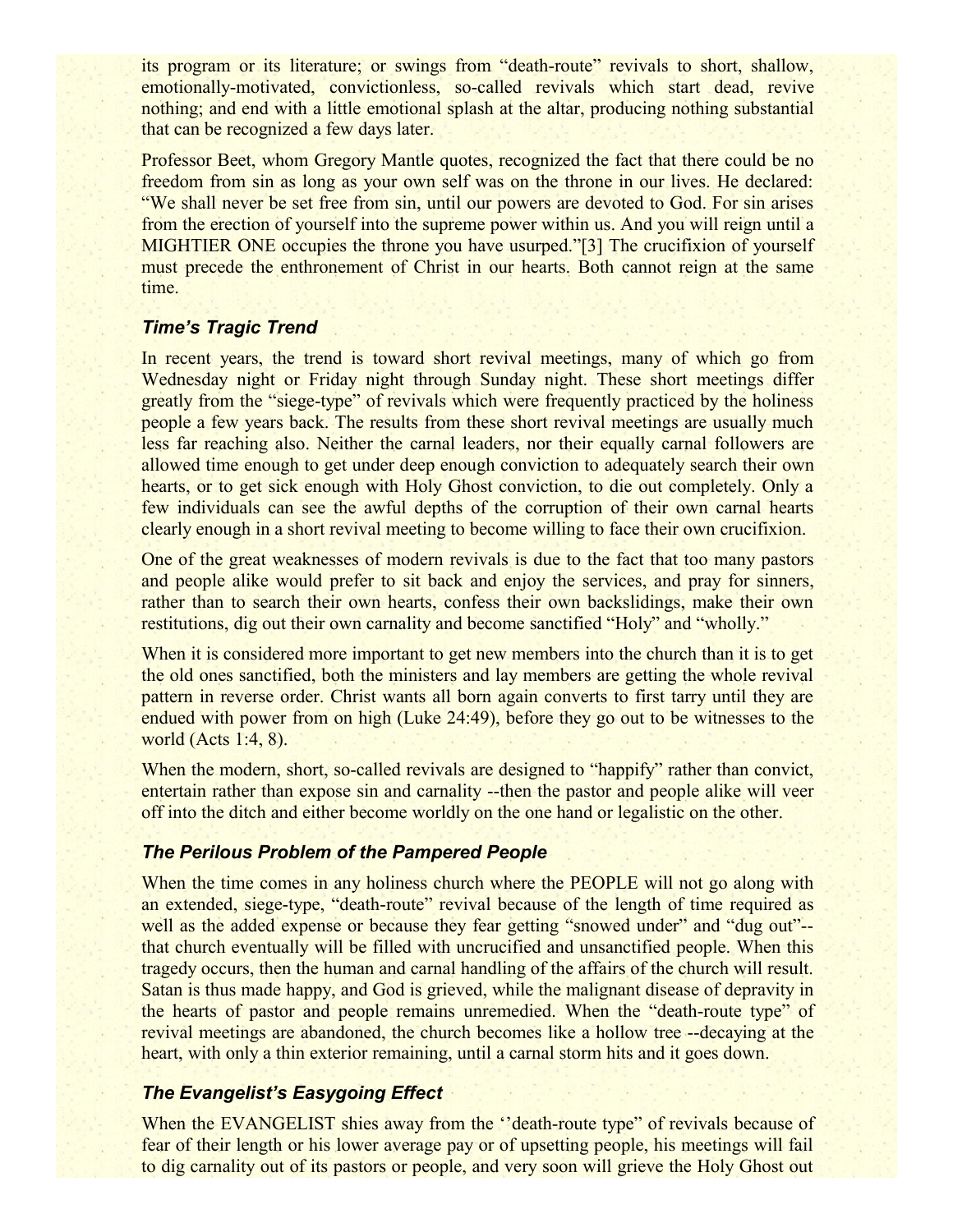of his evangelistic ministry.

As he leaves church after church, they may be fooled into thinking they had a revival, when all they really had was a few sermons which carnal people enjoy. When an evangelist loses his purity of heart and the human takes over, he then must resort to emotionalism and psychological gimmicks instead of holy unction and utter dependence on genuine Holy Ghost conviction. In his desperation to get seekers and make a showing, he learns that the evangelist that has the most seekers at the altar, and creates the most excitement, will naturally get the most calls for ministry. As a result, "seekers" become more important than "finders." Oh, the subtle temptations toward a professional ministry!

# *The Pastor's Precarious Predicament*

When pastors do not want the "death-route type" of revivals, it may be for one of several reasons.

They may have their carnal church running smoothly and realize the danger of their controlling members getting somewhat upset with conviction and failing to "face up" and "die out" and pray through to victory. His congregation could become like a stirred-up nest of hornets, and the pastor might wind up with the whole swarm launching a deadly attack on him.

Some pastors, on the other hand, either know or fear that they don't have the blessing of a pure, sanctified heart, and are unwilling to run the risk of exposure before their people. Hence, they carefully avoid the evangelists which they fear might zero in on their own heart's need. This tends to keep the "death-route" evangelist from getting meetings.

As long as the short shallow revival meetings with a splash of sentiment at the mourners' bench --taking it by faith--without proper groundwork for faith --is the accepted pattern in the holiness ranks, one may expect many more seekers than finders when it comes to genuine holiness of heart and life.

When the "death-route" evangelists are forced out of the evangelistic field, the true "death-route" emphasis soon phases out of their church. This trend is tragic! The next exodus or withdrawal would be the grieved Holy Ghost Himself.

# *The Trustworthy Trail*

Could we not safely say that those who cling to true, Scriptural "death-route" holiness in doctrine and in experience will never get caught in the fatal drift and become liberal in their beliefs, worldly in their practices, or lukewarm in their love?

Self-interest and self-preservation often become subtle snares for the feet of the most well-meaning of God's servants. But Christ offers protection against any such ministerial tragedies when He said, "He that findeth his life shall lose it: and he that loseth his life for My sake shall find it" (Matt. 10:39). Therefore, the only safeguard we can proceed on, is, that we are not working for ourselves, but we are working for God. It is His kingdom we are promoting and not our own.

"How vain is all beneath the skies, How transient every earthly bliss; How slender all the fondest ties That bind us to a world like this!"

### REFERENCE NOTES

- 1. Rudyard Kipling, The Explorer, 1903
- 2. Rev. Dennis Barber (Deceased).
- 3. Gregory Mantle, Beyond Humiliation, p. 57.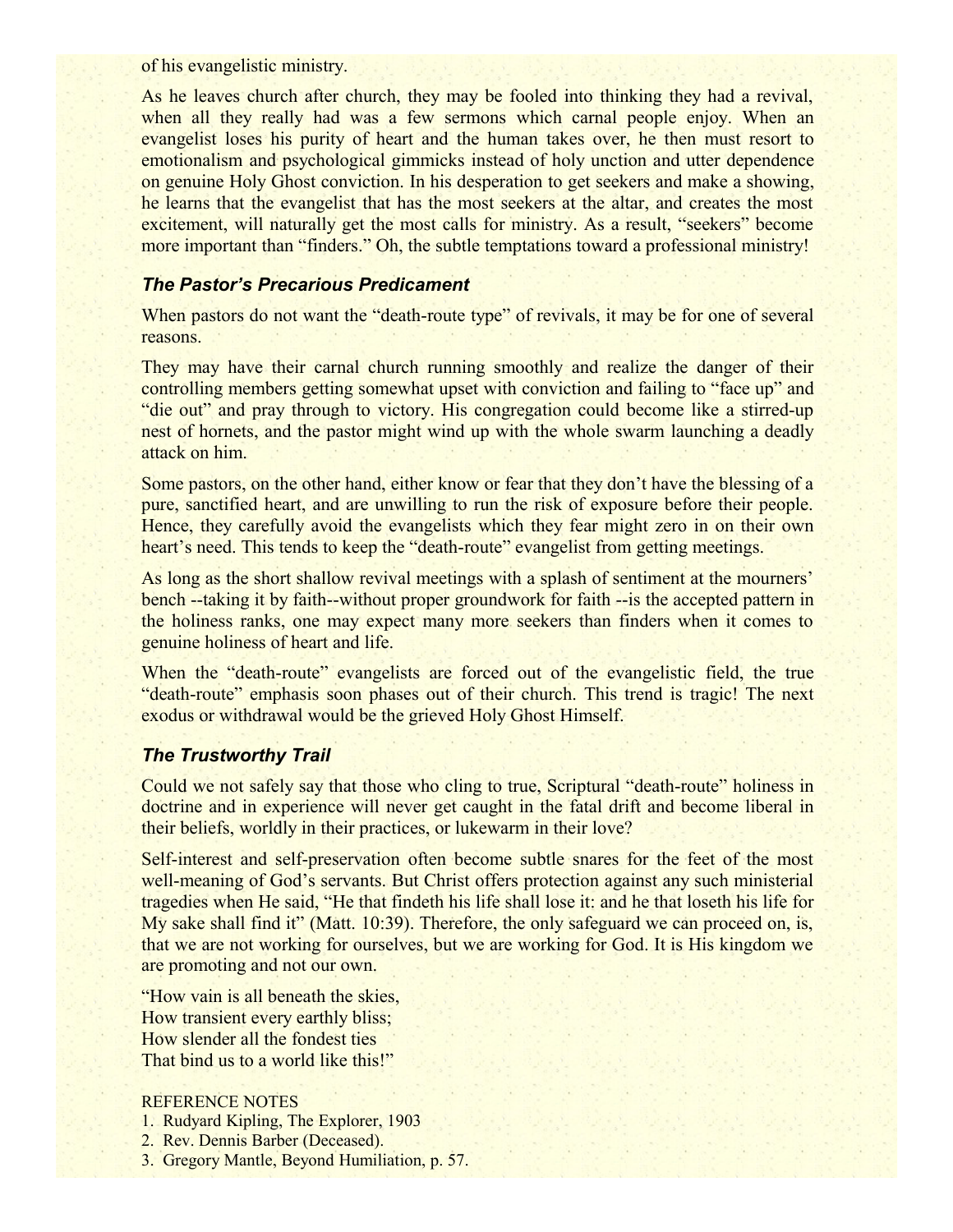# 9. Eradication Is Essential

**CARDY CARD** 

Christ-centered or self-centered! "Choose you this day whom ye will serve" (Josh. 24:15).

### *Catherine's Conviction*

In her book, "BEYOND OURSELVES", Catherine Marshall taught that "There is no maturity or fulfillment of man's personality apart from the slaying of egocentricity." She then continues: "It was pointed out that the 'have died' is the past perfect tense; it looks back to a definite point in the past.

Therefore this matter of getting rid of the old tyrant-self is a deliberate step, exactly as entering into the Christian life is a deliberate step." Mrs. Marshall goes on to say: "We accept by faith the fact that God has heard us; that the next action will be His. We reckon by faith that He has indeed undertaken the execution."[1]

She seemed to understand clearly that the tyrant-self must be crucified. She also understood that we must by faith submit to the slaying, and that God does the slaying, but only with our consent. She ties the "ego-slaying" and the "faith-factor" into one operation, which is very proper and definitely Scriptural. There seems to be no evidence, however, that she understood sanctification as a second definite work of grace, or ever obtained it.

It is humiliating indeed when we discover that one like Catherine Marshall, who was not in the holiness ranks, believed in dying to carnality; while many deluded souls INSIDE the true, conservative holiness ranks believe only the positive aspect of holiness. It is nothing less than a spiritual tragedy in both directions when this lady understood the negative aspect of holiness; while, on the other hand, strong advocates of experiential holiness fall into the opposite peril, denying and rejecting the negative aspect --death to their own carnal nature --a position which renders the positive aspects of purity null and void in their own lives.

### *H. A. Baldwin's Basic Belief*

#### H. A. Baldwin wrote:

In these days of softness and self-indulgence anything is preferable to death. The cry is for an easier route, a sort of anesthetic route in which the seeker can go to sleep and awake in Canaan, or spread his wings and fly over Jordan. The flesh revolts from destruction. No matter how much the seeker for holiness desires to be clean, the dissolution of the self-life is necessarily accompanied with pain.

Life is sweet. Men die hard. In like manner the carnal mind refuses to die till it is forced to the (2) cross.

(Notice: in this quotation by Baldwin, the two references to "route," associated with death to the carnal mind. Hence the term "death-route." The term "death-route" is of fairly recent usage, but the idea which it represents is almost as old as time.)

### *Rhoda Reminds us that Depravity Is Disastrous[3]*

Rhoda Sacra, missionary to Alaska, strongly emphasizes the all-importance of getting the terrible life-corrupting and soul-destroying carnality out of the heart. She declared; "It is good to be regenerated. We need it. We need to be lifted from a life of sin, but we'll never stand before the judgment bar of God with that carnal thing in our heart and get by."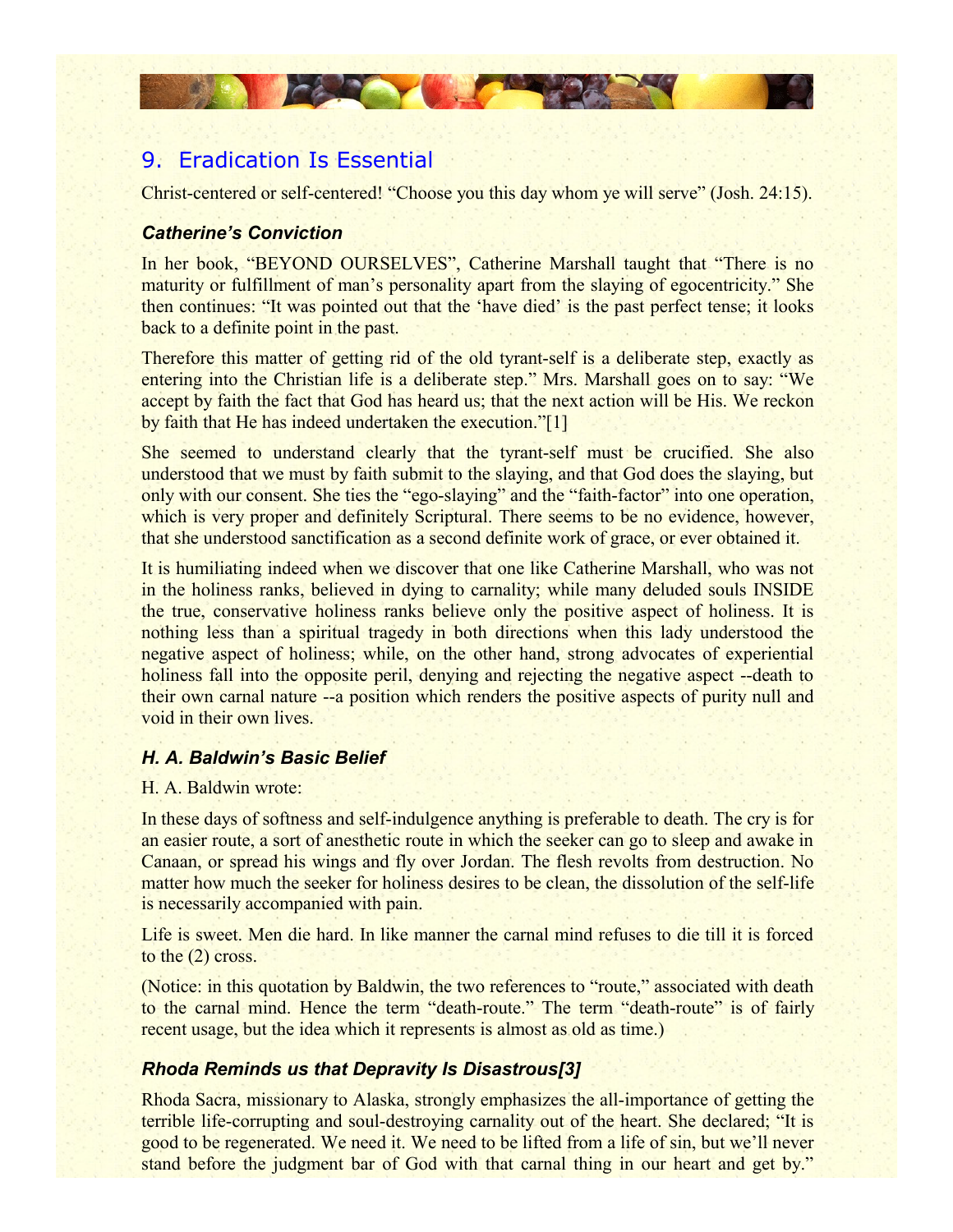Probably the greatest single tragedy in the life of any Christian, is for him or her to render the positive aspect of holiness null and void in his own life by rejecting the negative aspect of death to the carnal nature. In the following quotation, Rhoda shows us how totally disastrous the carnal nature can be in a Christian's life when it is allowed to remain there. She says:

Unsanctified heart, do you want relief? You'll never --you'll never stand with that carnal thing in your heart. If I could take you back several months ago --I was in a meeting in Pennsylvania, and a man came to me and said, "Will you go with us and talk with our daughter? She's in jail."

We went to see that girl the next day. We drove about 700 miles. We went in to see her and spoke to her, prayed and were leaving. Her parents got in the car. They had driven away and I was just getting settled to leave on my next trip. The patrolman came out and said to me, "Will you come in? She wants to talk to you alone."

I went in and he said to me, "The nature of the crime is not to be revealed." I signed the papers. I asked him after he had told me what she had done, if it was safe to be in the room with her alone.

And he said, "Well, we'll be watching you at all times, but we won't hear what she says."

I went in to where this girl was. She is a year older than I am. And I saw an entirely different person than what I had seen the first time I was in with her folks. She was just writhing. And she kept saying, "Oh, my carnal nature." And I learned the story.

She said, "Do you know that I was saved when this thing rose up in me?" She said, "Do you know that I have never in all of my life, that I can remember, stolen anything?" She began to name her virtues. She said, "I have been a Sunday School teacher. I was a Sunday School teacher and a saved woman when I committed this crime."

She said, "We had a revival meeting and the Lord dealt with me about my carnal nature --and I didn't do anything about it, and now here I am three weeks after the meeting." She said, "Oh, it's my carnal nature that caused it. If I had known, I would have let the Lord take it out of my heart." She went on and on and on, and I felt like I was standing in the chills of hell.

I said, "Don't you think we could pray?" She said, "It's so dark, there's no use to pray. Oh, it's so black. I think hell would be a relief from this torment I'm having." She went on and on.

She said to me, "As you travel across the country, will you tell young people --will you tell older people to let God deal with their carnal nature?" And I want you to know that's made an impression on me. It's good to be regenerated. We need it. We need a lifting from a life of sin, but we'll never stand before the judgment bar of God with that carnal thing in our heart and get by (without His seeing what is in our hearts and judging appropriately ES).

Oh, I wonder this morning who in this congregation is harboring in your heart that thing. But I want you to know the touch of the Master can cleanse you of it.

If you could hear the young people that cry into my ears as I travel across the land, "I wish I had done differently." And that's young people. "Oh, I wish I had done differently."

And if you could hear the parents say to me, "We're slipping. We're slipping, and we know it, but we can't seem to help ourselves." Do you want the touch of the Master's Hand? Let's stand.

"But of all the foes we meet,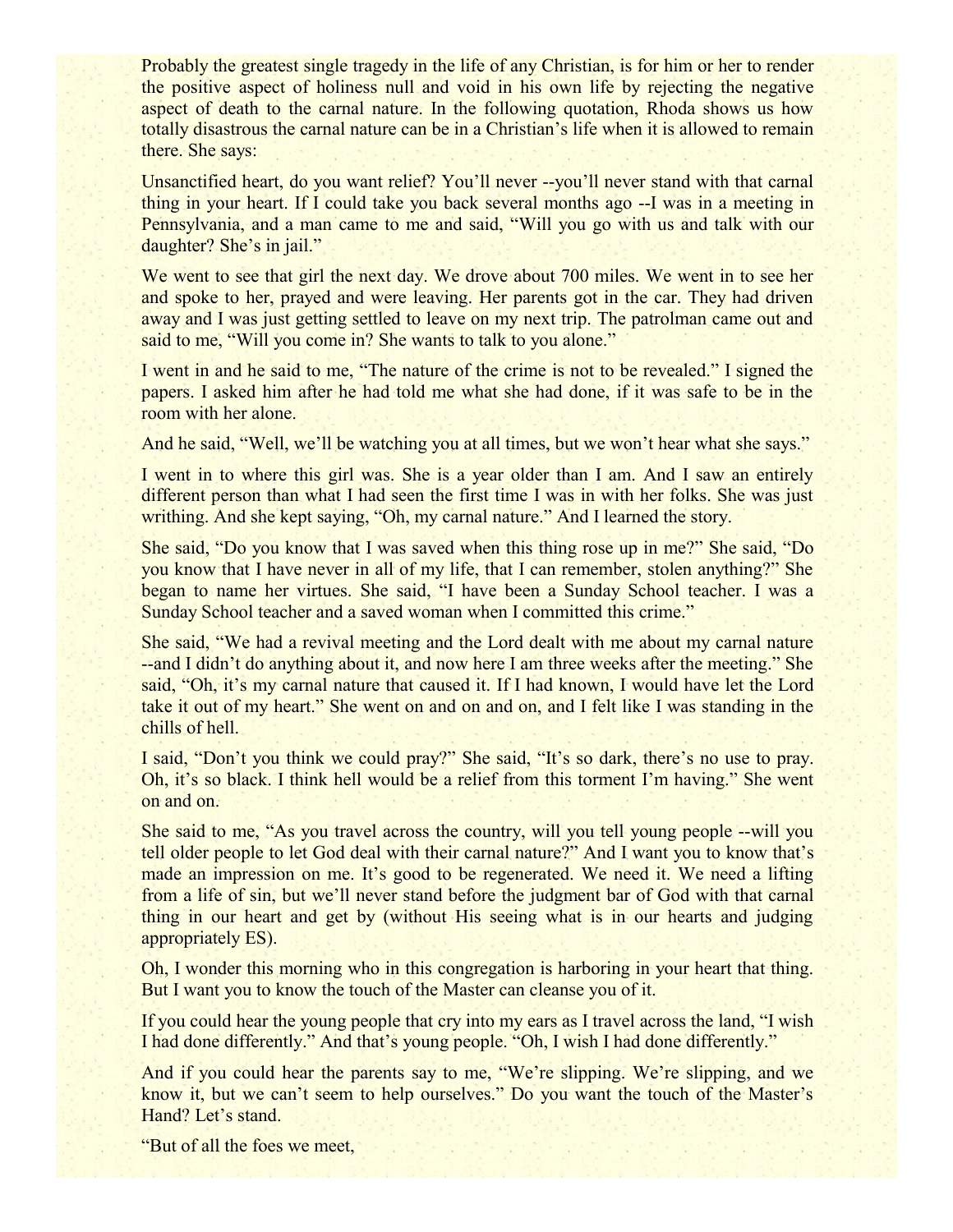None so oft mislead our feet-None betray us into sin, Like the foe that dwells within."

#### *Clark's Classic Quotation*

"Art thou weary of that carnal mind which is enmity to God? Canst thou be happy while thou art unholy?...Dost thou love Him in return for His love? ...And canst thou love Him a little without desiring to love Him more? Dost thou not feel that thy happiness grows in proportion to thy love and subjection to Him? Dost thou not wish to be happy? And dost thou not know that holiness and happiness are as inseparable as sin and misery? Canst thou have too much holiness and too much happiness? Canst thou be made holy and happy too soon? Art thou not weary of a sinful heart? Art not thy bad tempers, pride, anger, peevishness, fretfulness, covetousness, and the various unholy passions that too often agitate the soul, a source of misery and woe to thee? And canst thou be willing to have them destroyed? Arise, then, and shake thyself from the dust and call upon thy God! His ear is not heavy that He cannot hear; His hand is not shortened that it cannot save..." $(4)$ 

"A little more pleasure, a little more mirth, You're folding your tent to be gone; A little more sowing discord in the earth, You're folding your tent to be gone.

A little more trifling, a little more scorn, You're folding your tent to be gone; A little more darkness and judgment will dawn, You're folding your tent to be gone."

#### REFERENCE NOTES

1. Catherine Marshall, Beyond Ourselves, p. 186

2. H. A. Baldwin, The Carnal Mind, pp. 180-181

3. This extract is taken verbatim from a tape recorded message, preached at North Pole, Alaska, on or about 1960.

4. Attributed to Adam Clarke. Can't locate the source.

# 10. Heart Hunger for Holiness

One of the very most important Scriptural prerequisites to obtaining a truly sanctified heart is soul hunger. The hunger for a pure heart and the Person of the Holy Ghost must be so strong that it refuses to be denied, whatever the cost. In like strain, Dr. J. O. Peck affirms:

"God never left me a single year without a gracious reward in which many souls were given as seals of my ministry ...but in the summer of 1872 a deep heart hunger that I had never known began to be realized ...I longed for I scarcely knew what. I examined myself and prayed more earnestly, but the hunger of my soul grew more imperious. I was not plunged in darkness or conscious of condemnation, but the inward craving increased.(1)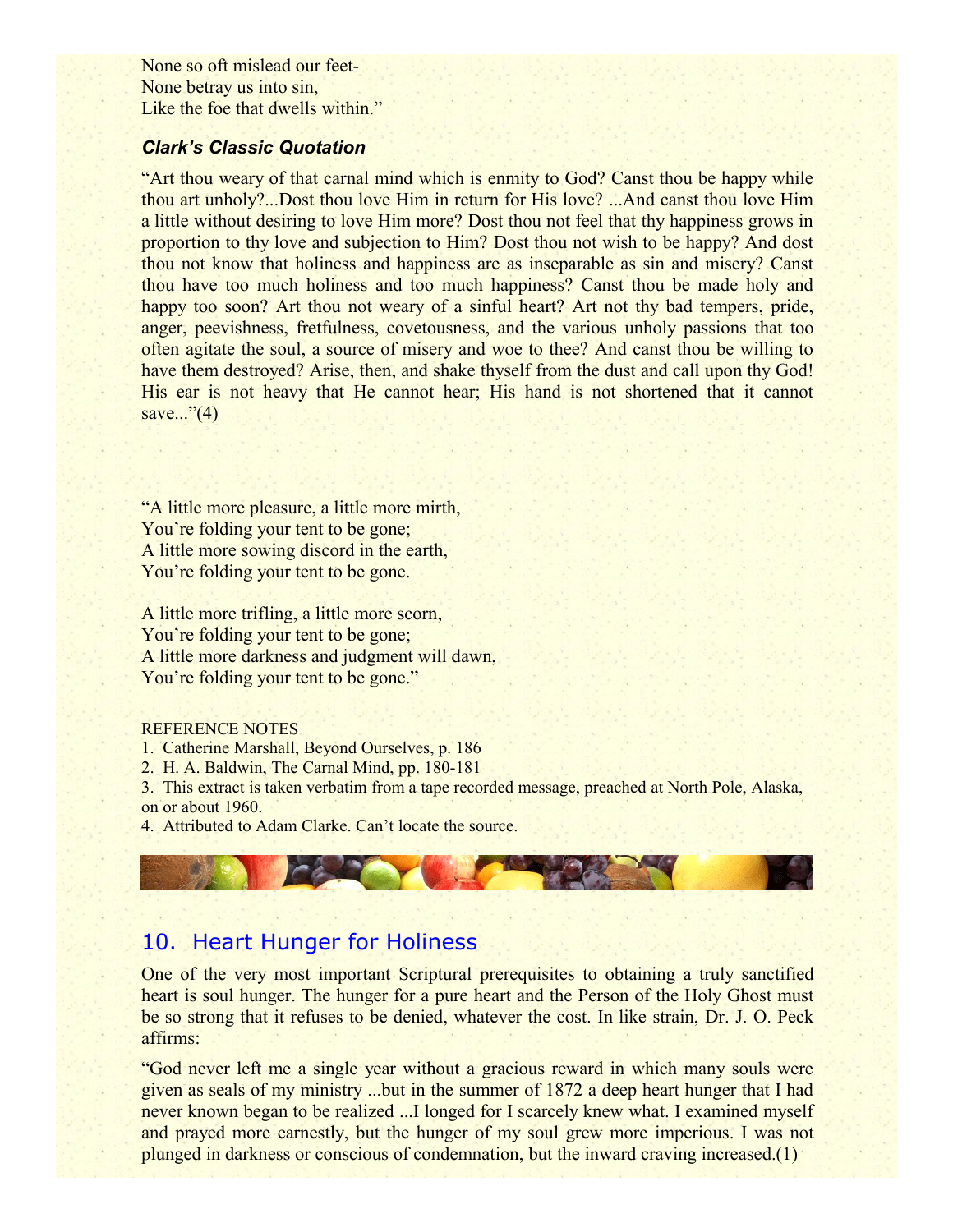In a camp meeting service preached about 1960, Dr. L. B. Hicks told his audience:

"If you get hungry enough you'll die out... and if you don't get hungry enough for it, you're not going to die out... If you get hungry enough you're going to set your will to get it.... You'll get sanctified if you get your mind made up... drape over a mourner's bench like an owl over a tombstone on a wet night at midnight. Stay there till the last nail's driven and the epitaph's cut on the tomb of the Old Man!" (2)

Sheridan Baker, one of the giants among Holy Ghost preachers, and ardent soul-winners of the past, when seeking a pure heart, declared: "My hungering and thirsting after righteousness now became so intense that I could do nothing but pray for a clean heart.... There can be no true trust or soul rest while there is anything in the heart contrary to love, or any sense of impurity."(3)

Many have testified that their heart-hunger for holiness became so strong that they were happy to pay any price to receive it. D. L. Moody, for example, pled: "Let it be the cry of your heart day and night ...Young men, you will get the blessing when you seek it above all else... I had to come to that state I think I would have died if I had not got it." (4)

### *Wesley's Groaning Gospel*

Records show that many of Wesley's preachers, in the early days of the Modern Holiness Movement, followed Mr. Wesley's injunction to " groan after holiness."[5] There is evidence that when Wesley's "groan emphasis" began to die, the depths of true holiness began to shallow out proportionately. For this reason a great deal of the power and purity of true Bible holiness has been lost from the holiness movement, and has never been brought back to its original state.

# *A Longing that Lingers*

Hannah Whitall Smith divulges: "I began to long after holiness; I began to groan under the bondage of sin in which I was still held. My whole heart panted after entire conformity to the will of God and unhindered communion with Him."[6]

"Once there lived another man within me, Child of earth and child of Satan he; But I nailed him to the cross of Jesus And that man is nothing now to me.

Now another man is living in me; And I count His blessed life as mine. I have died with Him to all my own life I have risen to all His life divine."

Many famous Christians have testified to the fact that God placed within them, through the influence of the Holy Spirit, a deep longing, hungering, thirsting, panting after this experience of entire sanctification.

Dr. R. A. Torrey affirms: "No man ever got this blessing who felt he could get along without it." Dr. Torrey cried out from the depth of despair when seeking this experience, "I cannot take another step in Christian service until I know I am (entirely sanctified)!"[7]

When Holy Ghost conviction, accompanied by heart-hunger for holiness, lacks depth, then the results will fail. If one does not have sufficient conviction and heart-hunger for holiness, he should ask God to increase it. Since God is more willing to give the Holy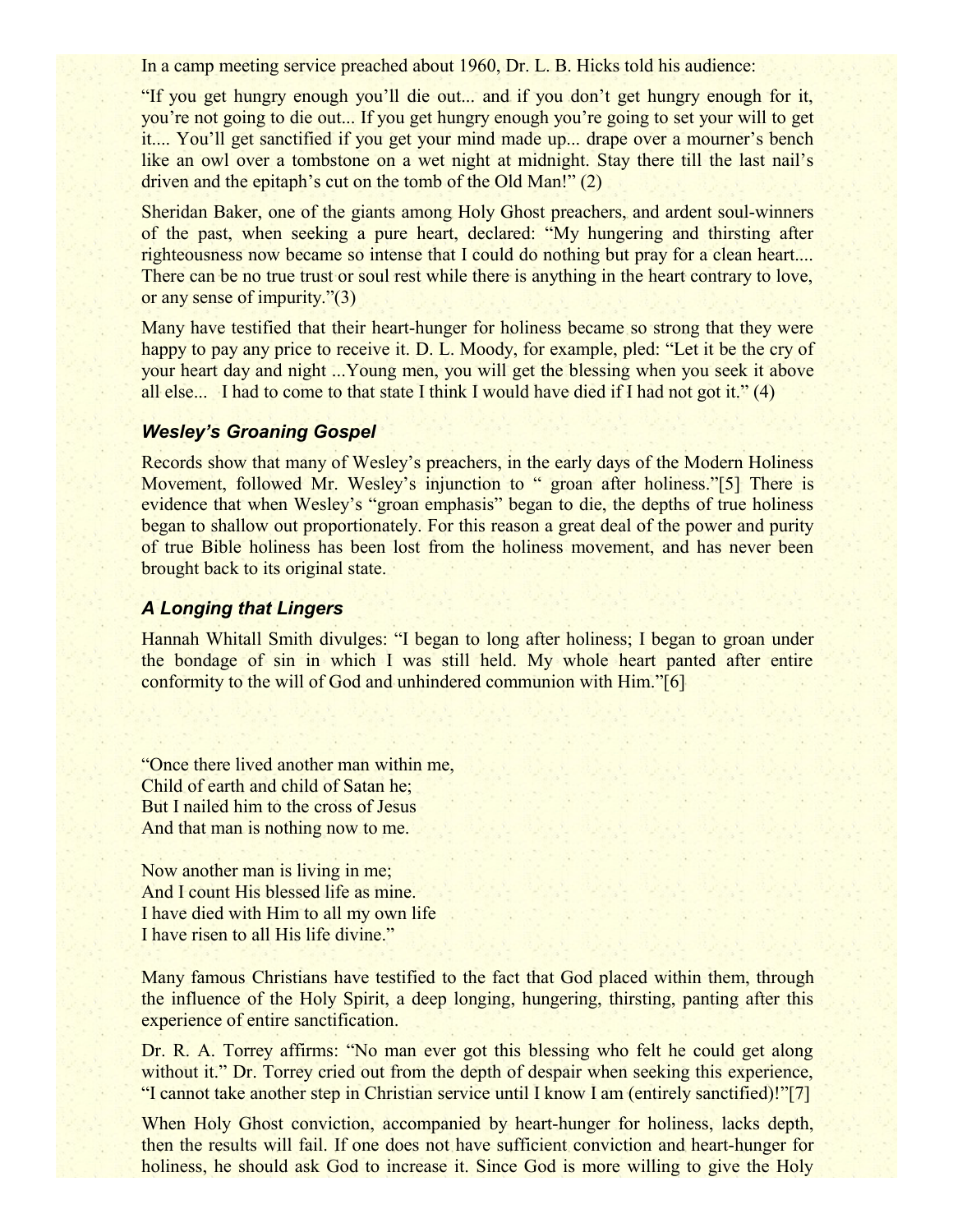Spirit than earthly parents are to give good gifts unto their children (Matt. 7:11), surely He would be willing to increase the hunger for sanctification if one would request it.

"In the twinkling of an eye

God my Lord can sanctify."

Many have testified that a revelation to their soul of the awfulness of the carnal nature has produced a deep hunger for cleansing and filling with perfect love (Matt. 5:6).

# *Detesting Depravity*

Mr. David Updegraph, a sainted Friends (Quaker) minister of great spiritual power, in relating his search for a clean heart, says:

I hated pride, ambition, evil tempers, and vain thoughts, but I had them, for all that, and they were a part of me. Not as acts to be repented of and forgiven, but as dispositions lying behind the acts, and promptings thereto, natural to the "Old Man" and inseparable from his presence in my being. I began to ask God, with a measure of faith, to "cast him out." Along with this desire there came a great hunger and thirst to be "filled with all the fullness of God." I longed for a clean heart and constant spirit.[8]

In this same connection, Adam Clarke affirmed: "This, indeed, is the sum and substance of the religion of Jesus Christ. We have partaken of an earthly, sensual, and devilish, nature; the design of God, by Christ, is to remove this, and to make us partaker of the Divine Nature, and save us from all the corruption, in principle and fact, which is in the world."[9]

"Break off the yoke of inbred sin, And fully set my spirit free! I cannot rest till pure within Till I am wholly lost in thee."

# *Paying the Price*

Amanda Smith, the internationally renowned black lady evangelist, tells us that when God shed His light upon her heart for her need of entire sanctification, under the teaching of John Inskip, she recognized that she must make a total and eternal consecration. In looking about, she discovered that all she had was her black self and her washtub and washboard. These she consecrated and God sanctified her. She says: "You must make your consecration complete, and you must make it eternal.

I gave everything to God. All I had was my black self and my washtub and washboard; but I gave all, and the Spirit came and sanctified my soul."[10]

"Rouse up, brother! Rouse up, sister!

Seek, Oh seek this holy state."

The greatly loved and renowned Amy Carmichael said, "If I refuse to be a corn of wheat that falls into the ground and dies... then I know nothing of Calvary love."

It matters little, if one would call it the "death-route" or the "death-journey" or the "deathmarch" or the "death-blow." The essential thing is that everyone seeking a deeper experience in holiness, must die, dead! Dead! Dead!--dead to yourself; dead to the world; dead to every carnal trait; dead to sin; dead to everybody and everything; past, present and future, if one would be sanctified, with the love of God shed abroad in the heart by the Holy Ghost (Rom. 5:5). The negative dying must precede the positive purity in order for the purity to be valid.

Some poet, unknown to us, who evidently knew from experience what he was talking about said: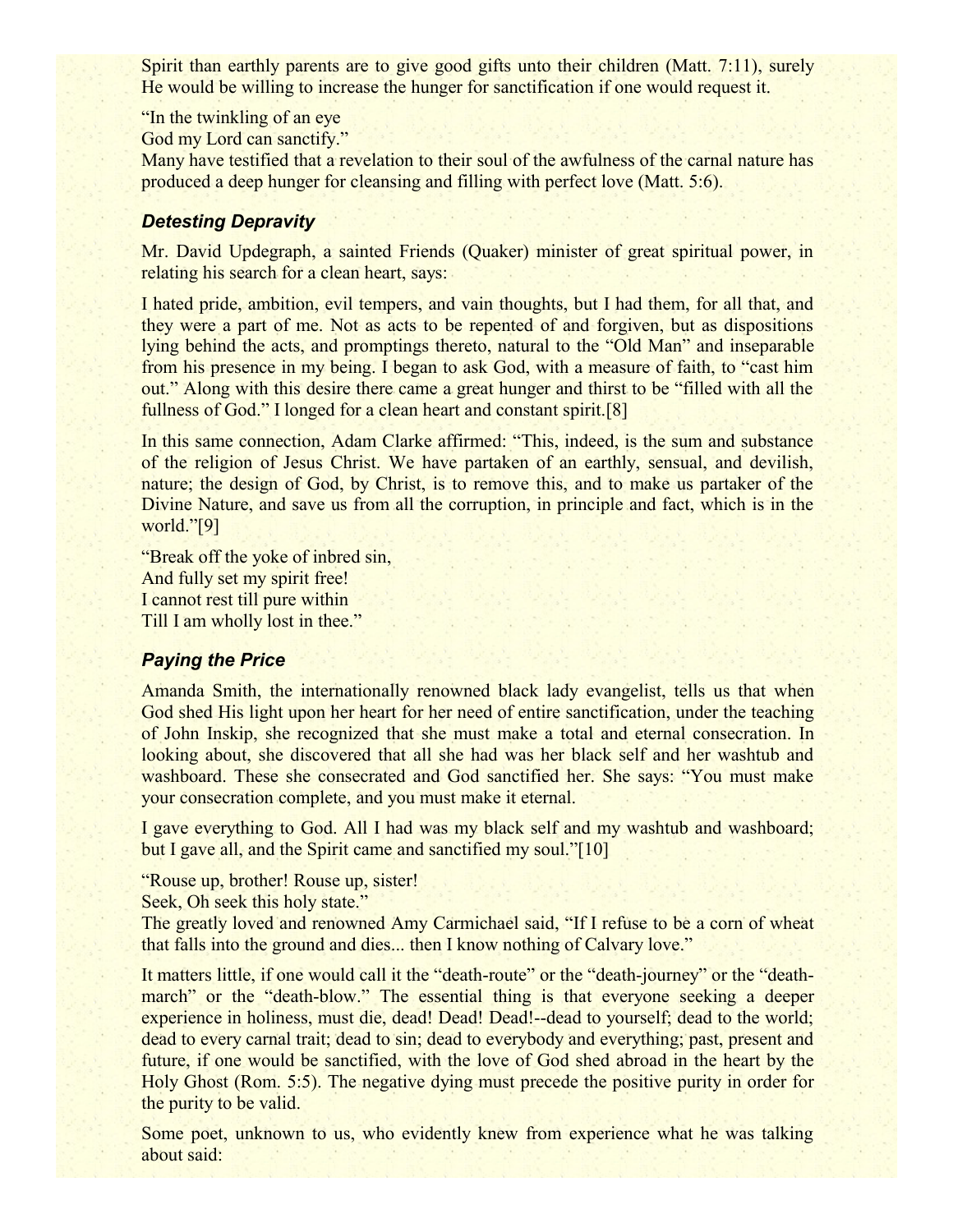"Oh my life was incomplete; Partly bitter, partly sweet; Until I let the Old Man die."

#### *Diligent Determination*

People, however, who are genuinely converted should have such a deep soul-hunger for a pure heart, and the indwelling Comforter, that they will never stop seeking, under any conditions, until they receive this experience. Faint hearts will never make the grade.

Why some seem to pray through so readily and receive the blessing of holiness in such a short time, while others struggle so hard for so long, is not easy to understand, aside from the basic temperament of the seeker himself. The spirit of determination and desperation are tremendously important in seeking this blessing. One who is nonchalant and halfhearted in his seeking never will break through and receive a sanctified heart.

The author of this meaningful poem certainly knew the language of the crucified life.

"I am crucified with Jesus, And He lives and dwells in me; I have ceased from all my struggling, 'Tis no longer I, but He;

All my will is yielded to Him, And His Spirit reigns within, And His precious blood each moment Keeps me cleansed and free from sin."

If we want an increase of Christ, there must be a decrease of self.

"Old self be slain-Our friends see only Thee."

#### REFERENCE NOTES

1. J. O. Peck, Holiness in Doctrine and Experience, p. 40. 2. Dr. L. B. Hicks, the late evangelist, Church of the Nazarene. 3. Sheridan Baker, The Hidden Manna, p. 24. 4. Holiness in Doctrine and Experience, Beacon Hill Press, p.

13. 5. Ibid., p. 48. 6. Ibid., p. 147. 7. Ibid., p. 47. 8. Ibid., p. 56. 9. Dr. Adam Clarke, Christian Holiness, p. 27. 10. Holiness in Doctrine and Experience, p. 61

# 11. The Founding or Floundering of Faith

God's gift of salvation to man is always received by faith. We are saved by faith. We are sanctified by faith. We are kept by faith. We are not saved by works or by any personal merit. "For by grace are ye saved through faith, and that not of yourselves: it is the gift of God. Not of works, lest any man should boast" (Eph. 2:8-9). This is a faith in God's promises and goodness and not a faith in our own works, not even in our own seeking or dying out. God gives us a two-fold objective for our faith in Heb. 11:6 "...he that cometh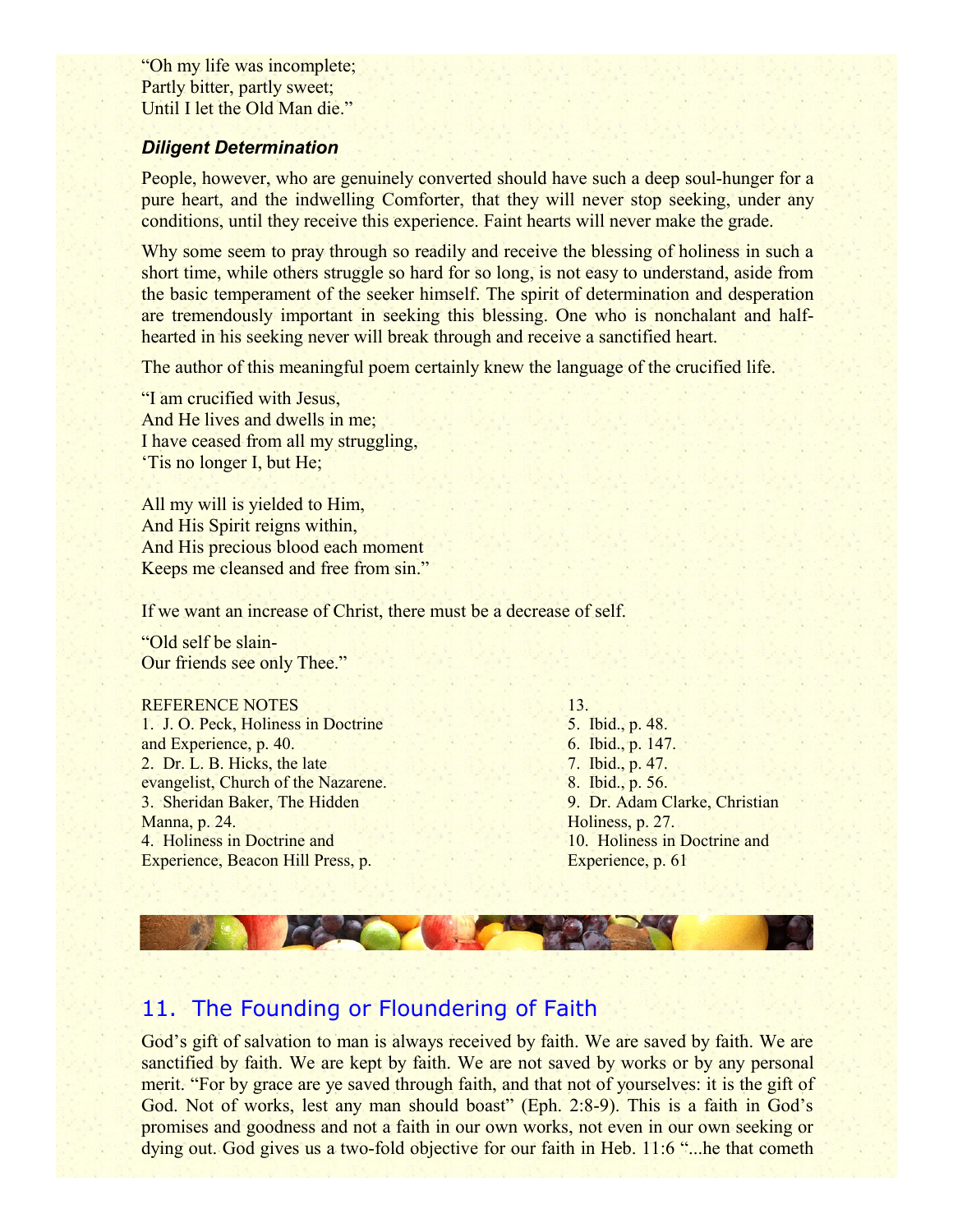to God must believe that He is, and that He is a rewarder of them that diligently seek him." First, there must be a faith in His very Nature, and second, in His willingness to meet our need in answer to diligent seeking.

But remember, real faith is a gift of God. Although we must exercise faith, the ability to do so is a gracious, loving, and direct gift from God. Just as a sinner has no ability of his own, with which to repent, nonetheless he must focus his will to do so, with God's gracious help. Therefore one receiving either regeneration or heart holiness by faith, must exercise that faith as God graciously enables him to.

In the words of Bro. Parker Maxey: "When the conditions are met, God begins to release to the individual the inner heart ability to believe. He does not release to him that ability until the conditions are met." This vital truth is confirmed in Rom. 12:3, "...according as God has dealt to every man the measure of faith."

When we have completely placed ourselves on God's altar for Him to crucify, faith will come responsively and naturally. This, again, is because it is God's gift. Sanctification is His will (I Thess. 4:3), and without delay, He will begin to aid our faith, and will give the answer as we believe.

When all conditions are met, faith comes as naturally as the dawn follows the night, but not as automatically. Even with God's aid and encouragement, sometimes the human and carnal may be slow to let go and fully trust. Satan will be right there, trying to stop the seeker from taking the last step of faith.

How can we describe the human act of exercising faith? Everyone has a different experience. One may come clear to the end of himself, and then experience a real battle of faith. He may be at the brink of Jordan's River, and find it difficult to take the step of faith. He may begin to express faith, even in clear terms such as, "Lord, I believe you to sanctify me just now," while faith wavers and the victory does not come. He may repeat this declaration several times, while the struggle goes on. But Thank God, He does not leave one comfortless. He honors and strengthens one's faith to the point that he (at last) rests in God, and God does the work. That soul HAS exercised faith.

Another seeker may break into the sunlight and know the work is done, so spontaneously, that he hardly realizes he exercised faith. When the last idol is on the altar, and the seeker gives up at the last point, the peace and relief may be so sweet, that he simply says, "It's done," or "He's come," or "Oh, praise God, it's real," or, "Oh, I've wanted this so long." He may not have consciously verbalized his faith in an effort to receive the blessing, but he still exercised faith.

"You will go to heaven or hell, One you must, and there to dwell; Christ will come, and quickly, too, All must meet Him, so must you. Then you will cry and want to be Happy in eternity."

### *The Fumbling of Faith*

Now, God's gifts are given under God's conditions. No more than He would grant saving faith to an unrepentant sinner, would He give sanctifying faith to a seeker who is unwilling to fully consecrate his all and fully die out to his carnal nature. When one is unwilling to let go of himself, God is not going to sanctify his heart by faith. God will never do anything contrary to His nature, His will, or His wisdom. Certainly, He is not going to give the gift of faith to receive His blessing, unless we meet His conditions.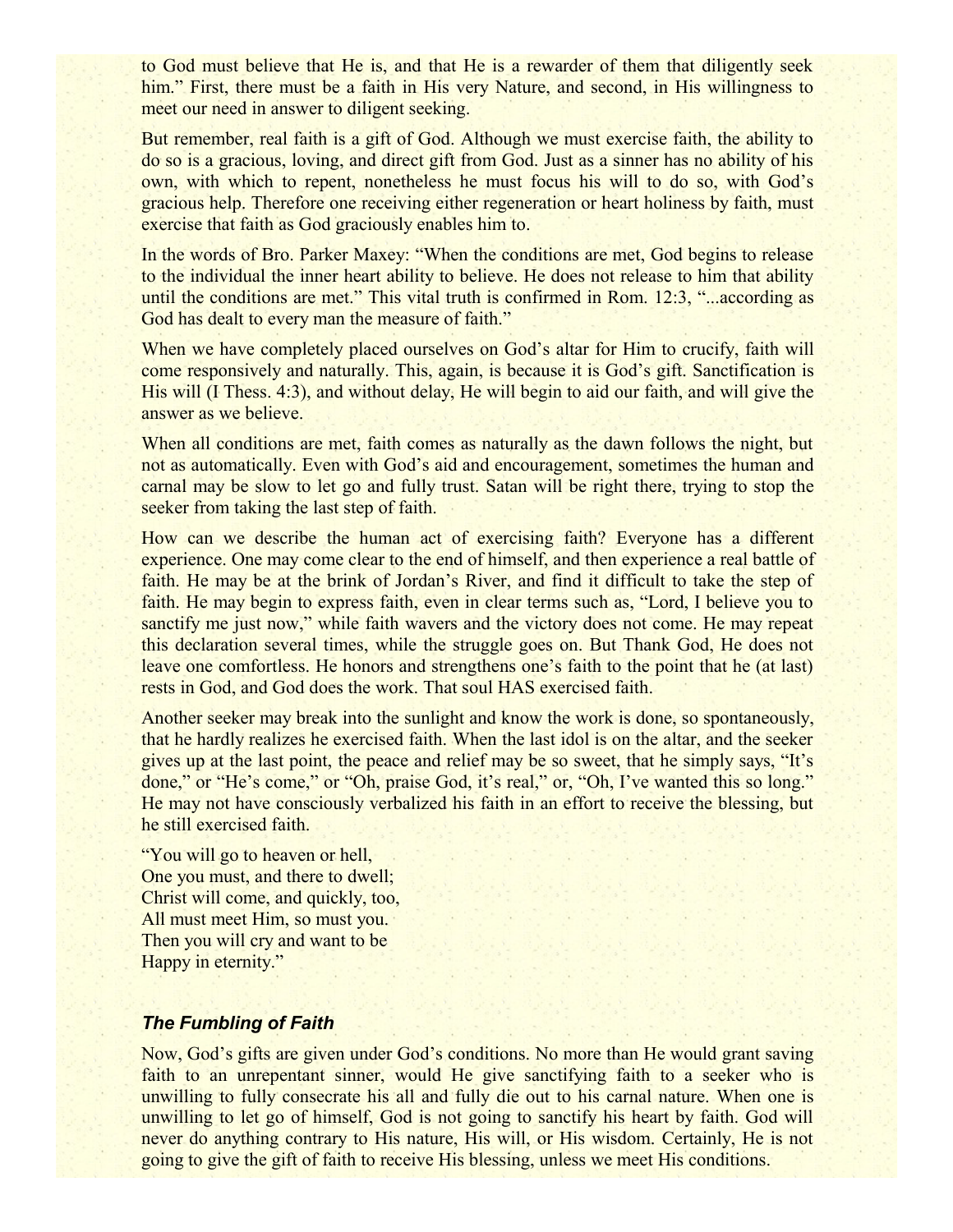We said this faith must be exercised, but that cannot be done without God's aid. Here many come to a point of danger. Many find themselves in a position of struggling to believe, but they cannot, because carnality has not died, and God will not enable their faith to operate. Others, also without proper groundwork, may try to "take it by faith," and go away fooled into thinking they have received the blessing of heart holiness. This leads to deep disappointment and chaotic confusion.

The late Rev. Alva Turner, one of the most saintly men we have ever known, bequeathed to the holiness people this lovely legacy: "The death route makes faith operative." There is not enough faith in the whole world to sanctify even one person who will not accept the "Via Dolorosa" to his own crucifixion.[1]

Those who never took the "death-route" never really took the "faith-route." What they thought was faith, was presumption, because it was out of harmony with the Word of God. These deceived ones took the "presumption-route" and it led them up a dead end street and into the fog of endless confusion. It is utterly impossible to become sanctified by presumption. But remember --those who try to take it by faith when they are not on believing ground are like a train that tries to keep on going after it has jumped the track.

#### *When Faith Becomes Folly*

If one were to travel to a far distant city, would he not want a map to chart out his route? Surely he would not simply get into his car, and start driving, and "Take it by faith!" Without a road map, faith is foolishness.

When Abraham struck out "not knowing whither" he was going, God, who did know the way, was with him and that was all that was necessary. No one needs a map when he has someone with him who knows the way. So, in seeking a pure heart, God leads us step by step to the promised land of ENTIRE sanctification. "And the very God of peace sanctify you WHOLLY; and I pray God your WHOLE spirit and soul and body be preserved blameless unto the coming of our Lord Jesus Christ.

Faithful is He who calleth you, who also will do it" (I Thess. 5:23-24).

If, when one is seeking holiness, he tries to take it by faith, but rejects the "death-to-self" element, it would be like the battery in your car with only the positive terminal hooked up. If the positive terminal in your car battery could talk and should say to the negative terminal, "I am the hot one; I don't need you!" how far would you drive? Both terminals in seeking holiness, the negative terminal of "dying to self" and the positive terminal of "faith"--both are absolutely indispensable. Even after one is sanctified, if either terminal connection is broken, he will lose the Holy Spirit's sanctifying power and Presence. Many never recover from this fall.

If Christ could not save and sanctify us by HIS faith without being obedient unto death (Phil. 2:8), neither can we be saved and sanctified by our faith without our obedience unto death, because the Scriptures demand that we "go forth therefore unto him without the camp, bearing his reproach" (Heb. 13:13). Furthermore, we are to be "...made conformable unto His death..." (Phil. 3:10). Again, in Col. 3:3 Paul says, "For ye are dead, and your life is hid with Christ in God."

#### *The Deceived Become Deceivers*

All seekers of holiness who fail to "die out" to the carnality in their hearts, if they think they receive the blessing of holiness, they are fooled, and come through with a false experience and with their hearts as carnal as before. That is what may have happened to one of the best known television evangelists of our day. He seems to claim no deliverance whatsoever from his carnal nature or its manifestations. He appears not even to believe it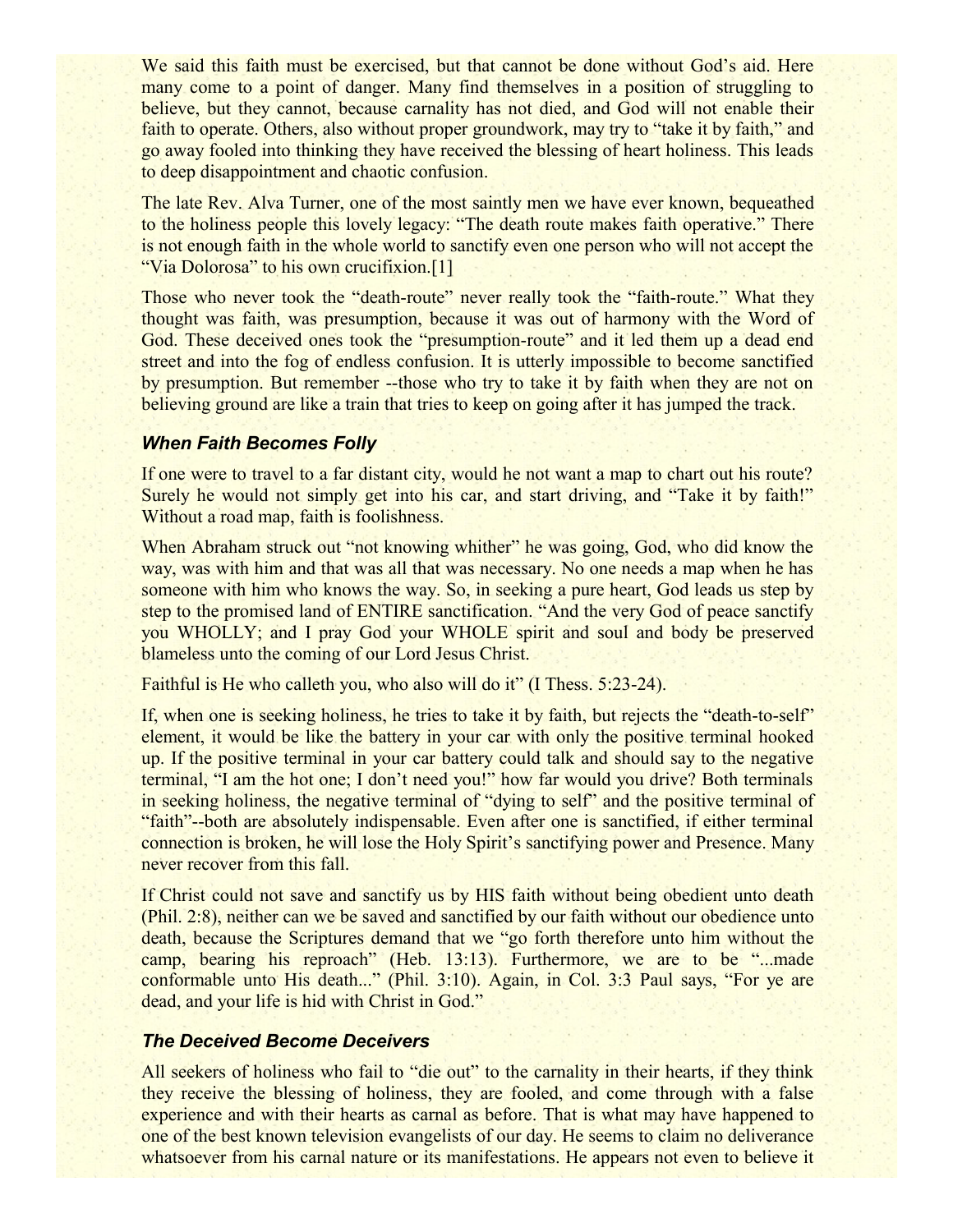is possible to do a very good job of suppressing his carnal traits which he calls his "weaknesses." He says, "Each and every one of us has some area of weakness we battle daily. Whether it be malice, envy, jealousy or temper, we find ourselves, time after time, going back to God and asking Him once again to forgive the same old thing."[2]

We wonder what this man's holiness does do for him. He claims tremendous Holy Ghost power --but what about purity? Peter said that when the Holy Spirit sanctified the Gentiles, their hearts were purified (Acts 15:9). Of what value is any gift or manifestation such as speaking in an unknown "tongue" without the work of heart-cleansing and purity? (in prayer it helps us to communicate even when we are short of words. ES)

This evangelist claims to have problems, even with malice, envy, jealousy, and temper every day! That certainly is not conforming to the image of Christ (Rom. 8:29). A carnal heart and a non-victorious life are no credit to God, or to His Holy Spirit, or to Christ, or to His Church. There are sinners out in the world who have never been saved who have a better record than that of battling with malice, envy, jealousy, and temper every day.

A carnally defeated life is an indignity to Christ and an insult to His precious Blood. The Word of God makes it clear: "...the blood of Jesus Christ his Son cleanseth us from all sin. " And again, "If we confess our sins, He is faithful and just to forgive us our sins, and to cleanse us from all unrighteousness" (I John 1:7, 9). We are not supposed to sustain a polluted and corrupt heart while we name the Name of Christ, lest we misrepresent Him. Christ came to this world and shed His blood to fit us for life and heaven by cleansing us from all such carnal elements as malice, envy, jealousy, and temper. We must get rid of these wicked traits because they will not be allowed in heaven. Carnal pride, stubbornness and all other such traits must go.

Yes, we feel badly for the followers of this evangelist if they too must battle with the worst internal traits of carnality every day, and never know what it is to be cleansed from such vileness by the precious Blood of Christ.

*(This man sounds like a modern Pentecostal. They have not heard of the supernaturally pure heart as found in sanctification, so how can he obtain it? Those who do know of this are under obligation to let such people know. But if you do not have it, how can you? Talk is cheap. So we should not complain about such evangelists. We should instead take the death-route, obtain His Rest, and then show and tell him and his followers what they are missing. But it often is the case that such a man is so popular that he never needs to listen. Just talk -because he already has all the answers as everyone confirms daily... ES)*

But, let us be honest ourselves! Do we not also have all too many in our own conservative holiness ranks who are living so far beneath their privileges in the gospel, as to be doing no better than the above-mentioned evangelist or his followers? It is the prayer of this writer that all who read this book and discover their carnal heart will seek the cleansing, purging, purifying power of the blood of Jesus and find complete deliverance through the ministry of the Holy Ghost.

We, in the ranks of the second blessings holiness churches have people from the top echelons of leadership down to the most obscure followers, who battle daily with their carnality, sometimes suppressing it rather successfully, but are never delivered. They often become so accustomed to their carnal flare-ups that they fail to ask either God or the ones they have wronged to forgive them.

Following this corrupt pattern, one could not possibly retain the first work of grace. This is one of the great reasons why there are so many in the holiness ranks who are not holy.

Jesus said of such persons: "And then I will profess unto them, I never knew you: depart from me, ye that work iniquity." (Matt. 7:23). These deceived people supposed they were about the best Christians on earth because they worked miracles and cast out devils in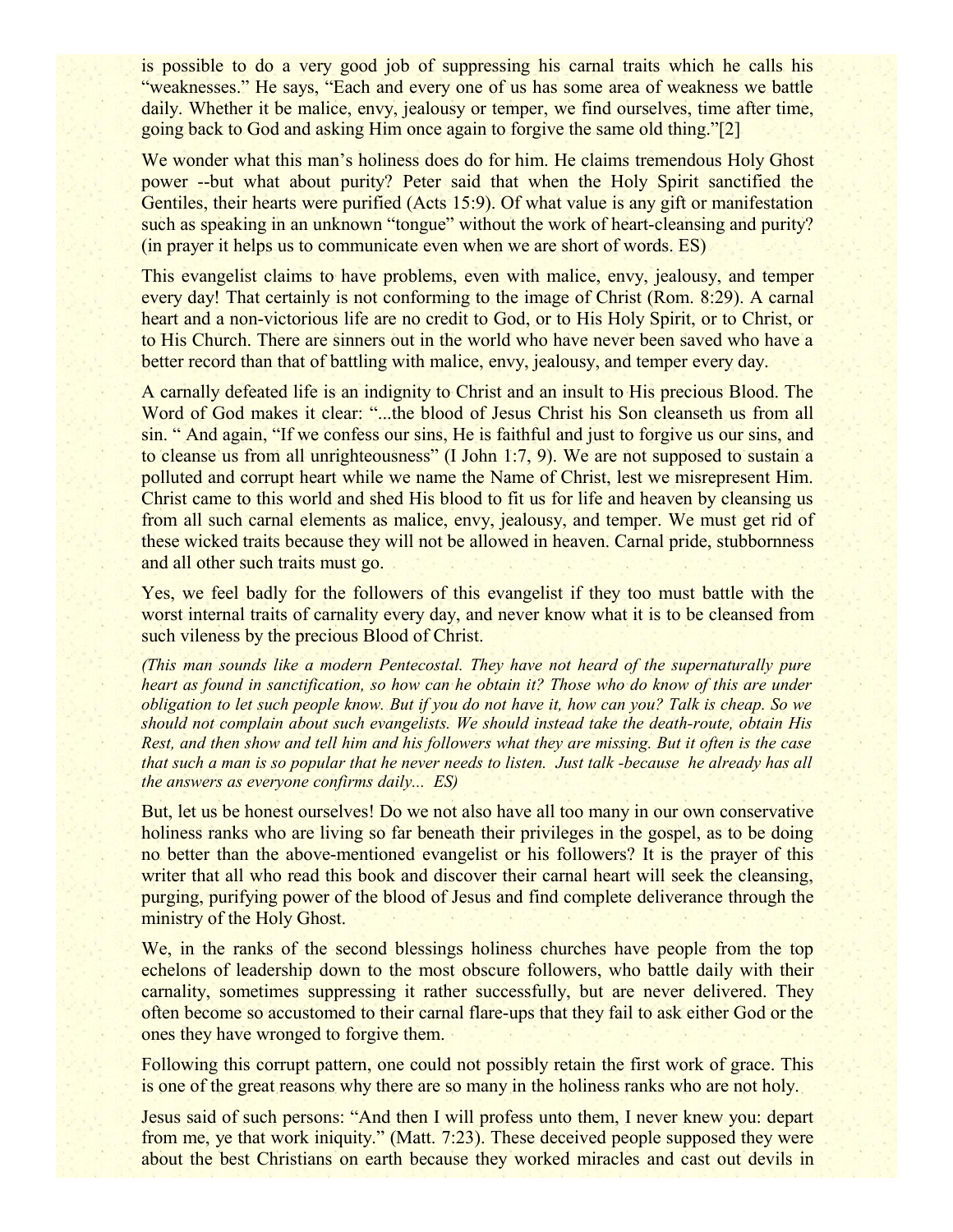Christ's Name, until Christ pronounced their doom. The purging of their own hearts of carnality is far more important than casting demons out of someone else.

"Burn, burn, O love! Within my heart, Burn fiercely night and day, Till all the dross of earthly loves Is burned, and burned away."

# *When Faith Functions Fervently*

The Apostle Paul said: "I am crucified with Christ: nevertheless I live; yet not I, but Christ liveth in me..." (Gal. 2:20). Words fail to express the blessedness of experiencing the death to self and the empowering of the sanctified man. Oh! The glory, as faith takes hold and becomes strong, and the soul experiences the great relief from carnal bondage. Some refer to it as "peace like a river"; others, "sweetly resting"; but all can say, "My ugly, old, carnal heart is purified; Christ is enthroned, and the Holy Ghost abides. Hallelujah!"

The Holy Ghost as Sanctifier doesn't need to be begged or coerced into entering the heart which is utterly yielded and ready. The seeker will break through as naturally as drawing the next breath, when his faith takes hold and the fire falls. As he becomes conscious of the presence of the Comforter, the Holy Ghost, his faith grows stronger and operates freely, without drawing attention to itself. That is the reason that "altar nurses" are so entirely out of order when they press the unyielded seeker to "take it by faith."

Rev. C. B. Jernigan tells of a Rev. J. D. Scott who prayed through "...down in the straw, at an old-time mourners' bench, when there was no thought of telling a fellow to take it by faith, but they were supposed *to pray till something happened*."[3] Dr. J. B. Chapman said, "Faith becomes as natural as breathing when we dethrone our Idols."

How many times have we seen someone struggling long at an altar, trying to believe, and finally giving up and confessing that they had been battling over something that they had not been willing to surrender to God. When the fire falls, it isn't necessary to prod the seeker to believe. And until God is ready to send the fire, it is foolhardy for any seeker to try to "work up" enough faith to try to make it happen. For the seeker of Holiness to "take it by faith" seems so much simpler and less painful, that it becomes very tempting, but it is dangerously misleading.

"Oh! Where am I drifting? Oh! who can foretell me my doom! Oh! Where am I drifting? Out, out into eternity's gloom!"

### *Procrastination's Payday*

The old-time holiness people used to urge their new converts to seek holiness without delay. True conversion should cause people to desire to press on into the sanctified experience until they know beyond a shadow of doubt that the work is done. It was unbelief that kept the carnally-rebellious Children of Israel from entering Canaan Land (Heb. 3:19). Unbelief will cause people of our day to feel that their need is not as great as God describes it, and that holiness is not entirely necessary, and that God's command: "Be ye holy" (I Peter 1:15-16), is not imperative. Such people will disregard the warnings of Heb. 3 and 4 and will die in the spiritual wilderness.

Any unnecessary delay in getting sanctified is always a bad risk. When God convicts one of his carnality, that soul should start at once seeking to be sanctified. Any needless delay is dangerous because the sense of urgency will die down while the issue is cooling. In the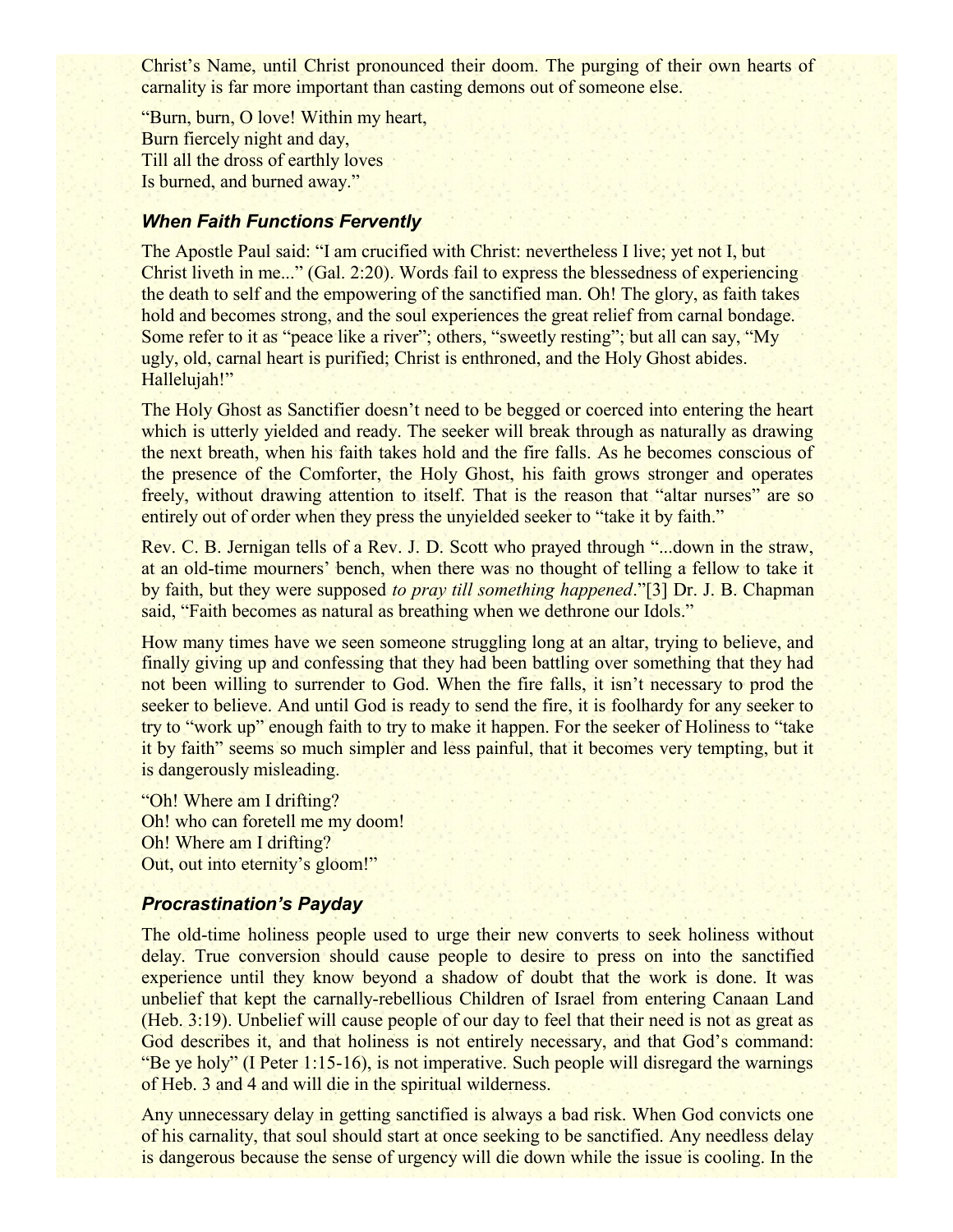meantime Satan will take every advantage of the carnality in one's heart, and use it to cause the converted one to feel defeated, become discouraged, and give up. Then the devil has him. Procrastination has its perilous payday.

The old-time holiness people used to talk about dying like a yellow dog under a back porch. By that expression they meant for the "dying to self" to be without delay, quickly accomplished, and with a finality akin to the death of a dog. The true holiness people have always believed in the crucifixion of self, and anyone who did not believe in it was considered a heretic.

God will never assume the controls of your life until you relinquish them unconditionally to Christ.

That is what self hates to do. God would be pulling one way and self the other. God would never accept such mockery. God is a gentleman, and will not take anything away from you which you will not give up, nor will He force anything onto you which you don't want. The only safe course is to die out in full surrender, and do it without delay.

### *Spiritual Shoplifters*

Those who object to the "death-route" will tell you they "took it by faith." When terminology shifts, the whole doctrinal structure of Christian experience shifts with it. If we get sanctified at all, we will get it by faith, but not without the crucifixion of self. Leaving out time honored terms will lead to leaving out a needed emphasis, which in turn will cause many to fail to enter into the experience of holiness. It shifts to the idea of getting the goods without paying the price--shoplifters! That would be like seeing something in the store and "taking it by faith" and walking out without paying the price! The "death-route" costs one everything. The "take-it-by-faith route," as some advocate, costs one nothing--just take it and walk out! The whole idea of seeking to escape the surrender of self to its own crucifixion is foreign to the basic principles of the Christian religion. The "faith-route," when the "death-route" is rejected, is a compromise tactic.

The only people who have become sanctified wholly without a noticeable dying process are those who had their "dying-out" already complete. When one has paid the price, then he might not have to tarry a minute for the fire to fall. It is a self-evident fact that those who cross over into Canaan and are sanctified wholly very soon after their conversion, usually find it easier to "die out" to self. They went after carnality when it was at its weakest. But if they failed to press on in at the opportune time, they may wander in the wilderness until carnality became stronger and harder to bring to crucifixion.

Wesley used to encourage his converts to start seeking holiness at once. No better advice could ever be given.

Others, because of greater light, may have done more consecrating and dying out when they got saved. This is particularly true of backsliders from holiness. It may be, therefore, that these have less struggle in getting dead to themselves. These examples in no way discredit the need for one to die out to self until he is on believing ground.

### *Mimicking the Mocker*

The "take-it-by-faith" people who discount the "death-route" are taking the same position the mockers took when they challenged Christ to come down from the cross (Matt. 27:40, 42). That which some call faith is nothing but presumption because they refuse to surrender to the term of true, sanctifying faith, which involves the crucifixion of themselves. When one's faith is groundless, his sanctification will be spurious. No one will ever arrive at a specified destination by traveling in the wrong direction. The travelers may be extremely happy as long as they think they are headed right, but they will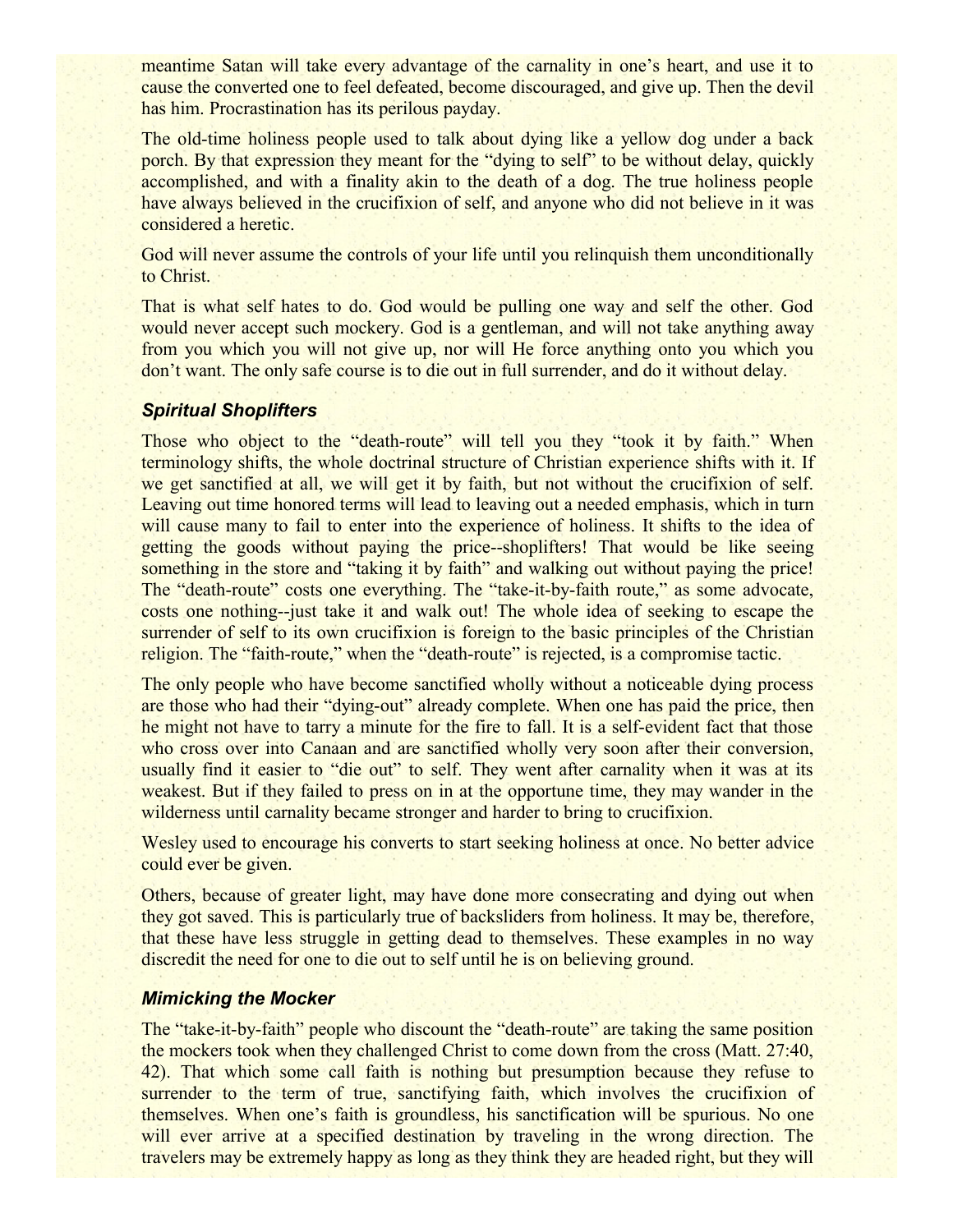never arrive where they desired.

"Open my faith's interior eye, Display Thy power from above, And all I am shall sink and die Lost in astonishment and love."

(The gospel in the early church was understood very differently than it is now. The deep intellectualism or skepticism as we know it now had not yet been invented. It was belief or unbelief. It was black or white rather than the endlessly sophisticated shades of gray that we now measure things by. To live by the gospel was life; to doubt or forsake it was death. The whole Bible is written in these terms. In Adam the whole world had fallen into death. To them, the blamelessness found in Christ (the second Adam) only naturally followed since their expectations were not jaded. The Ten Commandments were deadly serious, and a righteousness worthy of them was always an absolute requirement. Earnest Seeker)

#### REFERENCE NOTES

1. Wesley's Notes on the New Testament--W. Nicholson & Sons, London, 1764; p. 480 2. "Via Dolorosa"--Latin for "The Way of Sorrows." This was the path out from Jerusalem which Christ is supposed to have taken, carrying His cross, when He headed for Golgotha to be crucified.

3. Jimmy Swaggart, The Evangelist, September, 1979.

4. C. B. Jernigan, Pioneer Days, p. 61.



# 12. Balm or Bewail

A lay friend, after reviewing a manuscript, wondered about the "Balm of Gilead." The reference obviously was to Jer. 8:22. The prophet went on to ask why there had been no recovery. Multitudes of professed Christians, many of them high officials, have lived and died in the land of no recovery, simply because they would not pay the price, "die out" to their own carnal nature, and get a sanctified heart. There is no balm for those who are walking behind the rejected light of "death-route" holiness.

There was no balm for the Children of Israel who missed it at Kadesh-Barnea. They dug on an average of more than a hundred graves every day for forty years in the wilderness, and not one of those above twenty years old, who missed it at Kadesh-Barnea ever was permitted to enter the Land of Canaan (Deut. 1:39-40). When they camped for two days in one place, they left at least three hundred fresh graves as a mute testimony to rejected light and willful disobedience. Frightening, isn't it? They had never "died out" to their willful determination to have their own way. When God told them to go up and possess the land, they refused to go. Then when God told them not to go, they determined to go (Deut. 1:43). They went, but came back defeated, discouraged, and humiliated (in verses 44-45).

There was no balm for old Pharaoh and his hosts when they took the fatal step of rebellion into the death trap of the Red Sea and were swallowed by the receding waters (Ex. 14:28).

There was no balm for King Herod who brushed God aside, and took the glory and was eaten of worms until he died (Acts 12:23).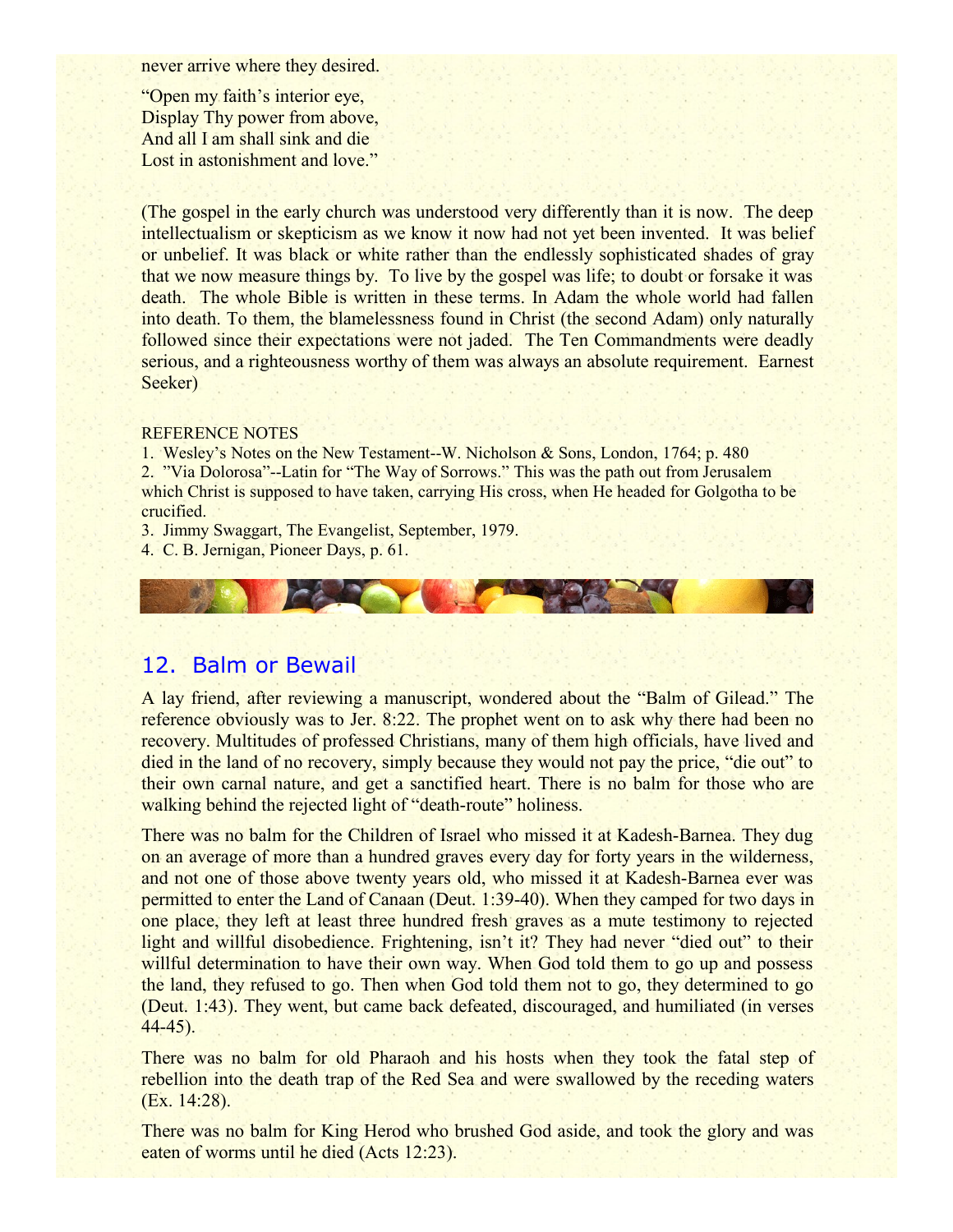There was no balm for Pilate who made the public statement: "I find no fault in this man" and then scourged Him and turned Him over to the mob to be crucified (Luke 23:4).

There was no balm for the five foolish virgins when, at midnight the cry rang out, "Behold, the bridegroom cometh; go ye out to meet him." The foolish ones were panicstricken and cried out, "Give us of your oil; for our lamps are gone out" (Matt. 25:1-13). But they became alarmed too late.

#### *The door was shut.*

There was no balm for Ananias and Sapphira who lied to the Holy Ghost and dropped straight into hell without a chance to repent (Acts 5:1-11). Those two should have been with the other believers in the upper room on the day of Pentecost when the Holy Ghost fell and purified the hearts (Acts 15:9). We know they were not there when the fire fell because the Word says of those present, that they were ALL filled with the Holy Ghost (Acts 2:4). If Ananias and Sapphira had been Christians at all, to say nothing of being sanctified wholly, they wouldn't have conspired together as they did, or lied to Peter and to the Holy Ghost. They were not dead to their selfishness, their possessions, their deceitfulness, their desire to make themselves appear better than they were and their evil influence on each other.

Could we not travel throughout the Bible and across the intervening centuries of church history and find many similar examples? But the point is clear. No, there is no balm for the apostate. He has forfeited his right to the atonement and there remains for him no more sacrifice for sin (Heb. 10:26), and no ability to repent (Heb. 12:17).

# *The Long Lost Legacy*

Multitudes of poor souls continue sinning blatantly and brazenly over the top of light, till they get to the place where the light goes out and they can't get their prayers through to God. King Saul got to that state. Others get to the sad state where it is impossible for them to believe God. St. John said there were people who COULD NOT BELIEVE (John 12:39). He then quoted Isaiah as saying the reason they could not believe was because "He [God] hath blinded their eyes, and hardened their heart; that they should not see with their eyes, nor understand with their heart, and be converted, and I should heal them" (Verse 40). God blinded their eyes? That's right!

#### *Heart-hardening Hazard*

God hardened old Pharaoh's heart back in Egypt. No less than six times Moses declared that God hardened Pharaoh's heart. (Ex. 7:13; 9:12; 10:1, 20, 27; 14:8). How can we account for that? It is not difficult to understand how God hardened Pharaoh's heart at the same time that He softened the heart of Moses. The same sun that softens the wax, hardens the clay and the sun is not to blame for the two opposite reactions. God's light shining on Moses, melted him; and the same light shining on Pharaoh hardened him. God is not to be blamed when His light and truth and conviction hardens the hearts of the rebellious. My friend, if there is the smallest, faintest speck of rebellion in your heart against obeying God, you should be scared almost to death, because every pleading and overture of the Holy Ghost in your behalf will harden your heart if you reject it, until you will get to the place where your heart will become so hardened that you cannot pray and you cannot believe.

The ranks of the righteous are loaded with poor, wretched, withered souls who have walked against light so long that they are deluded and have deviated from the path of truth. They have been that way so long there is hardly a faint chance they will ever find their way back. When they get to that deplorable state where they can't touch God in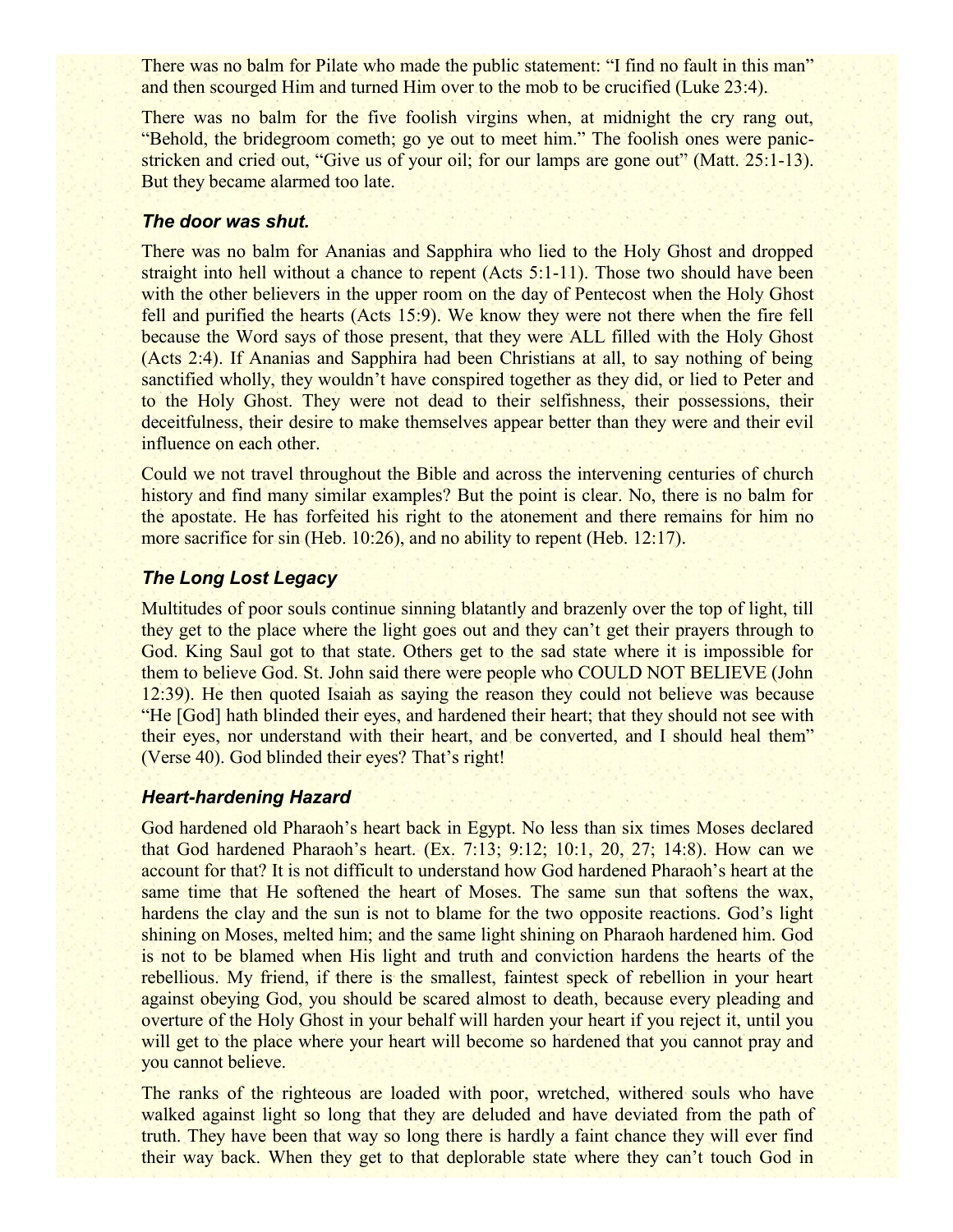prayer and they can't believe, what hope have they? None whatsoever! Unless through deep repentance, through the mercy of God, they can yet be softened and their faith reignited. However, the Scriptures make is explicitly clear that many souls get so far out that they can never get back.

Alright! Where did they miss it? They missed it when their will first clashed with the will of God, and they set up a trend of disobedience in their lives. They wanted their own way, and they became determined to run their own lives. They refused to "die to self" and "die out" to the will of God, and let Him run their lives. They took their lives into their own hands, and they ran it into the fog--then into the darkness, and finally into the regions of hell. And God will not stop any individual against his will.

### *Assuming Aberrant Authority*

All too many church members seem to forget that the Holy Ghost is the Executive of the Godhead, and the Administrator of this dispensation, and they take the church management into their own hands. Instead of working humbly with God, they soon operate on human judgment, and worse yet, carnally. When they do so, they are taking the same path that hopeless apostates of the past and present have taken. They failed to accept the challenge such as appears in these lines from an unknown poet-philosopher, who pled:

"Rouse up, brother! Rouse up sister! Seek, O seek, this holy state; None but holy ones can enter, Through the pure celestial gate.

Can you bear the thought of losing All the joys that are above? No, my brother; no, my sister, God will perfect you in love."

There is a balm this side of the moral and spiritual deadline, but there is no balm on the other side.

There is a balm for all of the "Peters" who go out and weep bitterly (Matt. 26:75). They are truly sorry for the wrongs they have done. But there is no balm for the "Judases" who go too far in taking things into their own hands, betraying and crucifying God's anointed (Matt. 27:5). The rich man in Luke 16:19-31 had no pity for the poor, suffering man who lay at his gate full of sores, but later, in hell, he lifted up his eyes in torment, but there was no balm for him.

The only way for us to produce more Peters and fewer Judases is to have "death-route" revivals which will plow deep enough with heart-searching to root out the carnal nature from the depraved hearts, until they will be like Peter, who was restored, and later received the baptism with the Holy Ghost and His Rest, instead of ending as did Judas, who went to a suicide's grave and a devil's hell.

It seems that long-term Christians tend to be more vulnerable to the more subtle temptations and more susceptible to caving in to pressure than new converts. Many of them become so callused that they don't even feel sheepish or ashamed when they do wickedly. Jeremiah saw this happening in his day. He asked a question and then answered it: "Were they ashamed when they had committed abomination? Nay, they were not at all ashamed, neither could they blush..." (Jer. 6:15; 8:12).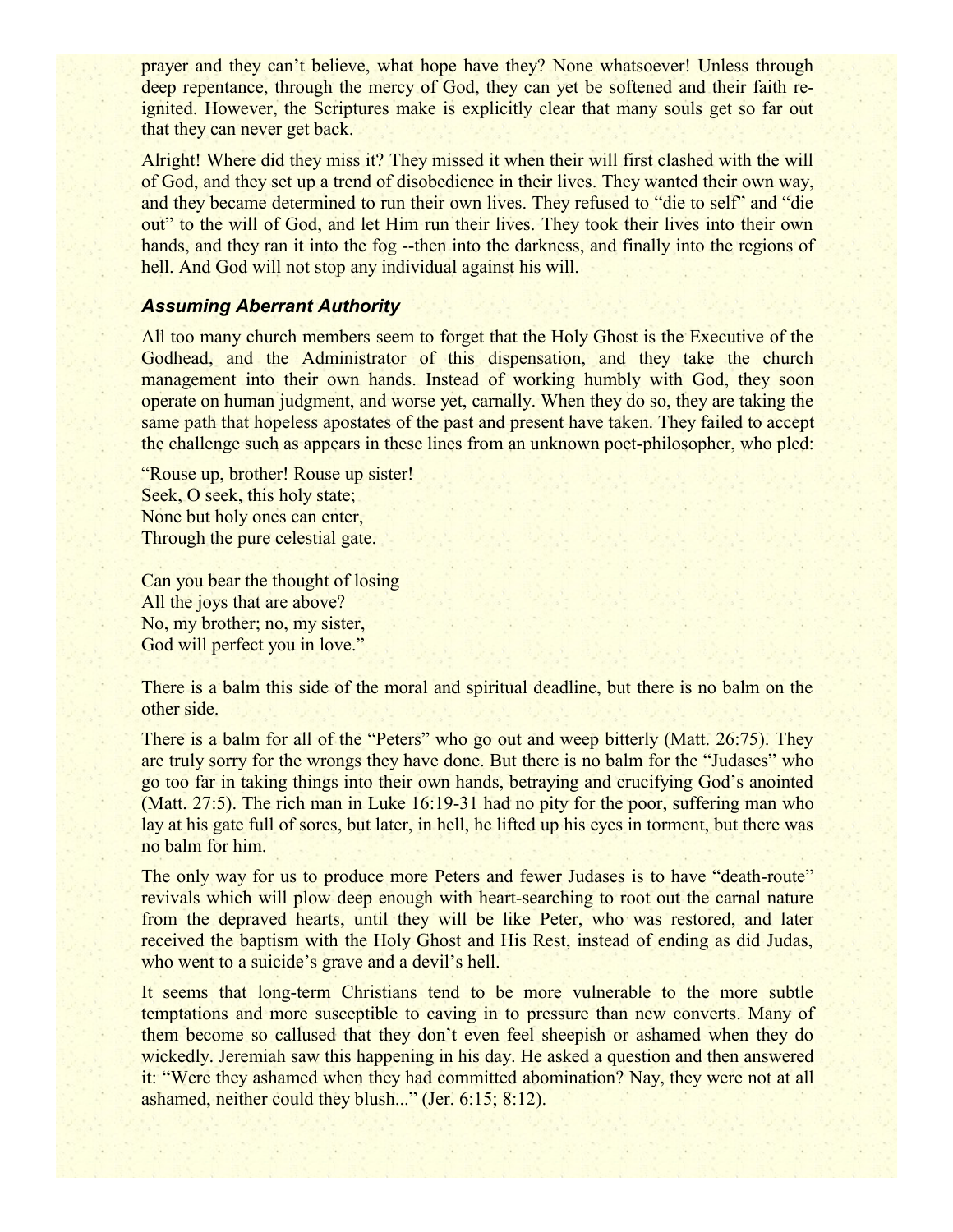#### *Malicious Murderers*

Have you, my friend, murdered some of God's prophets? A dear old man in a revival meeting a few years ago came to the front, faced the congregation and with two streams of tears literally running down his face and trembling like an aspen leaf, confessed, "Folk, I personally have forced out eleven pastors in the past seventeen years, but I am through with that business forever." He then called his pastor to the front, embraced him, and weeping bitterly, promised, "I will never fight you." Perhaps the reason God had mercy on this dear old man was because he did not do it maliciously, but ignorantly, thinking he was doing what was right and necessary. He was pushed into that pattern by a conniving district superintendent, and as soon as the light finally broke through to him, and he saw the wrong he had done, he repented. Like Peter, he wept bitterly (Matt. 26:75). Yes, there is mercy for those who REPENT and CONFESS and FORSAKE their wickedness. There is a balm for those who have not gone too far, and crossed the deadlines, and this precious old gentleman found that balm. Our paths have crossed several times since that day, and I can assure you, he stayed true to his vow. He never again was cruel to one of God's anointed. Yes, he found the balm. But those who have murdered God's anointed, not ignorantly, but maliciously, selfishly, hatefully, and have refused to come out into the open and CONFESS their wickedness and cruelty --they will find no balm in this world or in the world to come (Matt. 12:31, 32).

#### *The No-balm Backfire*

When a Christian on any level of responsibility sees that he must succumb to his carnal elements in order to survive --if he sells out and surrenders his convictions in order to remain secure with men, he will become insecure with God, and will be headed toward that spiritual wilderness where there is no balm. Many poor souls, like King Saul and Judas, have reached that hopeless state before they ever left this world (Heb. 3:19).

The Children of Judah revolted until there was no mollification for them with the oil of the Holy Spirit (Isa. 1:5-6). There was no balm for them because they would not repent of the wrongs they had done --nor would they change their ways and live right. "To be saved from the leprosy of sin therefore, is to be saved from leprosy of self.''[1]

Anyone who reads the chapters of this book may feel that some of the statements are too severe, and they may wonder: "Is there no balm?" What could be more tragic than the desolation of the deserted house? (Matt. 23:38). As there was no balm for old Israel when they rebelled against God --just so there will be no balm for us if we fail to enter into the life of true holiness (Heb. 4:1).

Think of the soul-torturing anguish when a lost soul finally realizes he is eternally and hopelessly locked up in hell and banished from God forever! (Heb. 6:3-6). When we get to where these Scriptures no longer frighten us, we are in deep trouble, because "The fear of the Lord is the beginning of knowledge" (Prov. 1:7). Where is the fear of God when backslidden church members can continue brazenly down this apostate road, over the top of warning after warning? Many will hunt for the answer to that question for all eternity in that world "...where their worm dieth not, and the fire is not quenched" (Mark 9:44).

There comes a time in the process of human rebellion when it is too late for any balm, because the moral and spiritual cancer has made such headway that there is no cure. There is no balm or mollification for those who have allowed that infernal monster in their hearts (the carnal mind) to go too far in withstanding the Holy Ghost. "For to be carnally minded is death" (Rom. 8:6).

"Death enters, and there's no defense, His time there's none can tell;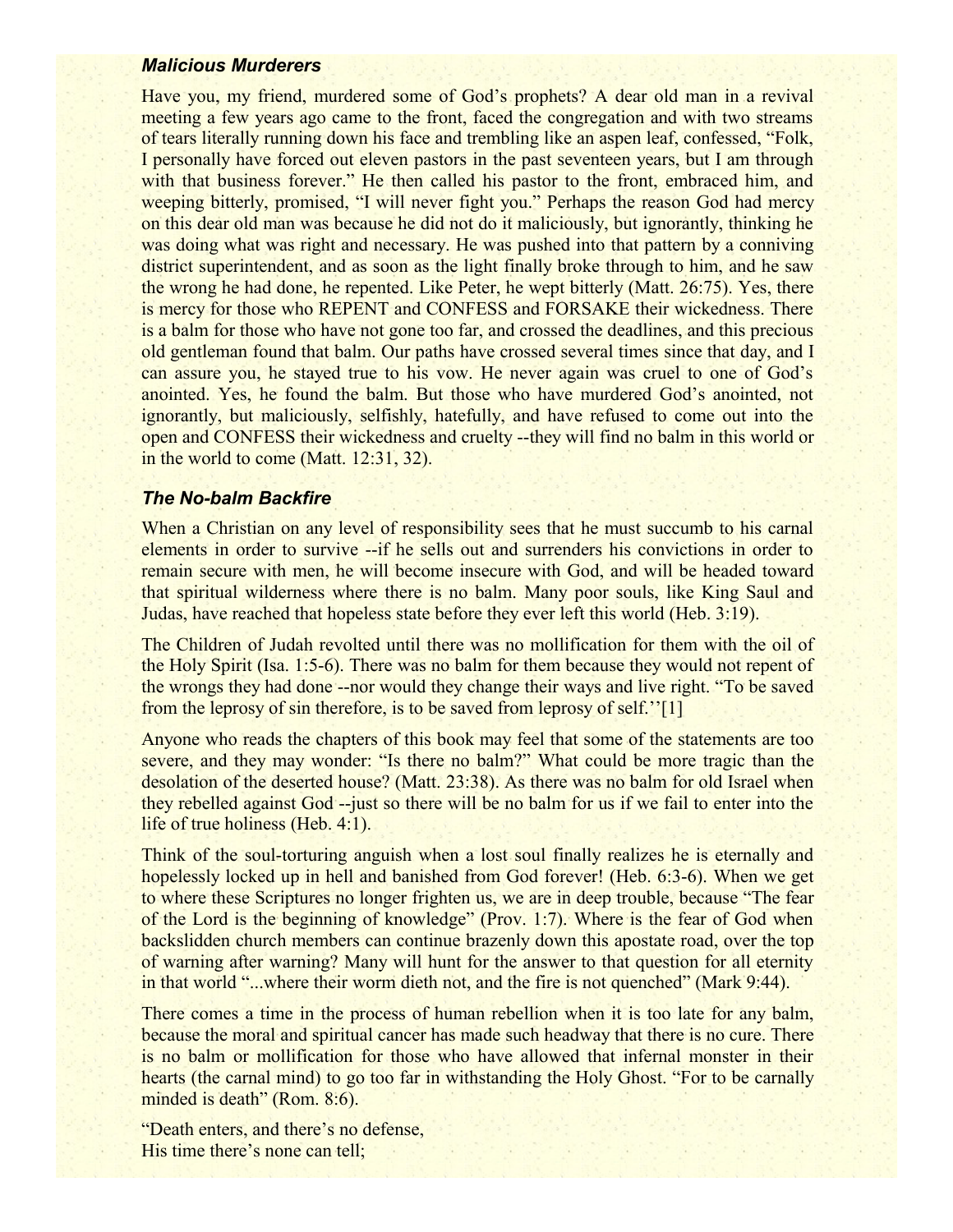He'll in a moment call thee hence, To heaven or down to hell."

#### REFERENCE NOTES

1. Gregory Mantle, Beyond Humiliation, p. 57.

# 13. Humanism/Schullerism: A Path to Apostasy

Anything less than the crucifixion of self, is, in essence, rebellion against God, because either Christ or self will reign in every life. When self demands control, then Christ backs off (Luke 14:26).

He will not play "second fiddle." Self on the throne is humanism --self worship. Humanism, which, in essence, is rebellion against God, leads directly into witchcraft and the occult, because Samuel said, "rebellion is as the sin of witchcraft..." (I Samuel 15:23). Carrying this analogy a step farther: the spirit of self-worship, which places self before God, is the spirit of Antichrist. When self is elevated, Christ is lowered.

Thus, carnality leads from rebellion to humanism; from humanism to witchcraft; from witchcraft to apostasy, and from apostasy to eternal damnation. This coincides with the reasoning which led the preachers of the early holiness movement to preach "holiness or hell"--an emphasis which the more liberal holiness advocates will no longer accept.

The humanist says, "I can do all things through the latent powers within me, once those powers are released." The Christian says, "I can do all things through Christ which strengtheneth me" (Phil. 4:13). Therefore, the crucifixion of yourself is the only absolute safeguard against humanism, witchcraft and eventual apostasy. When one shies away willfully from his crucifixion, he invites self-worship and is on the open road to humanism, witchcraft, apostasy and finally, eternity in the fires of hell, without God and without hope forever.

"Oh, how I hate these lusts of mine, That crucified my God; These sins that pierced and nailed His flesh Fast to the fatal wood!

Yes, my Redeemer, they shall die, My heart has so decreed; Nor will I spare those guilty things That made my Saviour bleed.

While with a melting, broken heart My murdered Lord I view I'll raise revenge against my sins, And slay the murderers too!"

# *Schuller's Spiritual Subversion [1]*

There may not be a stronger anti-death-route voice in the electric Church of today than that of Robert Schuller, pastor of the famous Crystal Cathedral in Garden Grove,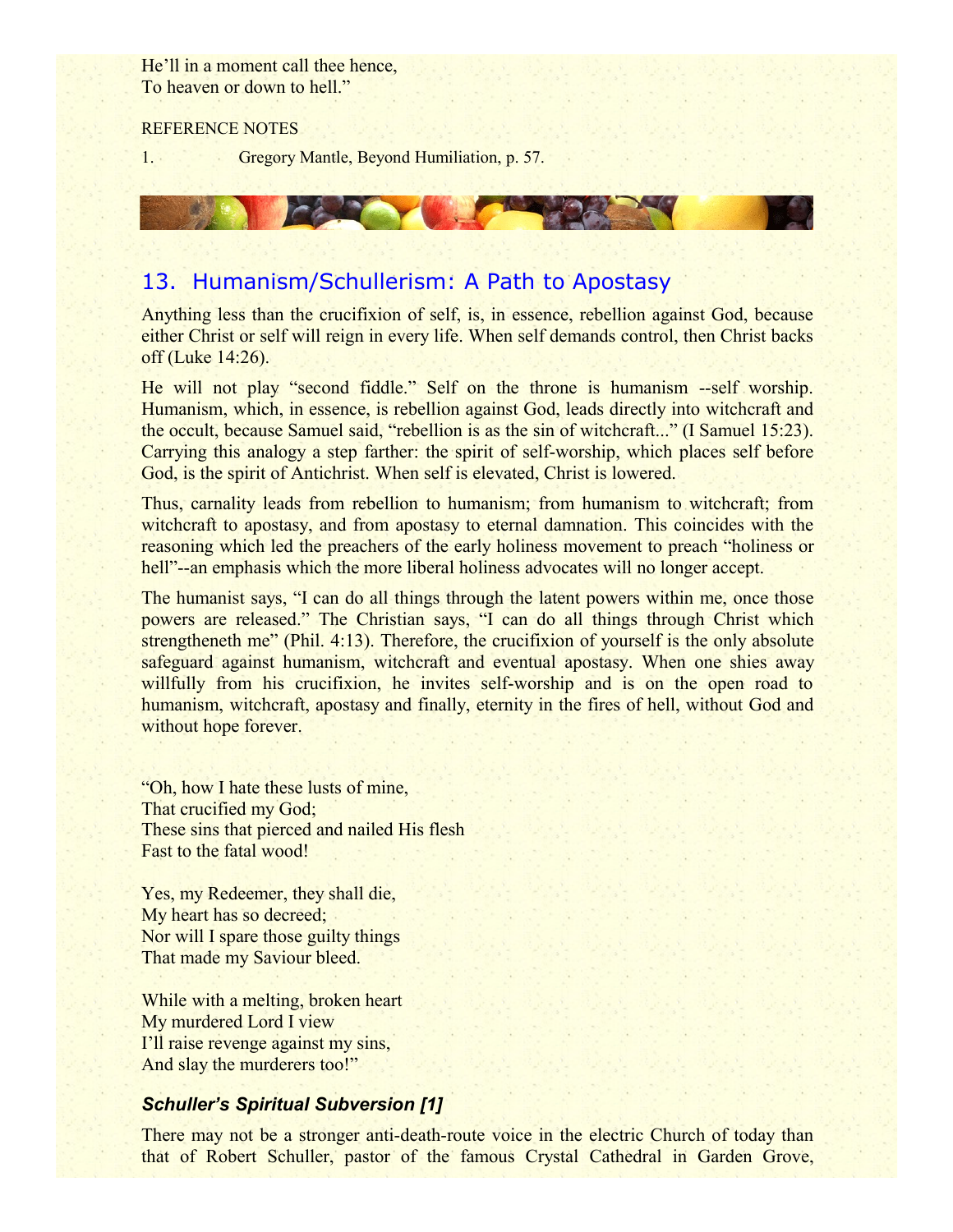California. His television program, "THE HOUR OF POWER," is said to be the most widely watched church telecast in the world, and is raising up "self-esteemers" by the multitudes. His doctrine of self-esteem is the very opposite from the self-renunciation, which is supposed to be the controlling conviction of all true Christians toward self. His brand of self-esteem is the carnal pride which Christ will not tolerate in any of His followers. Why does Mr. Schuller not realize that for one to exalt self is to supplant God? Someone has said: "To DEIFY man is to DEFY God."

#### *Self-esteem, the Saboteur of Sainthood*

Is it not the most formidable, destructive leaven that could ever ferment in a Christian organization--that of self-importance, self-esteem, and self-elevation, instead of the Biblical self-renunciation which should characterize all of its members? (Matt. 16:25; Luke 14:26; Phil. 3:7, 8). Basic New Testament Christianity can never look upon "uncrucified" and unsanctified leaders and followers as examples to accept and pattern after.

Christians who have never been crucified, and thereby are not sanctified, are yet in the initial stages of Christian experience. In Hebrews 6:1 we are admonished not to be satisfied to remain in an immature state, but to leave the initial stages of Christian experience, and to go on to perfection. In this passage we are told not to continue to lay "again the foundation of repentance from dead works." In other words, we, as Christians, are not to continue sinning and repenting continuously, but rather to leave that bottle-baby state (I Cor. 3:2) and go on to perfection.

No greater dwarfing tragedy could ever come upon a Christian church than to have its members fail to die out to carnal self and become sanctified "holy" and "wholly." And is it not most regrettable that the more prominent church leaders and officials, who wield the most controlling influence over the flock, are the very ones who find it the most difficult to obtain or maintain a spirit of self-abandonment, especially when the temptation to self-importance is a persistent decoy? The danger increases when some are highly esteemed by others, praised, and made to feel the elevating sensation of power over people. Mr. Schuller's anti-crucifixion of self, under the disguise of Christianity, finds its counterpart even in conservative holiness circles, when backslidden church members evidence that they have given in to a spirit of self-importance. When such professed Christians are followed, the flock will be influenced in the same direction, and cannot remain deeply spiritual. The only true safeguard is for every Christian in the ranks to be utterly abandoned to the Holy Ghost.

"Utterly abandoned to the Holy Ghost! Seeking all His fulness at whatever cost; Cutting all the shorelines, launching in the deep Of His mighty power--strong to save and keep.

Utterly abandoned to the Holy Ghost! Oh! the sinking, sinking, until yourself is lost! Until the emptied vessel lies [submissive] at His feet; Waiting till His filling shall make the work complete."[2]

### *Essential Esteem*

Christianity, with its "Lowliness and meekness" (Eph. 4:2), shuns carnal glorification and admonishes its followers not to be lifted up, but rather to "denounce your fallen heart," and mortify the same.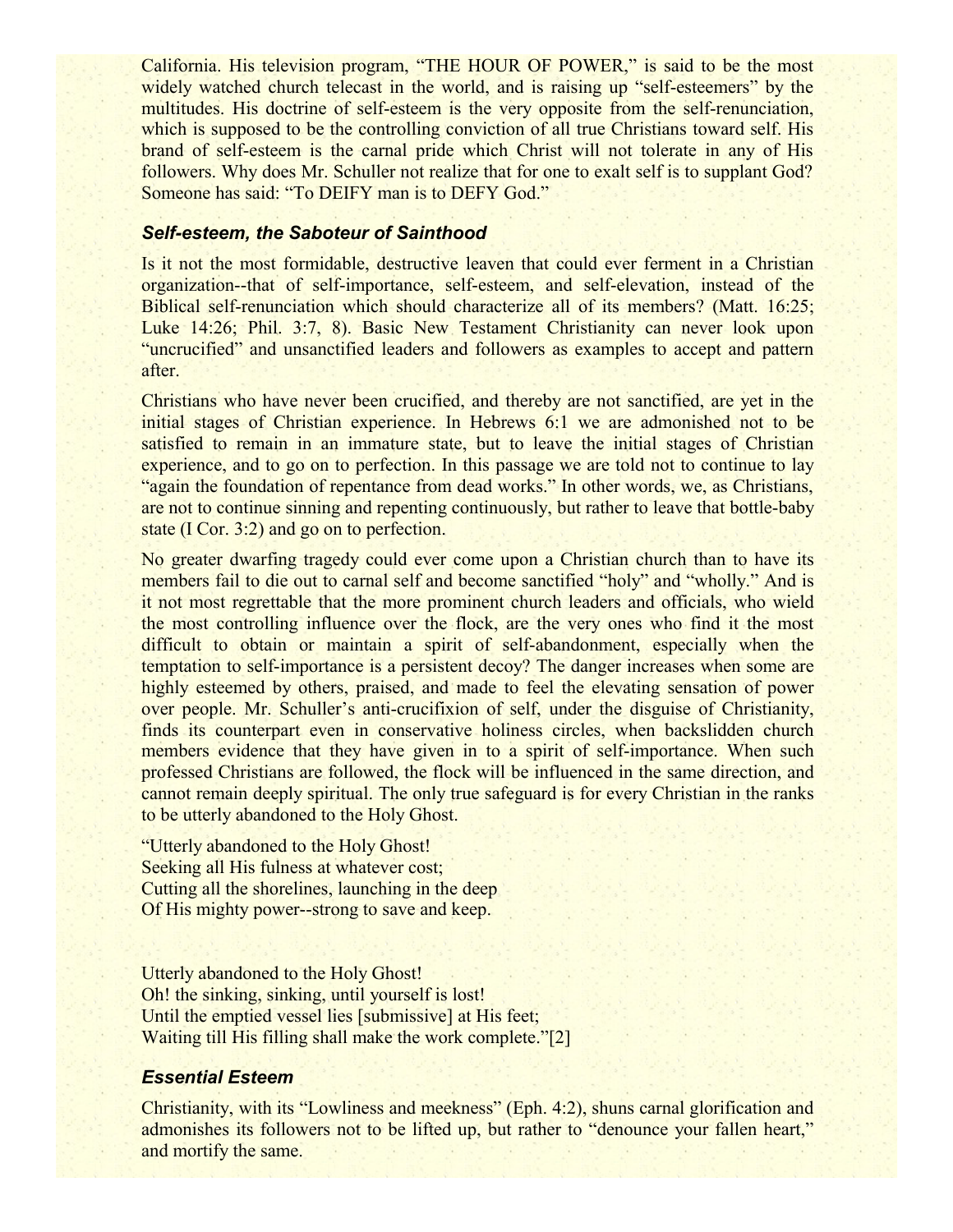Where ESTEEM fits into the life of a true Christian--is not to esteem yourself, but, as Paul put it: "...Let each esteem OTHER, better than themselves" (Phil. 2:3). All "Christian Humanism" so-called, is diametrically opposed to true Christianity because it tends to worship the creature instead of the Creator (Rom. 1:25).

Paul puts the cap sheaf on the whole proposition when he said, "For I say, through the grace given unto me, to every man that is among you, not to think of himself more highly than he ought to think; but to think soberly, according as God hath dealt to every man the measure of faith" (Rom. 12:3).

# *Christ Our Champion*

All arrogant self-esteem should fall into the dust at our feet when we are reminded that Christ, our Saviour, "...made Himself of no reputation, and took upon Him the form of a servant,...He humbled Himself, and became obedient unto death, even the death of the cross" (Phil. 2:7, 8). Are we not commanded to take up our cross and follow Him? (Matt. 16:24). Furthermore, the Word of God teaches that since Christ "...suffered for us, leaving us an example, that [we] should follow His steps"

(I Peter 2:21). Besides all of this, Christ said of Himself: "...I am meek and lowly in heart..." (Matt. 11:28).

"Alas and did my Saviour bleed And did my Sov'reign die? Would He devote that sacred head For such a worm as I?"

It was self-esteem that turned Lucifer, "son of the morning" (Isa. 14:12-15) into the devil (Rev. 12:9), and it follows that all who adopt Satan's arrogance will suffer Satan's fate: "And the devil that deceived them was cast into the lake of fire and brimstone, where the beast and the false prophet are, and shall be tormented day and night for ever and ever" (Rev. 20:10).

Someone with a very keen insight has wisely said, "All of the troubles of the world are caused by somebody who wants to be important."

"...For every one that exalteth himself shall be abased: and he that humbleth himself shall be exalted" (Luke 18:14).

### REFERENCE NOTES

- 1. Robert H. Schuller, Self Esteem, The New Reformation.
- 2. Poem, Utterly Abandoned to the Holy Ghost, (Incomplete--Author unknown).



# 14. The Result of "Death-route" Rejection

Now, with the difference between mere consecration and the total crucifixion of yourself being made clear by the testimonies of Lyle Potter and E. E. Shelhamer, in chapter one, we turn to a far more serious opposer than one who simply misunderstands what we mean by the term "death-route." We refer now to one who DOES have a clear understanding of the term, and yet does everything he can to stamp out both the term and the reality for which it stands. This opposer soon discovers how impossible it is to oppose the "deathroute" without also opposing the ones who endeavor to promote it, as well as the God who originated the plan and placed it in the Bible.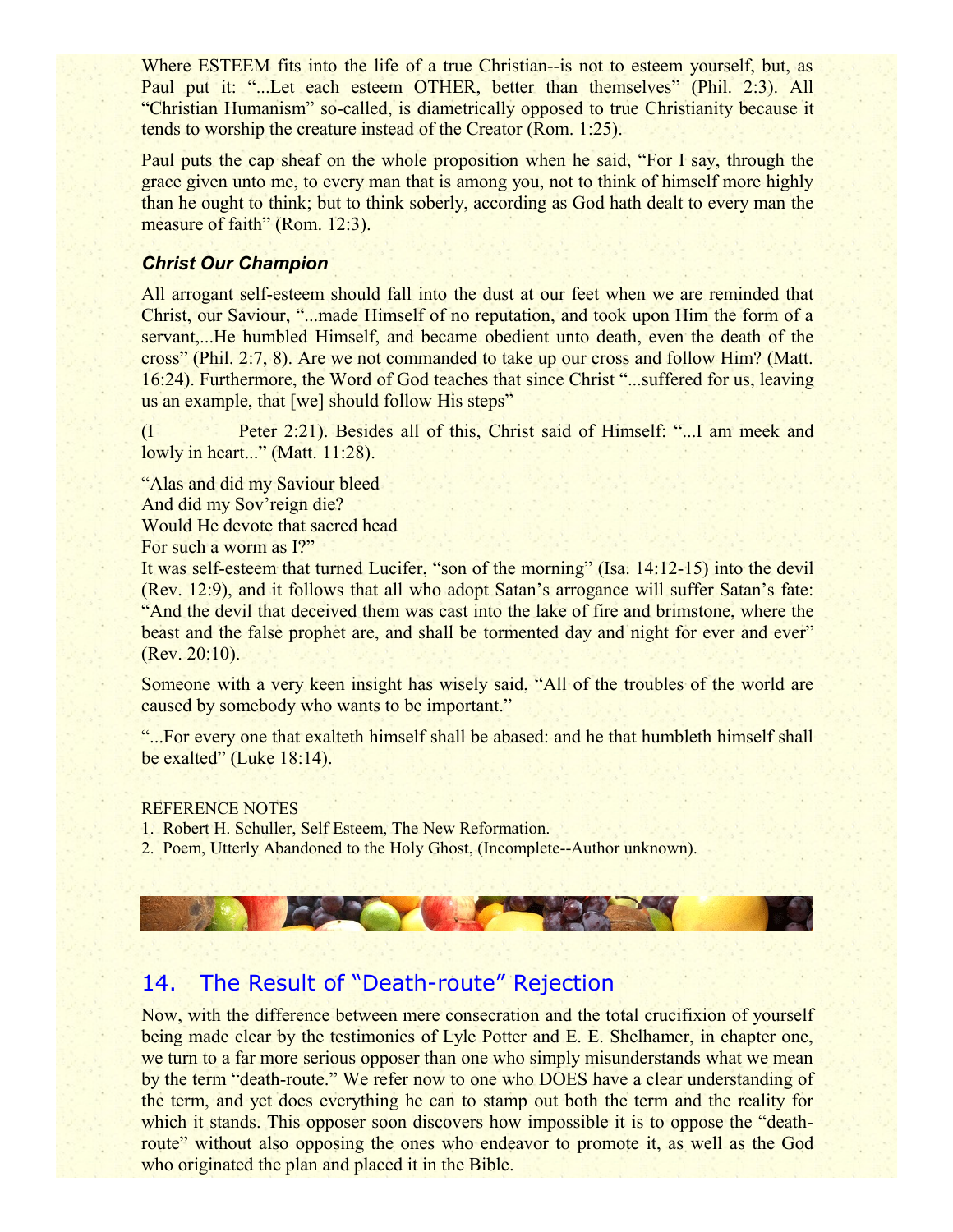Hebrews 3: 14 For we have become partakers of Christ if we hold the beginning of our confidence steadfast to the end, 15 while it is said: "Today, if you will hear His voice, Do not harden your hearts as in the rebellion." 16 For who, having heard, rebelled? Indeed, was it not all who came out of Egypt, led by Moses? 17 Now with whom was He angry forty years? Was it not with those who sinned, whose corpses fell in the wilderness? 18 And to whom did He swear that they would not enter His rest, but to those who did not obey? 19 So we see that they could not enter in because of unbelief."

Hebrews 4: 1 ¶ Therefore, since a promise remains of entering His rest, let us fear lest any of you seem to have come short of it. 2 For indeed the gospel was preached to us as well as to them; but the word which they heard did not profit them, not being mixed with faith in those who heard it.3 For we who have believed do enter that rest, as He has said: "So I swore in My wrath, 'They shall not enter My rest,'" although the works were finished from the foundation of the world. 4 For He has spoken in a certain place of the seventh day in this way: "And God rested on the seventh day from all His works"; 5 and again in this place: "They shall not enter My rest." 6 Since therefore it remains that some must enter it, and those to whom it was first preached did not enter because of disobedience, 7 again He designates a certain day, saying in David, "Today," after such a long time, as it has been said: "Today, if you will hear His voice, Do not harden your hearts. 8 For if Joshua had given them rest, then He would not afterward have spoken of another day. 9 There remains therefore a rest for the people of God. 10 For he who has entered His rest has himself also ceased from his works as God did from His. 11 ¶ Let us therefore be diligent to enter that rest, lest anyone fall according to the same example of disobedience. 12 For the word of God is living and powerful, and sharper than any twoedged sword, piercing even to the division of soul and spirit, and of joints and marrow, and is a discerner of the thoughts and intents of the heart. 13 And there is no creature hidden from His sight, but all things are naked and open to the eyes of Him to whom we must give account. 14 Seeing then that we have a great High Priest who has passed through the heavens, Jesus the Son of God, let us hold fast our confession. New King James Version

In Hebrews 4:1, we are warned against coming short of "soul rest." We know this "soul rest" refers to holiness because verse nine says it is only for the people of God. When Christ prayed that the disciples might become sanctified, He said the world could not receive this blessing (John 14:17).

Many "death-route" rejecters have bitterly opposed the preacher under whose influence and preaching they went down the "death-route," almost to the terminal, saw the price of crucifixion, and backed out. Often there is a bitterness that causes such an one to spend years trying to destroy the influence and ministry of the man who preached them under this deep conviction in the first place.

In many instances their bitterness against the "death-route" is so pronounced that it aims at ALL "death-route" promoters. Such an opposer seems not to realize that when he tries to destroy the influence of a "death-route" holiness preacher, he is waging war against the Holy Ghost Himself.

This is a sin for which Jesus said there would be no forgiveness (Matt. 12:31-32). Such interference becomes a very serious matter with the judgment day and eternity facing us all.

### *The "Kill-route" Catastrophe*

Did you ever notice how often those who reject the "death-route" take the "kill-route"?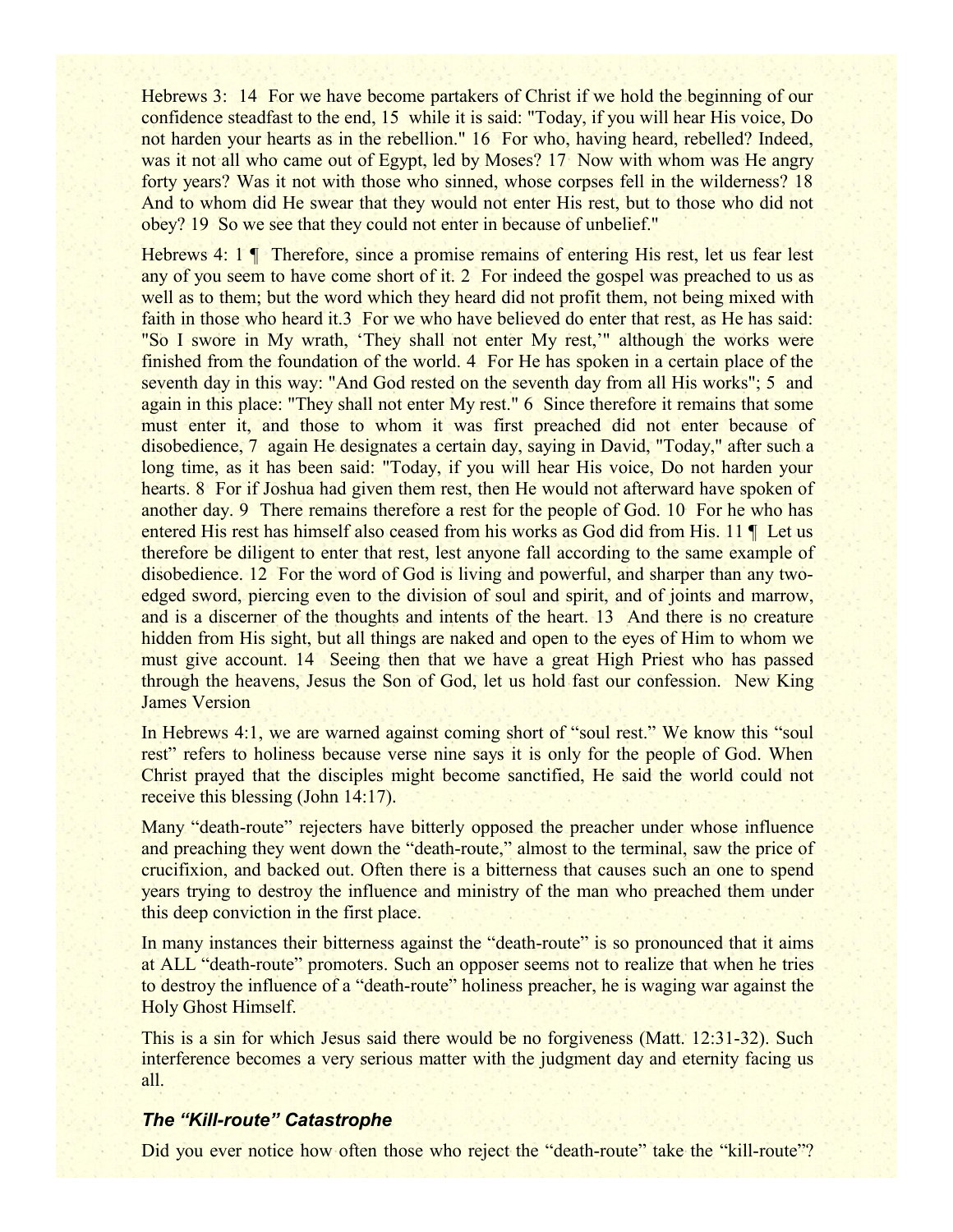So often they will try to destroy the "death-route" emphasis and the influence of its loyal supporters. Killer bees are not honey producers. Wherever they migrate the bottom falls out of the honey-producing business. The honey bees do very well until the killer bees move in with their detrimental influence.

The same thing may happen when a carnal element moves into a spiritual church. Please think of this the next time you are tempted to bring your killer-bee-spirit into the ranks of the righteous.

# *Problem-prone Persons*

Have you not noticed that persons who come to grips with deep, "death-route" conviction, and reject it, often become problem personalities in their church, in their homes and wherever they work or do business? Their carnality seems to become more sensitive and bitter than it was before they rejected the light on "death-route holiness."

It seems also, that persons can be far more difficult and disagreeable after they have backslidden from a pure, sanctified state of grace. Matthew 12:43-45 may throw some light on this mystery. This passage states that when an evil spirit is cast out of a person, that evil spirit is very unhappy until he returns and finds that heart where he once resided, empty, swept and garnished. It seems the Holy Spirit Who purified that heart had departed (I Sam. 28:15). Adam Clarke says that "empty, swept and garnished" means the Holy Spirit and His fruits were gone and left the heart empty. The evil spirit then reenters that heart, bringing with him seven of his cohorts, making that person seven times more wicked than he was in the first place.

In this connection Adam Clarke has this to say:

The last state of that man is worse than the first. His soul, before influenced by the Spirit of God, dilated and expanded under its heavenly influences, becomes more capable of refinement in iniquity, as its powers are more capacious than formerly. Evil habits are formed and strengthened by relapses; and relapses are multiplied, and become more incurable, through new habits.

"So shall it be also unto this generation." And so it was: for they grew worse and worse, as if totally abandoned to diabolic influence; till at last the [broom] of destruction swept them and their privileges, national and religious, utterly away. What a terrible description of a state of apostasy is contained in these verses! May he who readeth understand. [1]

Peter also sounds the depths of this mystery in words which should soften the hardest heart. He declared:

"For if after they have escaped the pollutions of the world through the knowledge of the Lord and Saviour Jesus Christ, they are again entangled therein and over come, the latter end is worse with them than the beginning. For it had been better for them not to have known the way of righteousness, than, after they have known it, to turn from the holy commandment delivered unto them" (2 Peter 2:20-21).

Some of these "death-route" rejecters will leave the church, and it may become impossible to ever get them back. Others will stay in the church for years, but they seem more inclined to create personality problems than they did before they were ever saved. Carnality, when it receives a threatening blow, and yet is not entirely killed, or perhaps later comes back to life, seems to be more on its guard, and more jealous of its citadel than in former years before it was disturbed. It is therefore, a very dangerous thing for one to come to grips with the issue of true "death-route" holiness and reject it, and settle back into a carnal state and decide to stay that way. It is no less perilous for one to pray through, receive this wonderful experience of holiness, and then lose it because of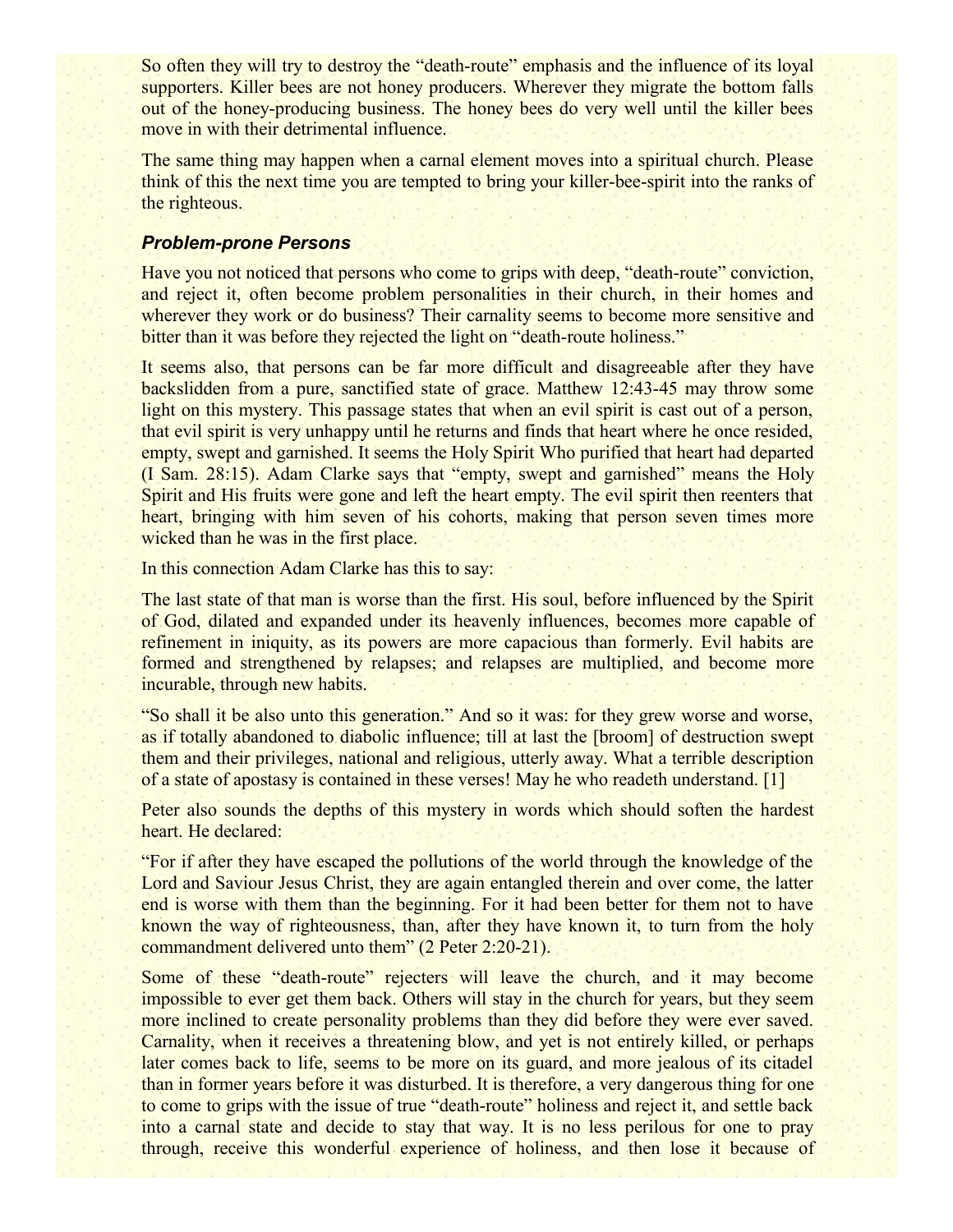disobedience or carelessness, and turn away from it, and oppose it.

It has been noticeable at times, that people who were extremely sensitive to making restitutions when they were first converted, when they later on backslide, can get involved in the most terrible sins within the church, against God's anointed, and never once be willing to repent and make confession and restitution for their wrongs. Many times they don't admit to being backslidden. They continue to function in the church in their former capacity. Even when the pastor or evangelist preaches on restitution as strong and clear as words ever could make it, they may become more rebellious and reactionary, but they do not feel conviction, or guilt as they one time did. Some refer to this as being gospelhardened, or having a seared conscience (I Tim. 4:2). At any rate, it is a very dangerous condition to fall into (Matt. 12:45).

### *Carnal Confederacies*

Many have followed strong personalities out of the will of God. They sometimes form strong collusions which create head-on collisions between personalities, which seriously damage the work of God, defy the Holy Ghost and crush the hearts of the Spirit-filled and the conscientious. The only way to safeguard against getting caught in this apostate condition is to die out completely to the last trace of carnality and have a purified (sanctified) heart.

When warm, holy friendships are damaged or destroyed by personality collisions, only the Holy Spirit can cure the leprous condition in the church and in the lives of those affected--and then, only when the guilty ones will humble themselves, repent and make wrongs right. It is always easier for the innocent ones to seek reconciliation than for the guilty. However, any who reject all pleas for reconciliation, and who refuse to repent of their wicked influence have no more hope of heaven than Esau whom God hated (Rom. 9:13), or Ephraim who was "joined to his idols" (Hosea 4:17). No Christian would ever fall into this pitiful condition if he had allowed God to crucify his carnality, purify his heart and guide his steps.

Sanctified people always grieve when the devil uses carnality in the church to effect division and devastation. They long for healing and will do what they can to accomplish it, as the Lord leads.

Jesus taught that "...if thou bring thy gift to the altar, and there rememberest that thy brother hath ought against thee; leave there thy gift before the altar, and go thy way; first be reconciled to thy brother and then come and offer thy gift" (Matt. 5:23-24).

Even the most unintentional misunderstandings will sometimes cool warm friendships. However, when both parties involved are genuinely sanctified "holy" and "wholly" the remedy which Jesus prescribed in Matt. 18:15-17 will work marvelously. However, it will not work when either party is stubborn and unrelenting.

### *Rejecters Are Forfeiters*

This is striking, but true: if one willfully rejects the crucifixion of his carnal self when he sees the light, he automatically rejects and forfeits the benefits of Christ's crucifixion and atonement. As long as one's reactions are carnal, the Old Man is not dead. The Scriptures plead: "Let us go forth therefore unto Him without the camp, bearing His reproach" (Heb. 13:12-13). Bearing His reproach, which means nothing less than crucifixion, is a requirement of all true followers of Jesus. As Christ took His "death-route" to PROVIDE our sanctification (Heb. 13:12) we are to take our "death-route" in order to RECEIVE our sanctification (v. 13). Christ requires the crucifixion of all of our proud, stubborn, selfish, old, carnal ego before He will enter the control room of our hearts and take over.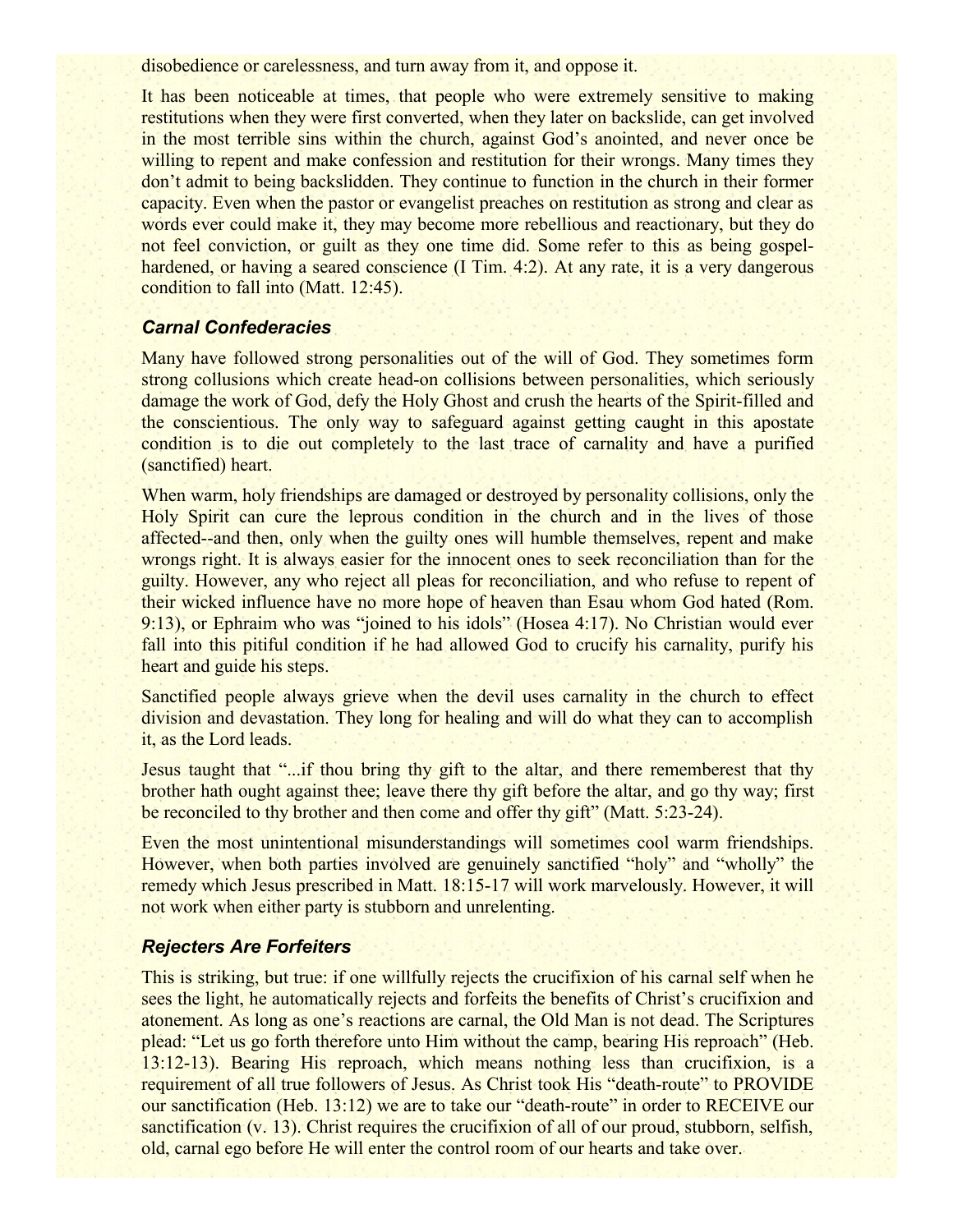This "death-route" is the only Scriptural highway from the corruption of carnal self to heart-purity in Christ. "Death-route" opposers are devastating to true Christianity. They have been known to blanket official boards, or ruling bodies along with other top officials, with letters, bitterly denouncing the "death-route" and have been successful in removing a segment of the "death-route" emphasis from the denomination's official literature. This is a deadly thrust against true holiness at the very heart of the holiness church, through its publication department! Be not surprised when spiritually vigorous movements thus lose the power of the Holy Ghost. Are not all Christians supposed to be responsible for the preservation of Scriptural and spiritual heritage? Are they not supposed to stand up in defense, when former, holiness landmarks are threatened? Is it not mockery at its worst, when those holding responsible positions in a holiness church militate against true holiness and promote an off-brand substitute?

#### *When Leaders Lose Out*

A fearful tragedy appears in the lives of those who one time did take the "death-route" to the terminal, and were gloriously sanctified holy, but they do not now have the experience. Many of them attained to a high level of power and influence in the church, but they grieved the Holy Ghost away and became politically corrupt in handling the business of the church. There are many who DO believe in the crucifixion of themselves, and who preach it in theory, but they themselves are no longer crucified, nor are they living the sanctified life as they once did. Their problem is that the Old Man didn't STAY dead. *It seems to be a fairly consistent pattern* for many church leaders, if they are in leadership very long, to maintain holiness in their theology, but become carnal in their spirit and dealings.

"He answers me no more, My pride has closed the door; Oh, I've trifled with God and conviction, Till He answers me no more!"

Backslidden, professed Christian leaders are among the devil's greatest helpers for robbing any church of true Christianity. The overall purpose of this book is to create an overwhelming desire on the part of backsliders and other lost, hell-bound souls to go all the way back to God and prepare for heaven; to alert careless ones who are beginning to slip into a condition which, if not checked would mean eternal loss to their souls; and to urge professed Christians on every level of influence, to gain and retain the best possible Christian experience that is available to them, for the sake of their own eternal hope and their tremendous influence on others. Let us all, now and forever, be totally emptied of self and filled with God!

"Emptied of self, and filled with Thee, Spirit of God, abide with me; Help me to die to self and sin, Spirit divine, come in, come in!"

#### *Infamous Influence Is Inexcusable*

One who does not understand the crucifixion of himself may be to some extent excusable, but one who does understand it and rejects it and tries to destroy it from the church, is both anti-Christ and anti-Holy Ghost. There is hope for one who does not understand it, if he will keep his heart open to God and walk in all the light which God gives him. Paul confessed that he persecuted the church and tried to destroy it, but he did it ignorantly in unbelief (I Tim. 1:13).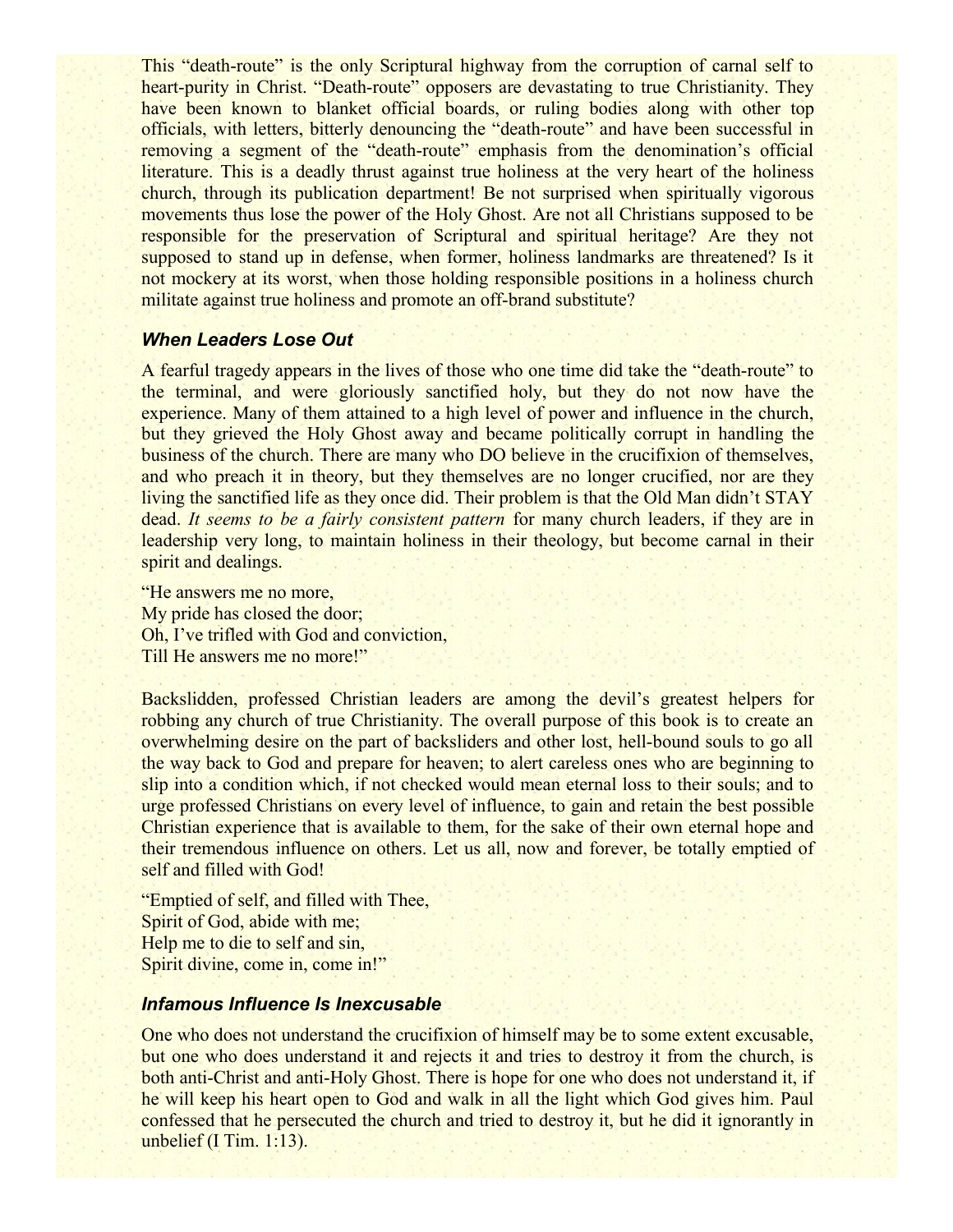The faithful Holy Ghost will reveal the truth of "death-route" holiness to anyone whose mind is not closed. If God could get the initial step toward this vital truth across to Saul of Tarsus after he had been destroying Christians, He should be able to get it across to anyone who will be open-minded and honest (Acts 9:1-9).

"Help me to watch and pray, And on Thyself rely, Assured if I my trust betray, I shall forever die."

# *The Calamity of the Cleric Chess Game*

When the more influential in the church become over-ambitious they tend to operate like playing a game of chess, using human underlings as pawns. Many of their victims were God-anointed men, but selfishness on the parts of the carnally ambitious made the temptation to sacrifice them too strong to resist. There is a vast difference between humbly seeking to promote the cause of Christ and ambitiously seeking to promote himself, at the cost of others. Any professed Christian who has taken the "death-route" to the crucifixion of carnality, is delivered from all such selfish and carnal ambitions.

How far down that road anyone can go with his eyes wide open and have any hope of ever getting back to God--God only knows. The fact that some seem to no longer have convictions against the mortal wrongs they have done to others, and no God-given urge to make wrongs right, is conclusive evidence that all of their professing to be a Christian are fraudulent.

Being able to preach great sermons doesn't necessarily prove anything about the spiritual state of the person preaching. The reason for this is that God honors His Word, and "...the gifts and calling of God are without repentance" (Rom. 11:29). This passage means that God will not revoke a gift or calling, which He has bestowed, even though the party receiving such, has lapsed back into sin, and disqualified himself for answering his call and using his gift. One may lose his anointing and unction, but his gifts and calling from God will not be taken from him, even though they may be abused or abandoned by the individual himself.

There is no doubt but what many preachers, with their gifts and calling from God, have preached for years in a backslidden state, covered up, and yet God honors His Word, and souls are saved. To be honest, one must acknowledge the sobering fact that the roster of preachers from the day of Pentecost to the present time includes millions of poor, deluded souls who will never see the inside of the portals of heaven, because their hearts and lives are full of sin, and they have convinced themselves that all is well. The minister, or the high church official is no different from the most humble lay member in the church, when it comes to his personal relationship to God. He must repent and get saved just like anyone else. He also must "die out" and get sanctified just like anyone else.

And he must live right if he wants to keep it. It is very possible for a God-called preacher of the gospel to backslide and sin against light so long and to such an extent that he crosses the deadline, to the point of no return, and is utterly oblivious to the fact (Heb. 10:26-29).

"There is a line by us unseen That crosses every path; The hidden boundary between God's mercy and His wrath."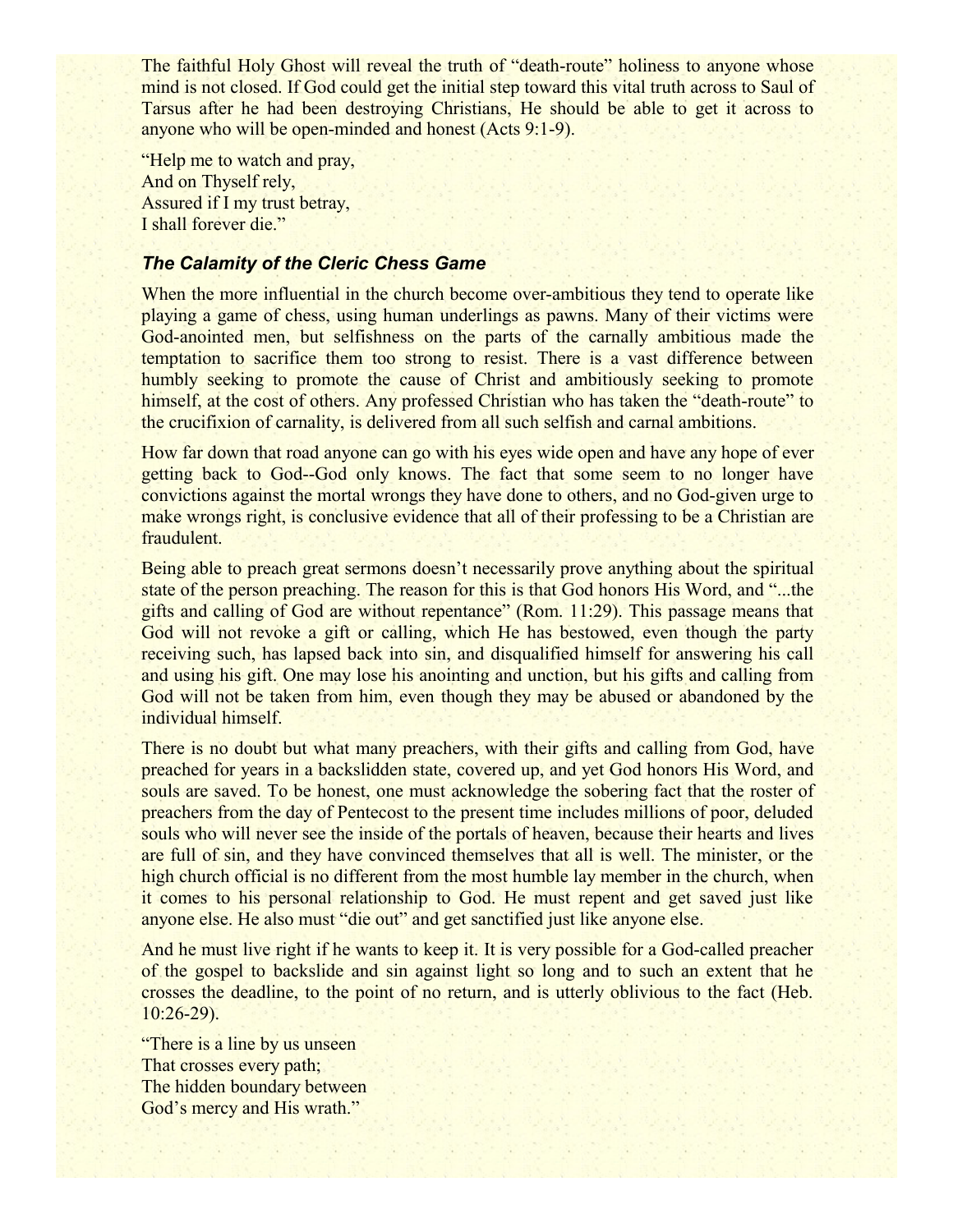#### *The Man with the Broken Heart*

The heart of Christ was literally breaking when He cried out: "O Jerusalem, Jerusalem, thou that killest the prophets, and stonest them which are sent unto thee, how often would I have gathered thy children together, even as a hen gathereth her chickens under her wings, and ye would not! Behold your house is left unto you desolate" [Forsaken of God] (Matt 23:37, 38).

Christ grieves over every lost soul. He "... is not willing that any should perish, but that all should come to repentance" (2 Peter 3:9).

"I saw the blood drip from His hands, I saw the sweat upon His brow; His dying eyes were cast on me-I cannot help but love Him now!"

#### REFERENCE NOTES

1. Dr. Adam Clarke's Commentary on Matt. 12:45: "The last state of that man is worse than the first."

# 15. An Ardent Appeal

O preacher, preacher, preacher--you who wield an influence over multitudes--let me beg of you, please do settle forever the "death-route" crucifixion of your own heart. Only then can Christ take over the controls of your life. Only then will you save your soul and them that follow you (I Tim. 4:16). Do not drift on with the great stream of those who at one time walked in His Rest, but now are out there in the spiritual wilderness. Many are down to the twilight zone of life and the Holy Ghost has departed from them, and in some cases has been gone for years. Please do not follow those into eternity who failed to get a sanctified (purified) heart, and missed it forever. Do break, once and forever, my friend, from those crafty, manipulating, "usurpers" who have drifted far off the true path, and have left the Holy Ghost and Christ far back on the trail, even though, in many instances, they still profess to be Christians. Let me beg of you to flee from the wrath of God which shall be poured out upon the children of disobedience (Eph. 5:6; Col. 3:6). Let us never become like the hireling preacher (John 10:12-13) and "Smooth down the stubborn text to ears polite; and snugly tuck damnation out of sight."[1]

"Depart, lost soul, thy tears to weep, Thy never-drying tears; To sigh the never-ending sigh, To send up the unheeded cry, Into the unresponding sky, Whose silence mocks thy fears."

#### *Millions Have Missed It*

All carnal church members are symbolized by the man who came to the Marriage Supper of Christ without the wedding garment (Matt. 22:11-14). This man identified himself with holy people but he was not holy. Christ ordered him bound hand and foot, and cast into outer darkness, to wail in deep anguish and gnash his teeth in pain. From this account we understand that no carnal person will be allowed at the Marriage Supper of the Lamb.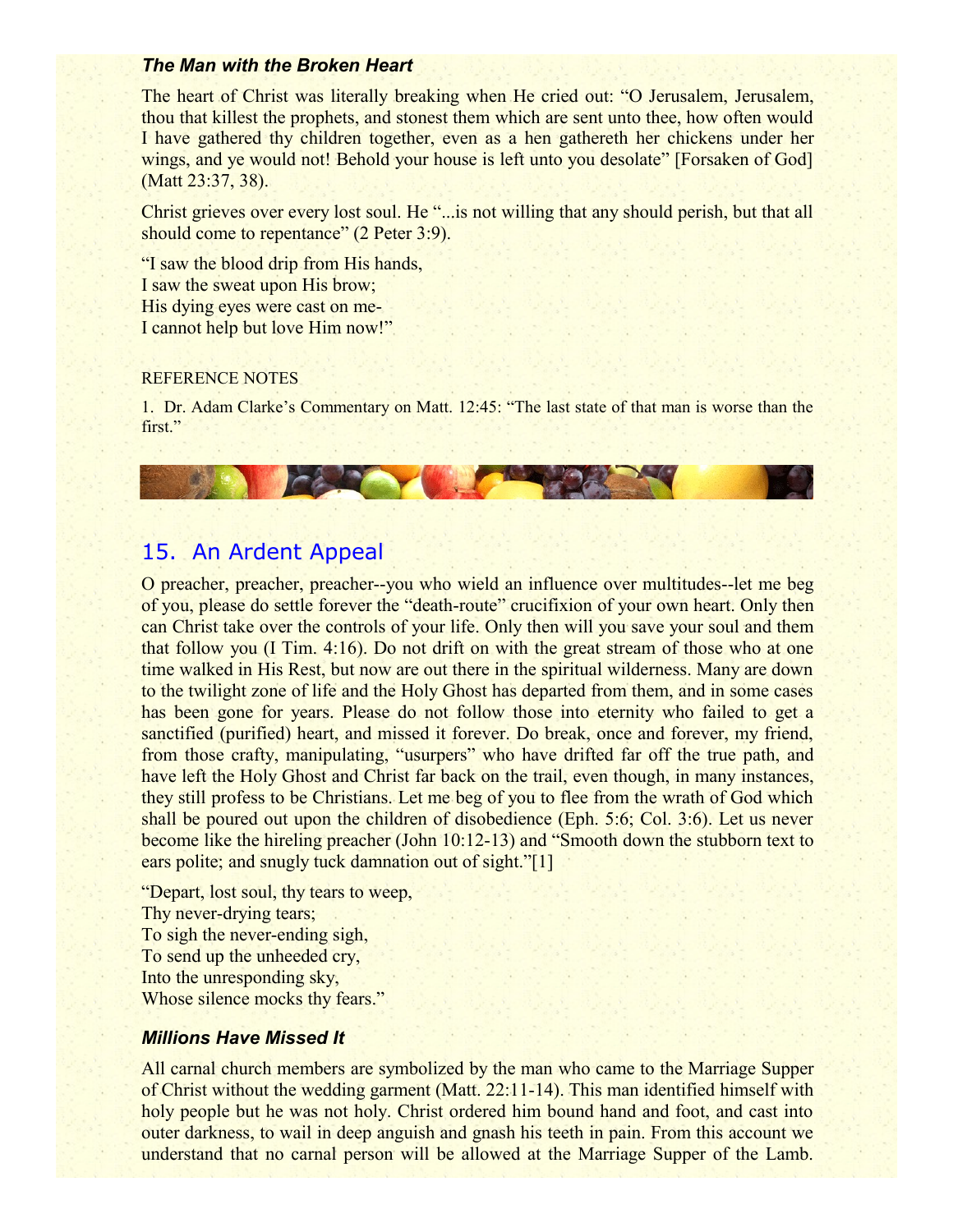Therefore, none who profess to be sanctified holy, but yet still have sin in their lives, and carnality in their hearts, will qualify for *this celebration.*

*(Do not be confused here. The Marriage Supper is a special welcome for His bondslaves. Because you are not a sanctified bondslave does not mean you are lost. Moses was not lost even though he was punished for striking the rock by not being allowed to cross the Jordan into the Promised land. Earnest Seeker)*

The fact that no carnal person will be in the *Supper* is further verified in I John 3:3, which declares: "And every man that hath this hope in him [the hope of ever being with Christ- verse 21] purifieth himself, even as He [Christ] is pure."

The only means of God purifying the carnal heart is through the baptism of Fire, (-*for purity -as distinct from the baptism of Spirit for power*) such as the believers received on in the upper room on the Day of Pentecost (Acts 15:9). Please don't miss it, my friend.

"Self is the only prison that can ever bind the soul; Christ the only [Person] that can the gates unroll. And when He comes to set thee free, arise and follow fast. His way may lie through darkness, but it leads to light at last!"

The carnal enmity of the heart will never become subject to God. It cannot be reasoned with, or coerced, or compelled, or bribed, or restrained, or frightened into total subjection to Christ (Rom. 8:7). It reigns jealously in the very seat and citadel of the soul with its willfulness, stubbornness, hatefulness, contrariness, insubordination, and malice. There is no way for one to walk as Christ walked (I John 2:6), or to be as He is in this world (I John 4:17) or to be conformed unto His image (Rom. 8:29), with that hateful, carnal element in the heart, which will not be wholly subservient unto Christ (Luke 14:33). It is entirely foreign to His very nature! "But as He that has called you is holy, so be ye holy in all manner of conversation; Because it is written, be ye holy, For I am holy" (I Peter 1:15- 16).

"Choose you this day whom ye will serve" (Joshua 24:15); yourself or Christ! There is no middle ground. There IS a fence here, but there are no straddlers. One brother well said: "Christ and self cannot both be lifted up at the same time." We must face present death to our carnality or the eternal death of our immortal souls. The choosing is inescapable.

Unless the "Old Man" is dead and buried, Christ can never have first place in our lives! Let the last one of us know that the crucifixion of himself becomes a living reality within us, and that the Old Man is dead and buried, and Christ reigns unchallenged in every facet of our lives, for time and for eternity.

Gregory Mantle gives us the ideal pattern for the emptying of yourself and the filling of our hearts with the Holy Ghost. He wrote:

"Take us, Lord, Oh, take us truly, Mind and soul, and heart and will! Empty us and cleanse us thoroughly, Then with all Thy fullness fill."

A. W. Tozer, a widely known and highly regarded twentieth century writer on the subject of true, experiential Christianity, sounded the depth of the only valid relationship that a human can have with Christ. Tozer asked this searching question: "When will Christians learn... that to accept Christ it is necessary to reject yourself?" (Convention Herald, January 1982).

"May the mind of Christ my Saviour" Live in me from day to day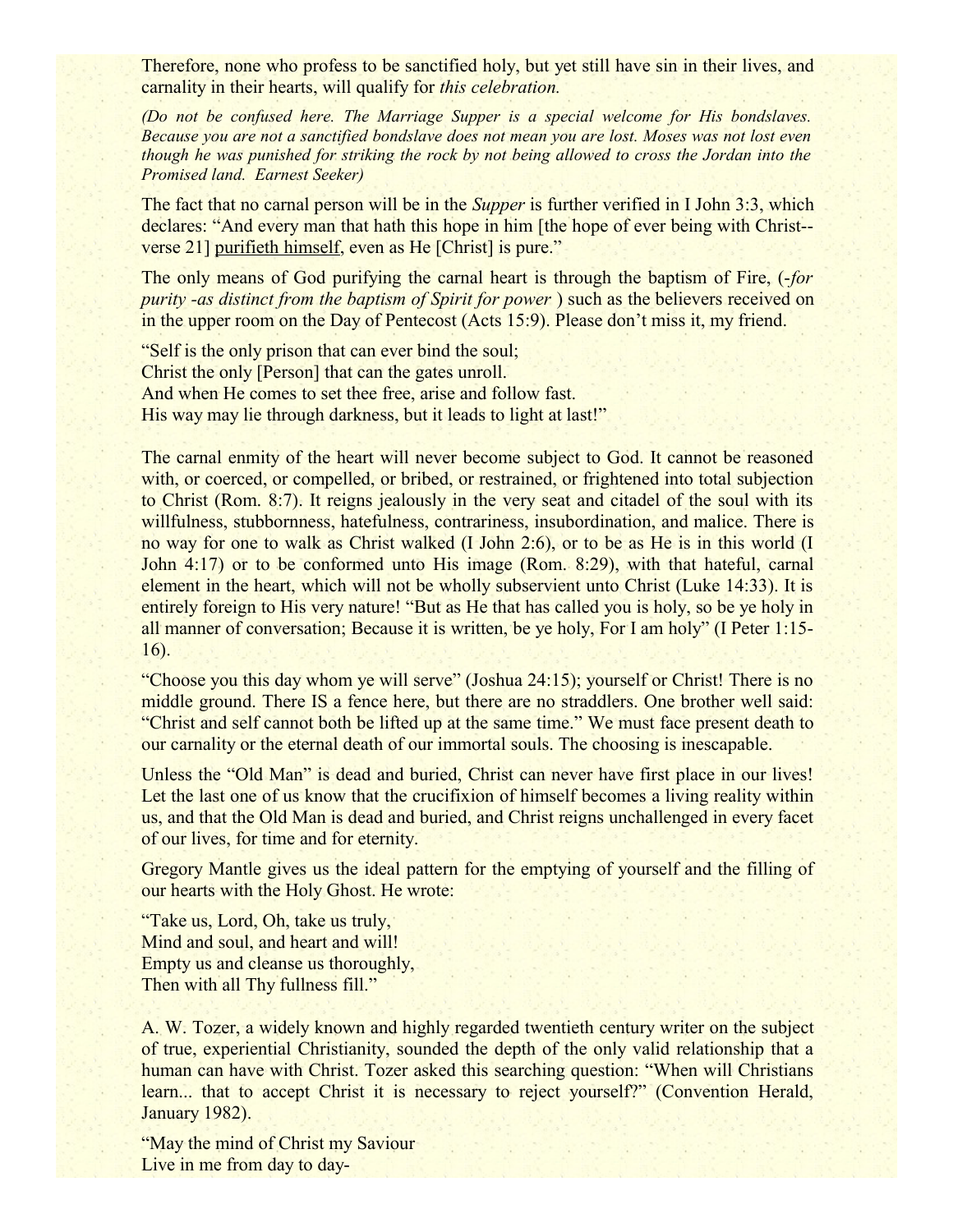By His love and power controlling All I do and all I say."

#### REFERENCE NOTES

1. H. A. Baldwin, The Carnal Mind, p. 173

# 16. It's Real!

There never was a more carnal holiness preacher! I was marvelously converted in my fourteenth year, on the backside of the hay mow, on my uncle's farm in Vermont. God definitely called me to preach and I was making plans to further my education.

After leaving the farm and doing my high school work in a holiness college, I entered the pastorate --starting in an abandoned church building in northern Vermont. Six years in that pastorate and one year in another, brought me to the same college, from which I graduated four years later, and entered the pastorate again.

Many pages here could be offered to convince the reader that my consecration to God was as nearly perfect as I knew how to make it. We won't go into detail as to the sacrifices of those early years in the ministry. There seemed to be no limit to which I would drive myself, in my labors for God and the ministry.

I had, it seemed, only one major problem--carnality. It showed up at home. It showed up out in the business world. It showed up at church. Carnal explosions, many times entirely unexpected, would go off like a pistol. Every time it would happen I would have to pray myself back onto my feet spiritually, before I could go back to the pulpit and preach the Word.

I had studied the Theology of Holiness in college. I graduated with honors and walked out with my diploma. I had the holiness doctrine and Scriptures in my head, but I did not have the experience in my heart. I thoroughly believed in holiness, but I could not make it work in my own life.

I went through many wonderful revivals during my high school and college years, as well as several years of pastoring in a holiness denomination. I got under conviction hundreds of times (no exaggeration) when others would preach strong sermons on holiness, -and when I would preach on the subject myself! Carnal blowups would sometimes make me sick for two or three days. I would go to the woods to pray, and out to the barn to pray, and out in the car to pray, and to the church to pray. Invariably I would feel great relief. I would know God had forgiven me. I marveled at His patience! Hundreds of times He forgave me. I would have given anything and everything to have been delivered from the terrible torture of that hateful monster in my heart. I couldn't control it, and I didn't know how to turn the problem over to God and let Him slay it. I battled with it for all of those early years and was making absolutely no headway toward controlling it or even improving on the situation. God only knows the suffering my wife went through during my mad fits and gloomy, silent hangovers!

Finally, in the spring of 1951, upon recommendation, I engaged an evangelist to hold a revival in my church in Saratoga Springs, N. Y. Up until this time I had never seen nor heard of H. B. Huffman.

That Saturday evening I brought him home from the bus. He immediately began walking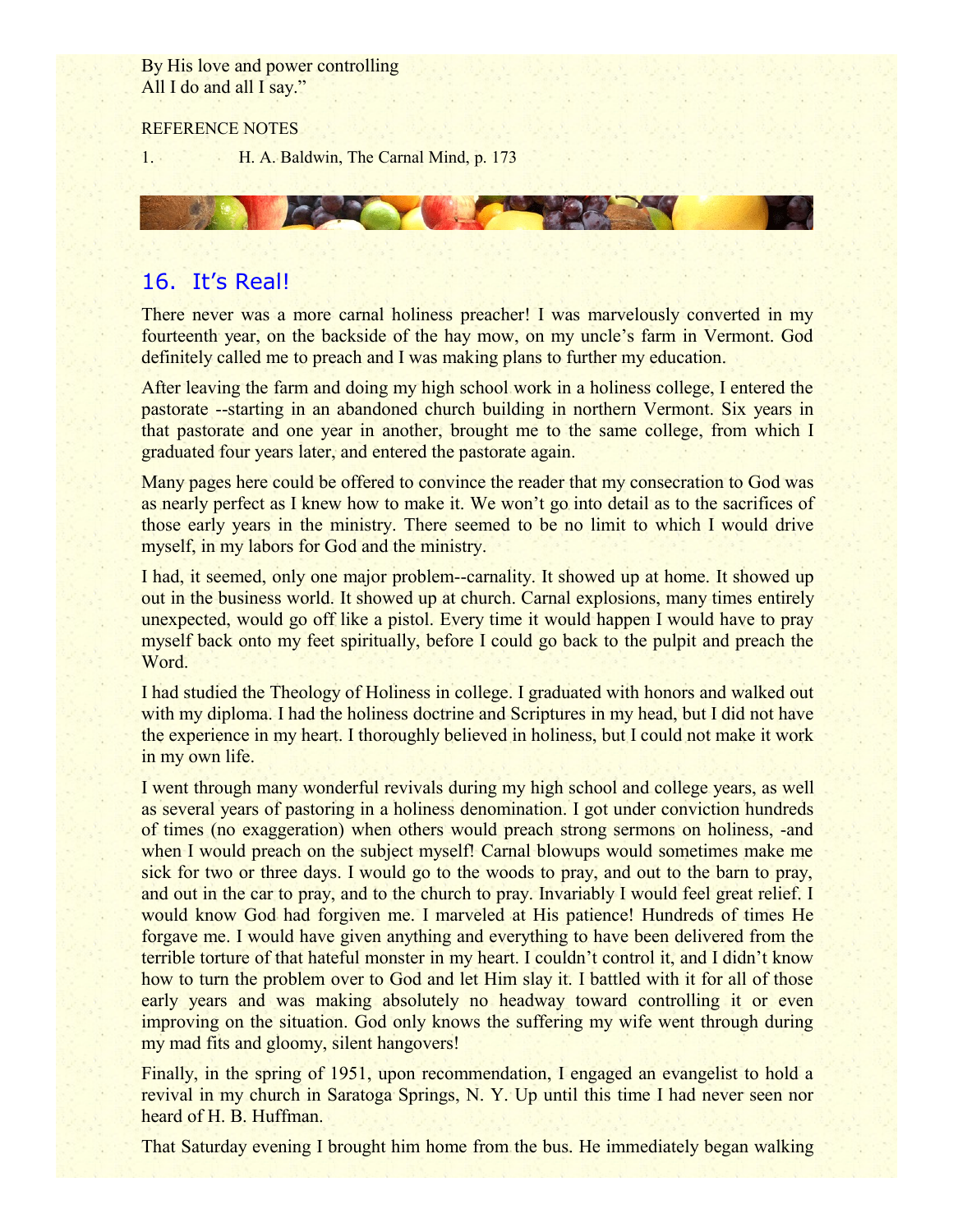back and forth across our living room and saying over and over again, "Bro. Boardman, there are very few preachers who really have the Holy Ghost.(i. e. have entered His Rest)" He had not said that more than three or four times before I came under the most awful conviction. It was a deeper and different kind of conviction than any I had ever felt in my life, and I was already scared of him. I had a feeling he could read me like a book. I knew I had to keep a guard up or he might go after me and expose my carnal condition and embarrass me before my congregation.

He then suggested we go into the church to pray. We knelt at the altar in the darkness and he said, "Bro. Boardman, you pray." That was the last thing I wanted --for him to hear me pray. But I was on the spot, so I said to myself, "This prayer has got to go over strong. I simply must convince him that I am all right." So I prayed out as loud as I could yell and pounded the mourner's bench, and thought I had done a real good job of covering up my fears and apprehensions. But Old "Doc" Huffman had seen hundreds of carnal preachers across the years try to bluff their way out from under "death-route" conviction, and he was not fooled. A hundred prayers like that would only have made things worse for me.

The next morning (Sunday) he preached a marvelous sermon. That night he did the same. I now felt he was the most wonderful preacher I had ever heard and my fears of him subsided. The tears ran down his face while he preached. I was thrilled! I loved it!

By Monday night his tears were dried. He let the plow down, picturing carnality as I had never heard it preached before, and I went home "under." You would have thought he had some inside information, and that he had me only in mind when he screamed out "CARNALITY! CARNALITY! CARNALITY!" at the top of his voice, and painted it black. I was angry. (Let us use the colloquialism, "mad.") I was mad! But I covered up my feelings, smiled, and kept up a front as long as I could.

Then I landed on an idea. I said, "Bro. Huffman, I want you to come into my study and listen to one of my sermons." I picked out what I felt was one of the best recordings. I thought, "When he hears me preach, that will convince him that I am sanctified, and he will get off my case, and start trying to help my people." However, the sermon was hardly started when he jumped up, started for the door and said "Shut that thing off--Yack! Yack! Yack!" If he had salved me up, I never would have made it.

Talk about Mad! I was furious! In my heart I said, "He isn't fair. He didn't even wait till I got down into the good part of my sermon where it was real spicy. He didn't give me a chance."

For the next few nights, when he would preach on carnality, that awful carnal anger would rise up in me until I hated his sermons and him too. I couldn't understand why he had to preach on carnality every night. And he seemed to know more about it and its ways than any preacher I had ever heard.

When he would tell about the old turkey gobbler, he made me feel like I was the meanest thing on earth, and I had the old turkey gobbler in my heart.

Then I put up one more big bluff. I drove out to a little pond under some shade trees and sat there in my car most of the day, searching my heart and writing down the evidences of sanctification and holiness in my heart. Late in the day I showed him my list. I had three or four evidences that I thought were quite convincing. He looked at it and said, "Well, Bro. Boardman, keep your heart open and God will show you." I knew by this time the bluffing would never work. But I was breaking. I had determined to bluff him out and shake him off, but nothing worked. I knew I was in for it!

The next day I went back to the little pond and searched my heart all day again, and wrote down all of the evidences of carnality that I could locate in my heart. I believe I had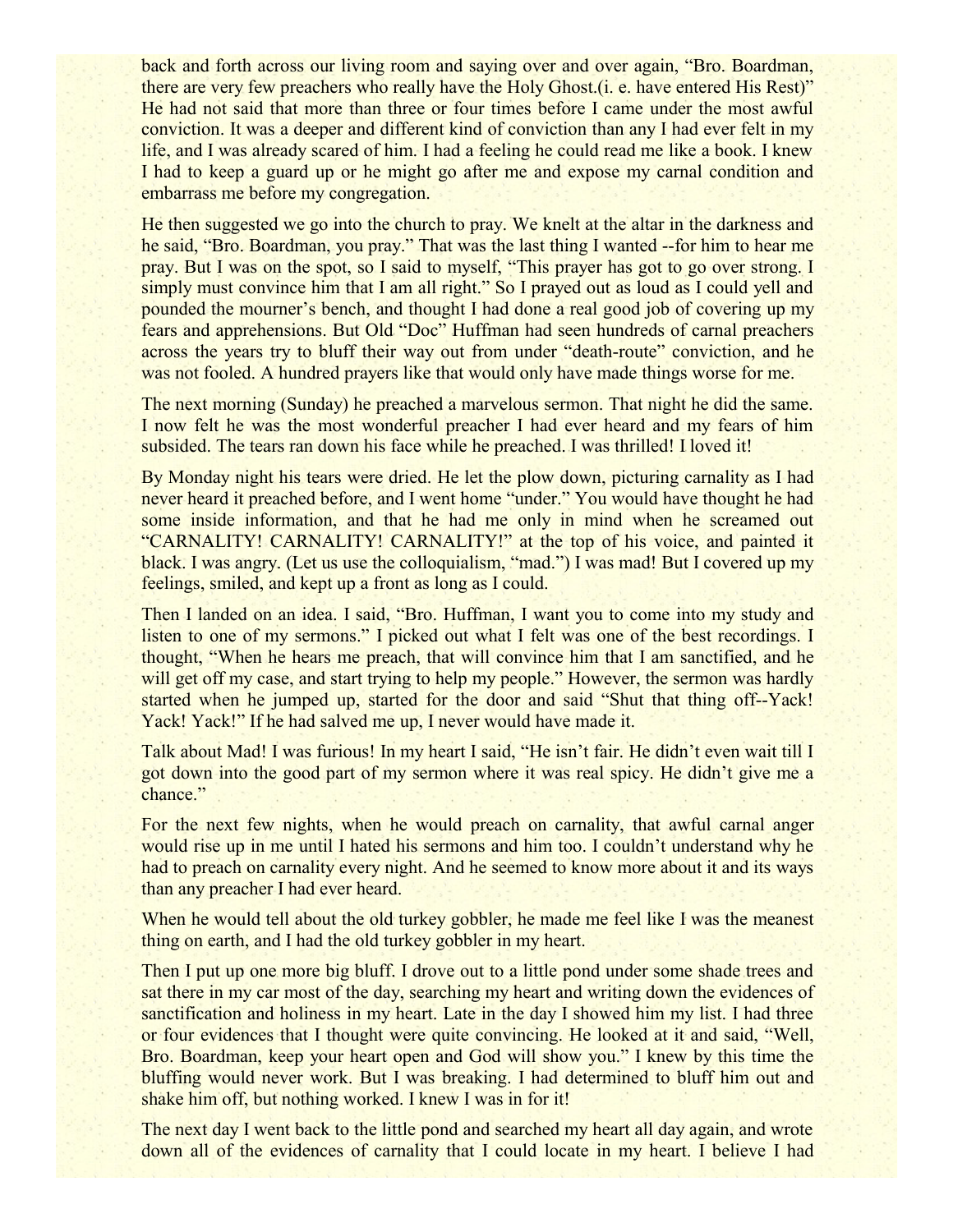thirty-seven. In the late afternoon I showed Bro. Huffman my list and he said, "Well, that looks more like it." Then the siege set in, in dead earnest. The bluffing was over. I became a seeker.

I knew my boat was sunk, and for the first time in my life I had come to the place where I was willing to come out in the open and become a seeker. I begged Bro. Huffman to let me come to the altar as a seeker. He said, "No, that would spoil it all. You are not sick enough yet."

"Man," I said, "sick? I'm sick enough to die!"

"No," he insisted, "just a little head conviction. If you should come to the altar now you would pray a little, and maybe cry a little, feel a little better and think you are sanctified and lose all of your conviction."

Then we went to a preachers' meeting in Albany and the district superintendent wanted to know how the revival was going.

"Oh," I said, "I'm sick as a dog."

"Bro. Boardman," he expostulated, "Don't say that. Bro. Huffman does that to everyone he can. He preaches away their confidence. He held a revival a few years ago and he did that to my wife, but I calmed her down, and after the meeting was over, she got over it."

"Bro.------," I said, "I'm too deep 'under' conviction to back out. I've got to see it through. I know I am carnal. And I know now that there is a cure. I'll never rest till I am sanctified." He was very upset. But I kept digging.

Several more days went by. I made a few restitutions. But every night before he would get anywhere near through picturing carnality as black as the pit of hell, and as loud as thunder to my soul, I would sit there and get so mad I could hardly stand it. Lots of seekers never get mad at all when they are dying out to old carnal self, but I did.

Finally my wife and I and our song evangelist got our heads together, and as soon as Bro. Huffman walked through the door into the parsonage, we locked him out, and we went to the altar. He came banging on the door, but we ignored his knocks and kept on praying. I saw more carnality in my heart that night than I had ever seen before. The awful worldly ambitions, the desires to be a big preacher, the most subtle and hateful motives-- it all came out. Finally, at nearly two in the morning, it seemed as though there was a trap door in the bottom of my heart that opened and down in the hidden depths of my being the most subtle and awful traits of carnality were lurking, and I spewed them all out. Such relief came to me as I could never describe. I was sure I had finally arrived and was sanctified wholly.

Together wife and I went up to Bro. Huffman's room and rapped on his door. He pulled on the bed light and asked us in. I told him I had prayed through and the Lord had sanctified me. He only replied, "Well, you keep your heart open an God will show you."

As soon as we left the room I said to my wife, "He didn't act as though he believed it, did he?"

"No, he didn't," she accentuated! I was disgusted.

The next morning I was down in the basement praying quietly when Bro. Huffman came into the church over my head and began to pray. I heard him pray, "O Lord, Bro. Boardman thought he was sanctified last night, but he didn't make it."

When I heard that, that lurking anger that had been "playing possum" arose in my heart and I was mad clear through. And again I said to myself, "There is no use in my praying through and getting sanctified while Huffman is here. He would never accept it anyway.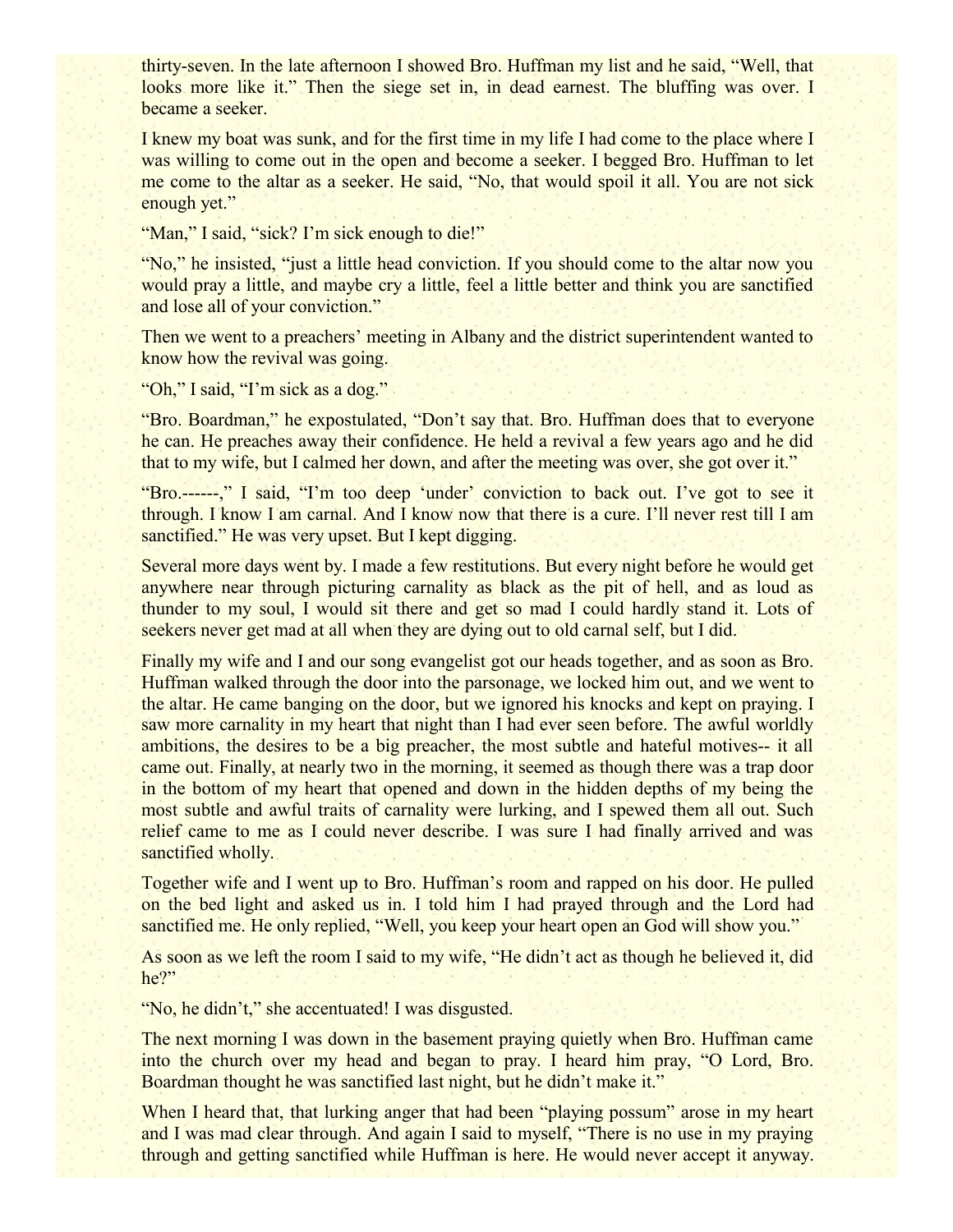I'll wait till he is gone and then I'll pray through and get it settled."

That evening I made up my mind I was not going to get mad when he preached. I said to myself, "I am going to sit there and smile and boost when he preaches, and maintain a sweet and cheerful countenance." However, I had something on board that I couldn't handle, and before he had preached fifteen minutes I was as mad as a wet hen. I remained in that mood nearly to the end of the sermon, when suddenly I emerged on the other side of the anger that had flared for years. I had come out of it like coming out of dark room into the sunlight. I knew the carnal storms were behind me. I knew the Old Man was dead!

With a feeling of finality I went up into the little room in the steeple, locked the door and said to God: "I will stay in this room and not come out for seven days and seven nights if it takes it that long to get sanctified. But when I come out, if I don't have the blessing I will leave the ministry forever.

I simply cannot go on in this carnal condition."

I had not prayed but a few minutes when my wife turned the knob and finding the door locked, asked to come in. At first I said, "No, I must be alone." Then with a deeper pathos in her voice than I had ever heard, she said, "But I want to come in." Immediately and impulsively I arose and unlocked the door.

She said, "Sit down. I want to talk to you. I have a confession to make. The devil told me that if I should confess to you, you would leave me and would never come back. But I must confess that I have sinned against you the worst sin that a wife could ever sin against her husband."

My mind went immediately on a rampage, but I knew then, again, that the Old Man was dead. I knew that no matter what her awful sin might be, I could not get mad.

She then explained: "This is the sin that I have committed against you: You have been the meanest man to live with I have ever seen, and it is all my fault."

"How come it's your fault?"

"It's my fault because I have petted you, and babied you, and palavered over you, and made excuses for you, and called your problem 'human nature' instead of 'carnal nature' and it is my fault that you are in the condition you are in."

"Then let's pray," I wilted! We slipped onto our knees there in the darkness and prayed for two or three minutes, when the Holy Ghost slipped into my heart, and I knew He had come. Together, again, we rapped on Bro. Huffman's door. He pulled on the light. I stood there as cool, as calm and as nonchalant as ever I was in my life, and said, "Bro. Huffman. The Holy Ghost has come." I had no outstanding emotion except a peace that flowed like a deep, quiet river. Bro. Huffman immediately laughed and cried all at the same time. He had the witness also. My war with the carnal nature was over. The devil was defeated. The Old Man was crucified. The Holy Ghost viewed the sacrifice on the altar, and was satisfied. He came to abide. He came to reign. That was thirty-six years ago, and He still abides. A sizable volume could be written on some of the terrible storms I have been through since that memorable night when the Holy Ghost came in and sanctified my heart, but He has never failed me.

Three years out on borrowed time now, finds me nearing the crossing, but I have never regretted that painful "death-route" journey which took me to the crucifixion of that awful carnal nature which kept me constantly in defeat for years, and would have damned my soul in hell if God had not delivered me. A million years from this hour I will still be thanking God for that "death-to-self" revival wherein I prayed through to victory and was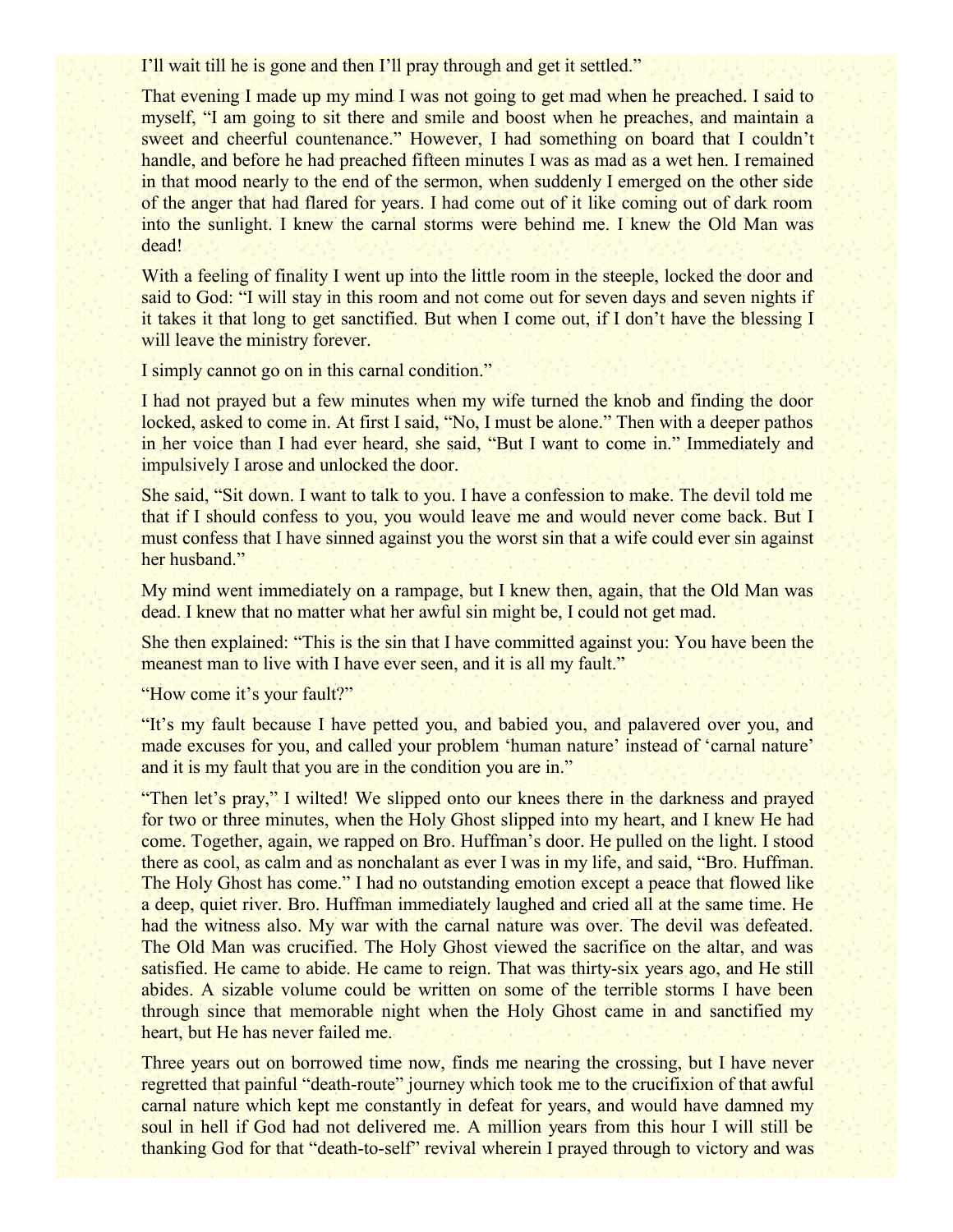sanctified "holy" and "wholly".

Since that night in the steeple of the Old Saratoga Springs Church I have been through and conducted many "death-route" revivals. That is the kind of revivals I stood for through seventeen years in the evangelistic field, as well as many years in the pastorate. Only eternity will reveal how many souls prayed through in those revivals, including some of the greatest Holy Ghost preachers that are out there today, preaching "death-route holiness" and seeing people sanctified.

# *A Modern Miracle*

Let us call this young man "Joe," though that was not his real name. At the age of thirtythree Joe was a confirmed alcoholic and cigarette fiend, with a teen-age drug and crime history. For years he had been hungry for God. Several times he had been saved, but the craving for alcohol and nicotine was so intense that he could not hold out. By the time this story starts he was at the brink of utter despair. His home and marriage were crumbling. His job was threatened. His future was utterly hopeless. When he was drinking he was so hateful, his wife could hardly endure him any longer. And he was drinking much of the time, especially on week ends. By this time he was drinking on the job --driving truck and drinking on the highway. Everything was falling apart. He could no longer handle it. He had given up going to church at all. He was on his way out. It would be only a matter of time.

One night he came to our home on a quick errand. I greeted him as a friend. He shocked me. His face was red and bloated. He was despondent and wanted to run. He was desperate. It seemed there was but one more step to the point of no return.

We said, "Joe, you have been hungry for God for years, but these cravings are so intense that there is no way you can keep saved." He agreed.

Then we told him about several men who had been alcoholics for years, who now were marvelous Holy Ghost preachers, pastoring churches, and they recovered from the gutter level only because God healed them and purified their blood and stopped the cravings. He seemed intrigued.

We challenged: "Joe, why don't you come in right now, sit in a chair in our living room and let us anoint you with oil as the Bible says, and if God will heal you and purify your blood stream, you will never have another craving for either of the poisons that have ruined you." He consented.

We further pressed him: "Joe, will you agree to come to our home every evening and be anointed and prayed for until God works this miracle, no matter if it takes weeks or months?" He promised.

He was anointed. We prayed not over three, or possibly four minutes, when God instantly healed him, purifying his blood stream and the cravings were gone. The anointings and praying continued for six more nights until we all felt that it was no longer necessary. The cravings --even to the sub-conscious buildup of years was instantly removed. Joe had stepped into a new world, but he was not yet saved. A few weeks passed. Getting Joe back to God and soundly converted was not so easy.

However, a few weeks later God put a small town on his mind which was nearly two hundred miles away --a place he had never seen. Sunday afternoon he drove there with his wife and child.

Consulting the phone directory God directed him to a holiness preacher. He walked into that service and could feel the intense hovering of the Holy Spirit. That night he went to the altar and God saved him.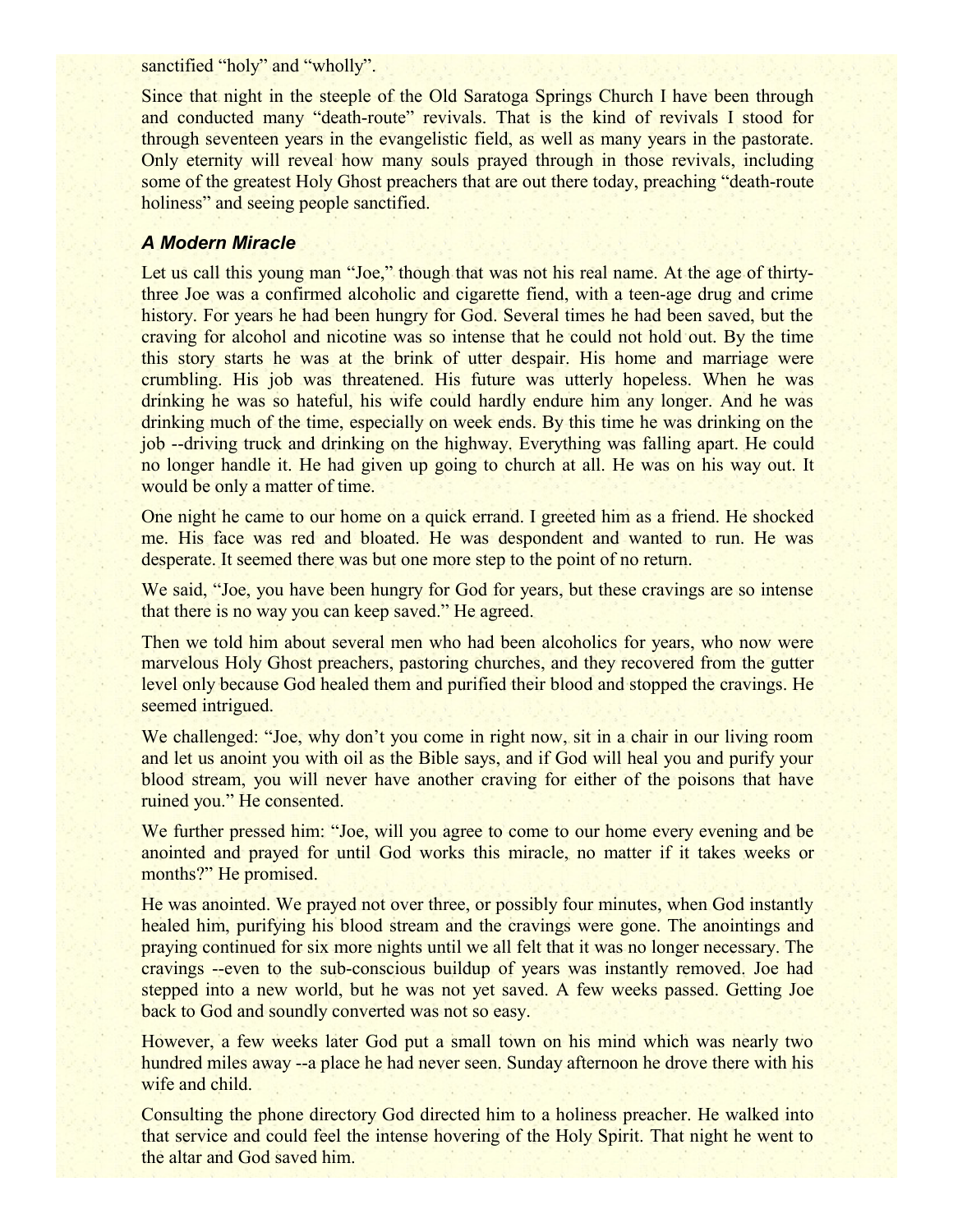The restitutions which followed for a few weeks, reaching back into the terrible teenage years, brought Joe closer and closer to the experience of heart-cleansing, by the baptism of the Holy Ghost and fire. At that point in time, Joe read the unpublished manuscript of this book and said, "This cut me to the heart and put me under awful 'death-route' conviction." He then requested that he come to our home every evening to pray, to dig out, and confess out his carnal traits and die out to them all, which he did.

God made Joe passionately hungry for holiness. He asked us: "Could we come to your home for nightly visits until God sanctifies me holy?" For the next fifteen nights these vigils continued, digging out, dying to carnal traits and facing traumatic issues.

Then followed the memorable Sunday night when Joe went to our local church service. A visiting preacher brought a powerfully anointed message on the prerequisites to sanctification (heart holiness). God settled down. Joe hit the altar and in a few minutes took the leap of faith and the Holy Ghost approved of Joe's "death-route" commitments and sanctified his heart. The witness was unmistakable. Every person in the room could feel it. Many issues had been settled and this outpouring of the Holy Ghost confirmed it all.

Many more details could be mentioned and enlarged upon as Joe went down that dark, lonely "death-route" trail to his personal crucifixion, but all would be far too voluminous to bring into this account.

Joe could have taken it by faith scores of times without ever plowing to the depths, nailing old carnal self to the cross, or possessing the sweet anointing of the Holy Ghost which he enjoys today.

We close this account by stating that Joe's entire personality is radically changed. In his dying, God told him he must never defend himself, or fight his own battles, or make his own decisions. God insisted on HIS hand at the controls and Joe agreed to it for time and for eternity. Therefore we sing-

"And it's real, It's real, Oh, I know It's real. Praise God, the doubts are settled, For I know, I know it's real."

In the days before Joe was sanctified, God put it on his heart to write three gospel tracts: "Are You Satisfied?"--"Teen-age Problems" --"Is Drinking Fun Anymore?" And much of his spare time is spent handing out tracts and telling people what God has done for him. Praise God forever! To Him be all the praise!

#### *Conclusion*

My call to the holiness ministry at the age of fourteen, occurred fifty-nine years ago. I am now pretty well into the twilight of life, looking forward to a short time and a long eternity.

I believed in Scriptural holiness and preached it for several years before I knew its reality in my own heart. Since then I have seen many take the "death-route" and were gloriously saved from their carnal nature, and baptized with the Holy Ghost, "purifying their hearts" by faith" (Acts 15:9).

I want to spend what time remains of my earthly pilgrimage with our home open to anyone hungry for God and wanting to pray or to inquire concerning "death-route" holiness. My wife, Mattie, and I earnestly covet an interest in your prayers --then we'll all share together the rewards "when the saints come marching in."